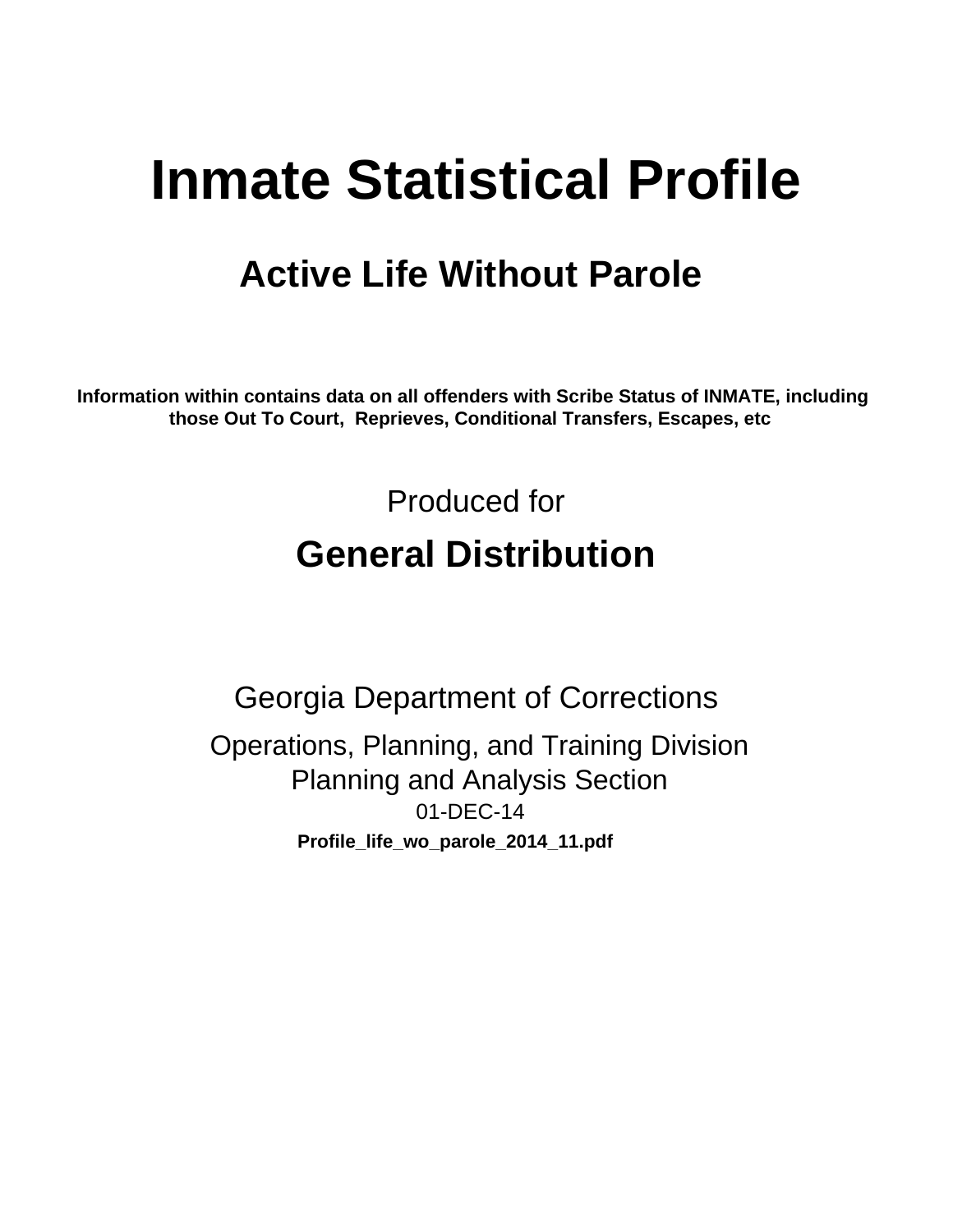#### **Inmate Statistical Profile 01-DEC-14** Contents

**Active Life Without Parole** 

Produced for General Distribution

## **Table of Contents**

| <b>Demographic information</b>                                       |
|----------------------------------------------------------------------|
| 9 Current age, broken out in ten year age groups                     |
| 6 Race group                                                         |
| 7 Marital status, self-reported at entry to prison                   |
| 8 Number of children, self-reported at entry to prison               |
| 9 Religious affiliation, self-reported at entry to prison            |
| 10 Home county - self-reported at entry to prison                    |
| 14 Employment status before prison, self-reported at entry to prison |
| 15 Age at admission                                                  |
| 17 Height, measured at entry to prison                               |
| 18 Weight, measured at entry to prison                               |
| 19 Military service                                                  |
| <b>Correctional information</b>                                      |
| 20 Type of admission to prison                                       |
| 21 Current / last security status                                    |
| 22 Current / last institution type                                   |
| 23 Institution type - transitional centers                           |
| 24 Institution type - county prisons                                 |
| 25 Institution type - state prisons                                  |
| 26 Institution type - private prisons                                |
| 27 Institution type - inmate boot camp                               |
| 28 Number of disciplinary reports                                    |
| 29 Number of transfers                                               |
| 30 Number of escapes                                                 |
| 31 Time served in current (or last) institution                      |
| <b>Educational, psychological and physical information</b>           |
| 32 Highest grade level attained                                      |
| 33 Culture fair IQ scores                                            |
| 34 Wide Range Achievement Test (WRAT) reading score                  |
| 35 Wide Range Achievement Test (WRAT) math score                     |
| 36 Wide Range Achievement Test (WRAT) spelling score                 |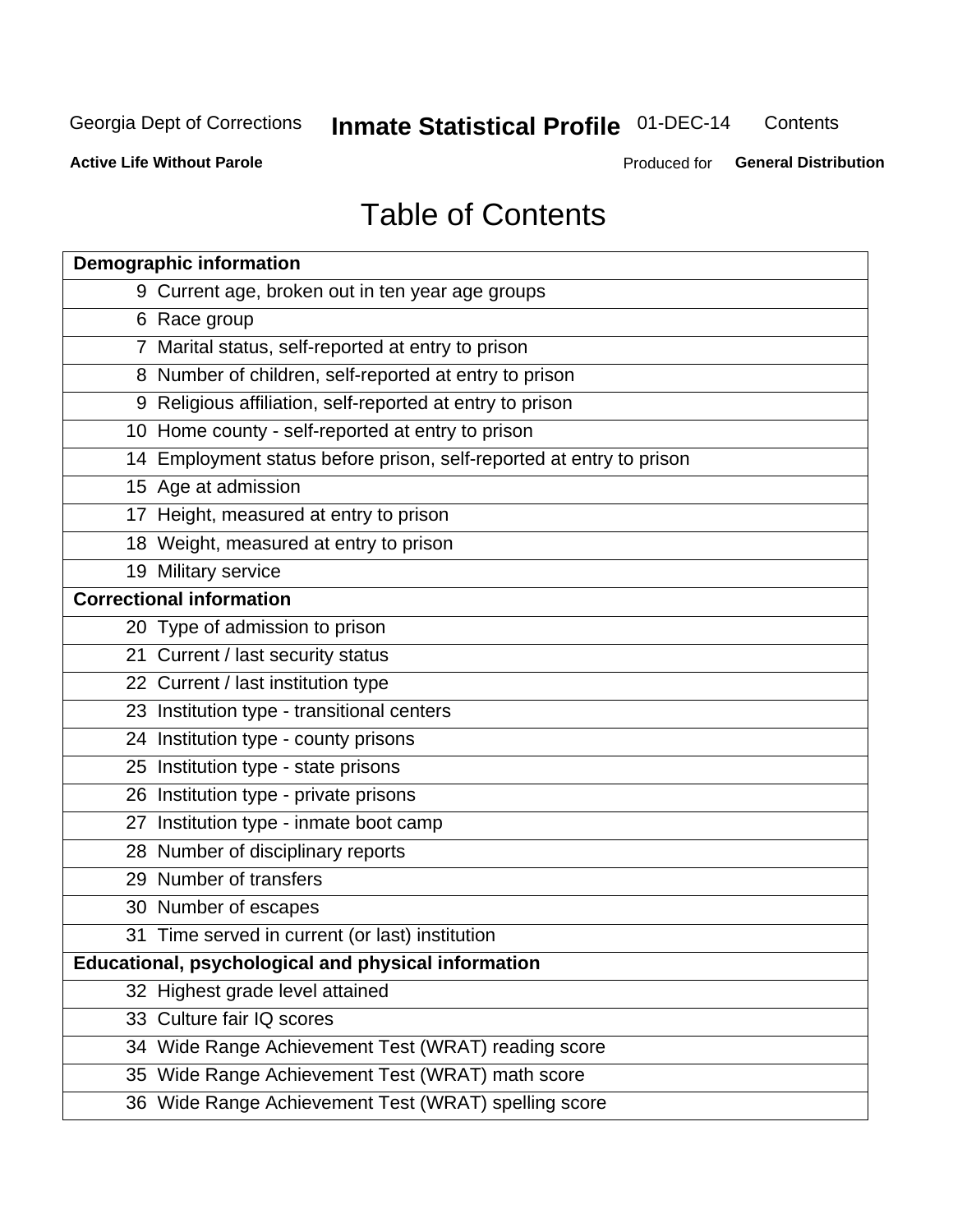## **Inmate Statistical Profile 01-DEC-14**

Contents

**Active Life Without Parole** 

Produced for General Distribution

## **Table of Contents**

| <b>Educational, psychological and physical information</b>       |
|------------------------------------------------------------------|
| 37 Current / last mental health treatment level                  |
| 38 PULHESDWIT medical scale - 'P' overall condition ('P'hysical) |
| 39 PULHESDWIT medical scale - 'U' upper body                     |
| 40 PULHESDWIT medical scale - 'L' lower body                     |
| 41 PULHESDWIT medical scale - 'H' hearing                        |
| 42 PULHESDWIT medical scale - 'E' vision                         |
| 43 PULHESDWIT medical scale -'S' psychiatric                     |
| 44 PULHESDWIT medical scale - 'D' dental                         |
| 45 PULHESDWIT medical scale - 'W' work ability                   |
| 46 PULHESDWIT medical scale - 'I' impairment                     |
| 47 PULHESDWIT medical scale - 'T' transportability               |
| <b>Crimes and criminal history information</b>                   |
| 48 Number of prior Georgia incarcerations                        |
| 49 Prison sentence in years                                      |
| 50 Primary offense, broken out into felonies vs misdemeanors     |
| 51 Primary offense, broken out into six broad crime categories   |
| 52 Primary offense, detailed offense code                        |
| 53 County of conviction of primary offense                       |
| 57 Circuit of conviction of primary offense                      |
| 59 Years served (jail + prison) in this incarceration            |
| <b>Medical information</b>                                       |
| 60 Results of most recent HIV test                               |
| 61 Results of most recent tuberculosis test                      |
| 62 Results of most recent syphilis test                          |
| 63 Results of most recent Hepatitis-C test                       |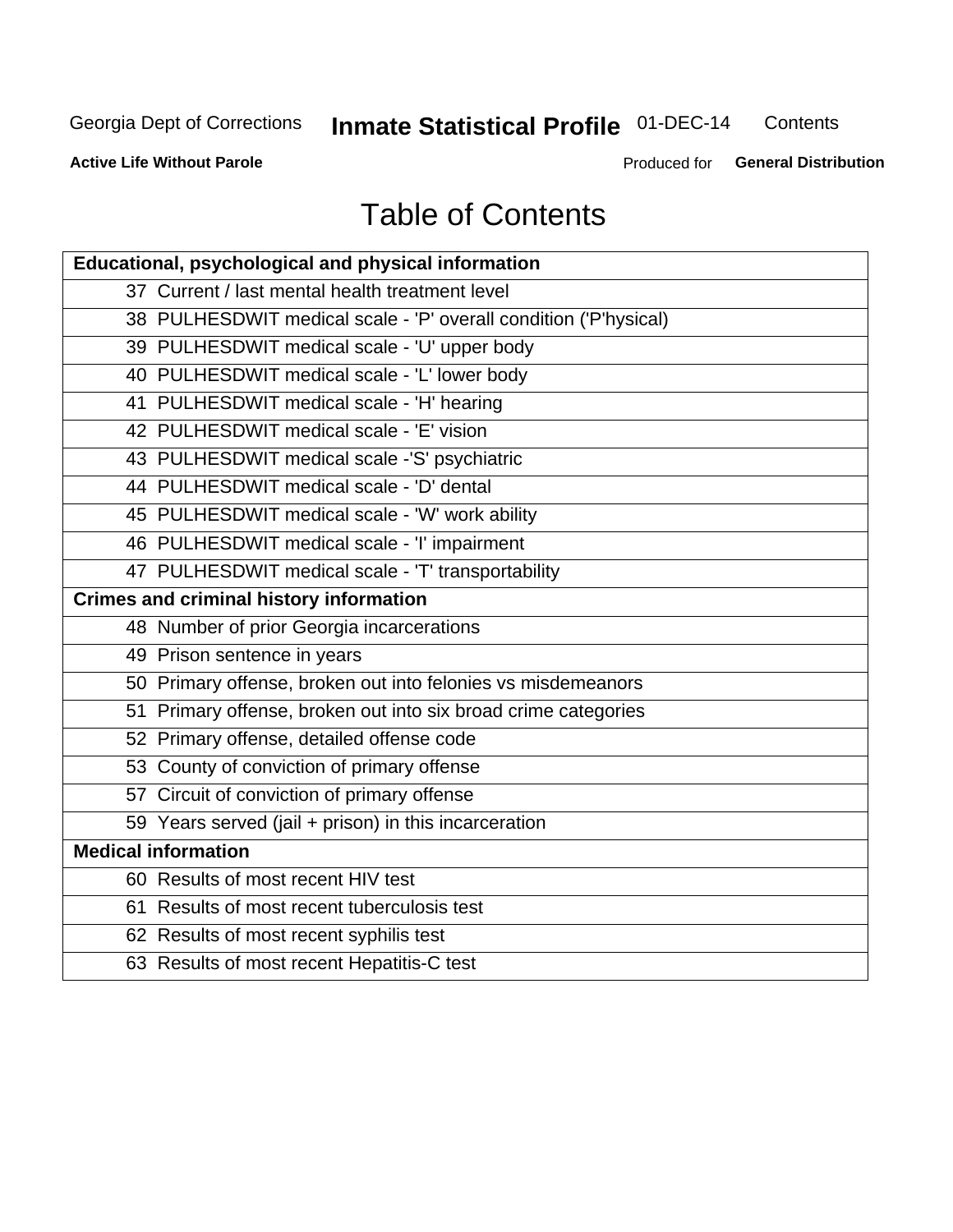### **Active Life Without Parole**

### Produced for General Distribution

### Current age, broken out in ten-year age groups

COL % - percent each COUNT is of its particular column

|                          |              | <b>Male</b> |           |                    | <b>Female</b> |          |              | <b>Total</b> |
|--------------------------|--------------|-------------|-----------|--------------------|---------------|----------|--------------|--------------|
| <b>Current Age</b>       | <b>Count</b> | Col %       | Row %     | Count <sup>'</sup> | Col %         | Row %    | <b>Total</b> | Col %        |
| <b>Teens (1-19)</b>      | 5            | 0.49%       | 100.00%   |                    |               |          | 5            | 0.48%        |
| <b>Twenties (20-29)</b>  | 149          | 14.74%      | 96.75%    | 5                  | 17.24%        | $3.25\%$ | 154          | 14.81%       |
| Thirties (30-39)         | 279          | 27.60%      | 97.55%    |                    | 24.14%        | $2.45\%$ | 286          | 27.50%       |
| <b>Forties (40-49)</b>   | 293          | 28.98%      | 96.70%    | 10                 | 34.48%        | 3.30%    | 303          | 29.13%       |
| <b>Fifties (50-59)</b>   | 197          | 19.49%      | 96.57%    |                    | 24.14%        | 3.43%    | 204          | 19.62%       |
| <b>Sixties (60-69)</b>   | 69           | 6.82%       | 100.00%   |                    |               |          | 69           | 6.63%        |
| Seventy + (70 and above) | 19           | 1.88%       | 100.00%   |                    |               |          | 19           | 1.83%        |
| <b>Total Reported</b>    | 1,011        | 100%        | $97.21\%$ | 29                 | 100%          | 2.79%    | 1,040        | 100%         |

| <b>sted</b><br>m.   |            |           |      |
|---------------------|------------|-----------|------|
| $f \circ f \circ f$ | <b>044</b> | nr.<br>LJ | ,040 |

| Mean<br>(average)    | 42.42 | 41.34 | 42.39 |
|----------------------|-------|-------|-------|
| Median (middle)      |       |       |       |
| Mode (most frequent) | 44    | 29    | 44    |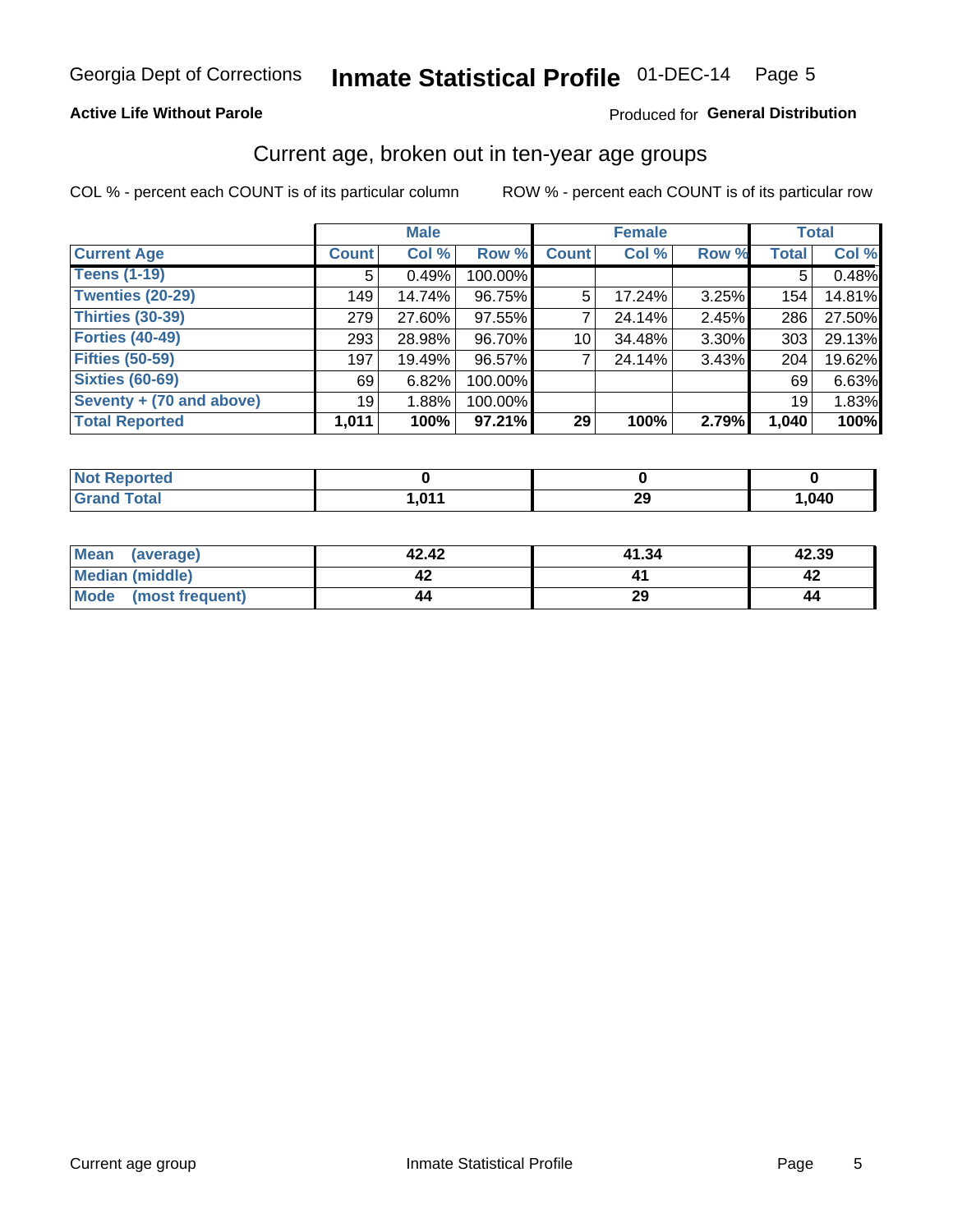## Inmate Statistical Profile 01-DEC-14 Page 10

### **Active Life Without Parole**

Produced for General Distribution

### Race group

COL % - percent each COUNT is of its particular column

|                              | <b>Male</b>  |        |                    | <b>Female</b> |        |       | <b>Total</b> |        |
|------------------------------|--------------|--------|--------------------|---------------|--------|-------|--------------|--------|
| <b>Race Group</b>            | <b>Count</b> | Col %  | <b>Row % Count</b> |               | Col %  | Row % | <b>Total</b> | Col %  |
| <b>White</b>                 | 232          | 22.95% | 95.47%             | 11            | 37.93% | 4.53% | 243          | 23.37% |
| <b>Black</b><br>$\mathbf{2}$ | 753          | 74.48% | 97.79%             | 17            | 58.62% | 2.21% | 770          | 74.04% |
| <b>Other</b><br>5.           |              | .10%   | 100.00%            |               |        |       |              | .10%   |
| <b>Asian</b><br>6            | 4            | .40% ! | 100.00%            |               |        |       | 4            | .38%   |
| <b>Hispanic</b><br>10        | 21           | 2.08%  | 95.45%             |               | 3.45%  | 4.55% | 22           | 2.12%  |
| <b>Total Reported</b>        | 1,011        | 100%   | $97.21\%$          | 29            | 100%   | 2.79% | 1,040        | 100%   |

| <b>Not Reported</b> |      |     |        |
|---------------------|------|-----|--------|
| <b>Total</b>        | .011 | ה ה | 040, ا |
| . Grar              | .ש   | 23  |        |

| M | - - - |  |
|---|-------|--|
|   |       |  |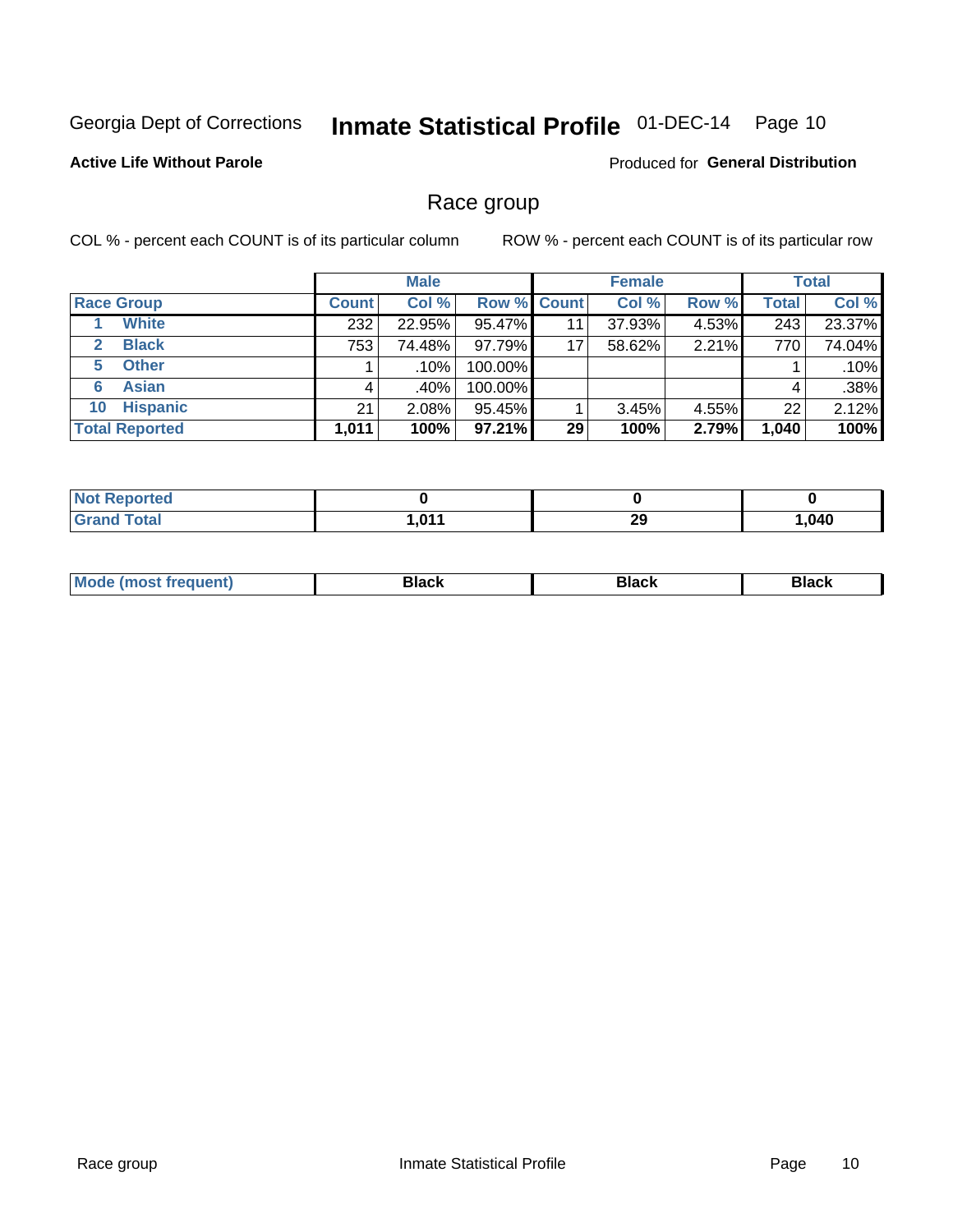## Inmate Statistical Profile 01-DEC-14 Page 7

### **Active Life Without Parole**

#### Produced for General Distribution

### Marital status, self-reported at entry to prison

COL % - percent each COUNT is of its particular column

|                            |                 | <b>Male</b> |         |              | <b>Female</b> |        |              | <b>Total</b> |
|----------------------------|-----------------|-------------|---------|--------------|---------------|--------|--------------|--------------|
| <b>Marital Status</b>      | <b>Count</b>    | Col %       | Row %   | <b>Count</b> | Col %         | Row %  | <b>Total</b> | Col %        |
| <b>Unknown</b><br>$\bf{0}$ | 5               | .49%        | 100.00% |              |               |        | 5            | .48%         |
| <b>Divorced</b><br>D       | 83              | 8.21%       | 97.65%  | 2            | $6.90\%$      | 2.35%  | 85           | 8.17%        |
| <b>Married</b><br>М        | 146             | 14.44%      | 96.05%  | 6            | 20.69%        | 3.95%  | 152          | 14.62%       |
| <b>Separated</b><br>S      | 26              | 2.57%       | 89.66%  | 3            | 10.34%        | 10.34% | 29           | 2.79%        |
| <b>Unmarried</b><br>U      | 731             | 72.30%      | 98.25%  | 13           | 44.83%        | 1.75%  | 744          | 71.54%       |
| <b>Widow</b><br>W          | 20 <sub>1</sub> | 1.98%       | 80.00%  | 5            | 17.24%        | 20.00% | 25           | 2.40%        |
| <b>Total Reported</b>      | 1,011           | 100%        | 97.21%  | 29           | 100%          | 2.79%  | 1,040        | 100%         |

| <b>Not Reported</b> |                          |   |      |
|---------------------|--------------------------|---|------|
| <b>Total</b>        | .01 <sub>4</sub><br>ווטו | ົ | ,040 |

|  | Mo | ımarrıed | Unmarried | Unmarried<br>_______ |
|--|----|----------|-----------|----------------------|
|--|----|----------|-----------|----------------------|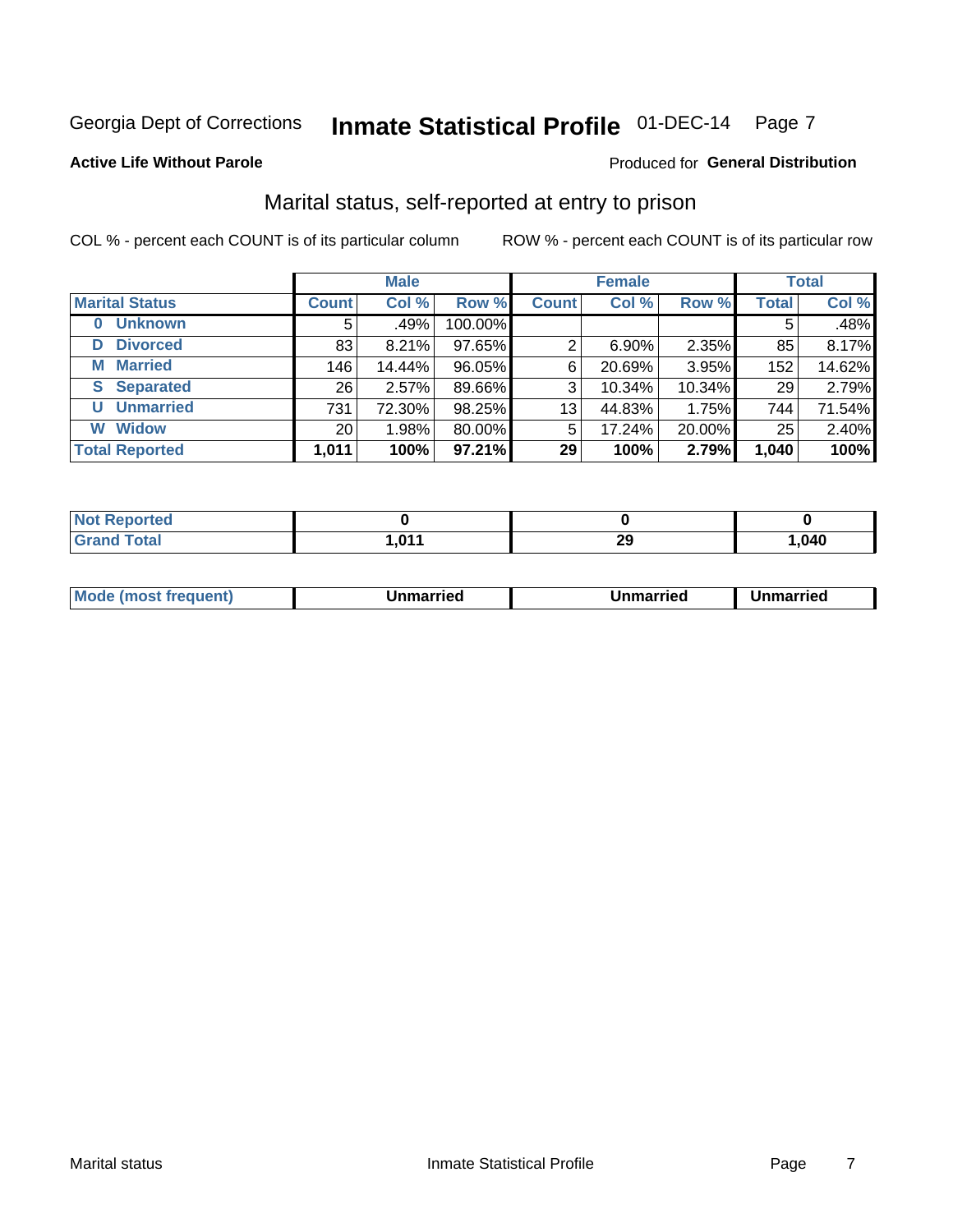## Inmate Statistical Profile 01-DEC-14 Page 8

#### **Active Life Without Parole**

### **Produced for General Distribution**

## Number of children, self reported at entry to prison

COL % - percent each COUNT is of its particular column

|                           |                | <b>Male</b> |         |              | <b>Female</b> |       |              | <b>Total</b> |
|---------------------------|----------------|-------------|---------|--------------|---------------|-------|--------------|--------------|
| <b>Number of Children</b> | <b>Count</b>   | Col %       | Row %   | <b>Count</b> | Col %         | Row % | <b>Total</b> | Col %        |
| $\bf{0}$                  | 373            | 37.23%      | 96.88%  | 12           | 41.38%        | 3.12% | 385          | 37.34%       |
|                           | 235            | 23.45%      | 97.51%  | 6            | 20.69%        | 2.49% | 241          | 23.38%       |
| $\overline{2}$            | 171            | 17.07%      | 98.28%  | 3            | 10.34%        | 1.72% | 174          | 16.88%       |
| 3                         | 98             | 9.78%       | 96.08%  | 4            | 13.79%        | 3.92% | 102          | 9.89%        |
| 4                         | 68             | 6.79%       | 98.55%  |              | 3.45%         | 1.45% | 69           | 6.69%        |
| 5                         | 33             | 3.29%       | 91.67%  | 3            | 10.34%        | 8.33% | 36           | 3.49%        |
| 6                         | 13             | 1.30%       | 100.00% |              |               |       | 13           | 1.26%        |
| 7                         | 3              | 0.30%       | 100.00% |              |               |       | 3            | 0.29%        |
| 8                         |                | 0.10%       | 100.00% |              |               |       |              | 0.10%        |
| 9                         | 2              | 0.20%       | 100.00% |              |               |       | 2            | 0.19%        |
| 10                        | $\overline{2}$ | 0.20%       | 100.00% |              |               |       | 2            | 0.19%        |
| Over 10                   | 3              | 0.30%       | 100.00% |              |               |       | 3            | 0.29%        |
| <b>Total Reported</b>     | 1,002          | 100%        | 97.19%  | 29           | 100%          | 2.81% | 1,031        | 100%         |

| жео                             |      |           |      |
|---------------------------------|------|-----------|------|
| $\mathcal{L}$ and $\mathcal{L}$ | 0.44 | nr.<br>23 | .040 |

| Mean<br>(average)       | 1.49 | 1.48 | 1.49 |
|-------------------------|------|------|------|
| Median (middle)         |      |      |      |
| Mode<br>(most frequent) |      |      |      |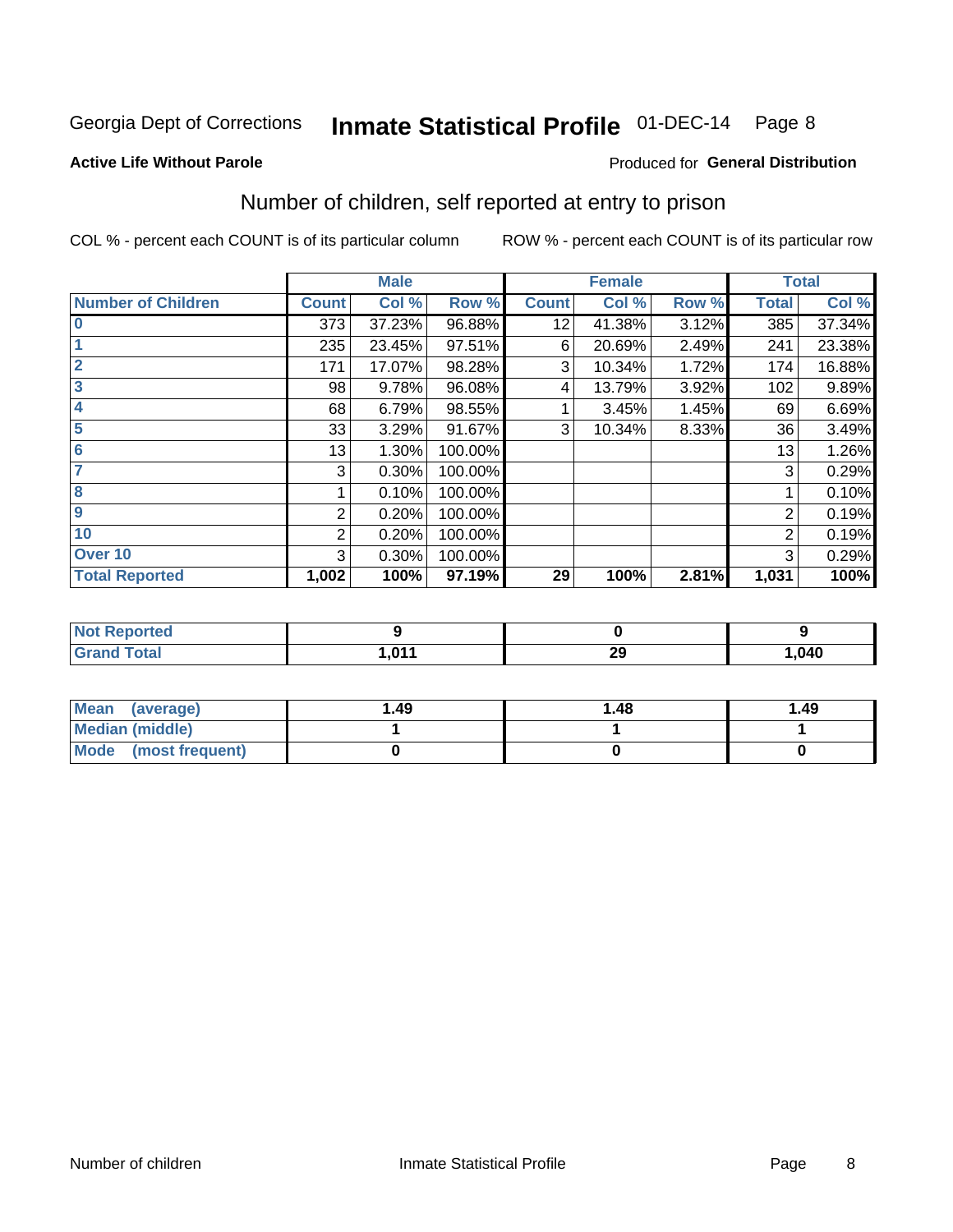#### Inmate Statistical Profile 01-DEC-14 Page 9

#### **Active Life Without Parole**

### Produced for General Distribution

### Religious affiliation, self-reported at entry to prison

COL % - percent each COUNT is of its particular column

|              |                              |                | <b>Male</b> |         |                | <b>Female</b> |       |       | <b>Total</b> |
|--------------|------------------------------|----------------|-------------|---------|----------------|---------------|-------|-------|--------------|
|              | <b>Religious Affiliation</b> | <b>Count</b>   | Col %       | Row %   | <b>Count</b>   | Col %         | Row % | Total | Col %        |
|              | Islam                        | 45             | 7.92%       | 93.75%  | 3              | 14.29%        | 6.25% | 48    | 8.15%        |
| $\mathbf{2}$ | <b>Catholic</b>              | 21             | 3.70%       | 95.45%  |                | 4.76%         | 4.55% | 22    | 3.74%        |
| 3            | <b>Baptist</b>               | 263            | 46.30%      | 95.29%  | 13             | 61.90%        | 4.71% | 276   | 46.86%       |
| 4            | <b>Methodist</b>             | 11             | 1.94%       | 91.67%  |                | 4.76%         | 8.33% | 12    | 2.04%        |
| 7            | <b>Chc Of God</b>            |                | .18%        | 100.00% |                |               |       |       | .17%         |
| 8            | <b>Holiness</b>              | 22             | 3.87%       | 95.65%  |                | 4.76%         | 4.35% | 23    | 3.90%        |
| 9            | <b>Jewish</b>                | 2              | .35%        | 100.00% |                |               |       | 2     | .34%         |
| 10           | <b>Anglican</b>              |                | .18%        | 100.00% |                |               |       |       | .17%         |
| 12           | <b>Hindu</b>                 | $\overline{2}$ | .35%        | 100.00% |                |               |       | 2     | .34%         |
| 16           | <b>Seven D Ad</b>            | 4              | .70%        | 100.00% |                |               |       | 4     | .68%         |
| 17           | <b>Jehovah Wt</b>            | 8              | 1.41%       | 100.00% |                |               |       | 8     | 1.36%        |
| 18           | <b>Latr Day S</b>            |                | .18%        | 100.00% |                |               |       |       | .17%         |
| 20           | <b>Other Prot</b>            | 79             | 13.91%      | 97.53%  | $\overline{2}$ | 9.52%         | 2.47% | 81    | 13.75%       |
| 96           | <b>None</b>                  | 108            | 19.01%      | 100.00% |                |               |       | 108   | 18.34%       |
|              | <b>Total Reported</b>        | 568            | 100%        | 96.43%  | 21             | 100%          | 3.57% | 589   | 100%         |

| <b>Not Reported</b>        | 443                |    | $\overline{ }$<br>л.<br>47 |
|----------------------------|--------------------|----|----------------------------|
| <b>Total</b><br><b>. .</b> | $\sim$<br>1, V I I | 29 | 040, ا                     |

| <b>Mode</b><br>most frequent) | 3aptist | aptist | 3aptist |
|-------------------------------|---------|--------|---------|
|                               |         |        |         |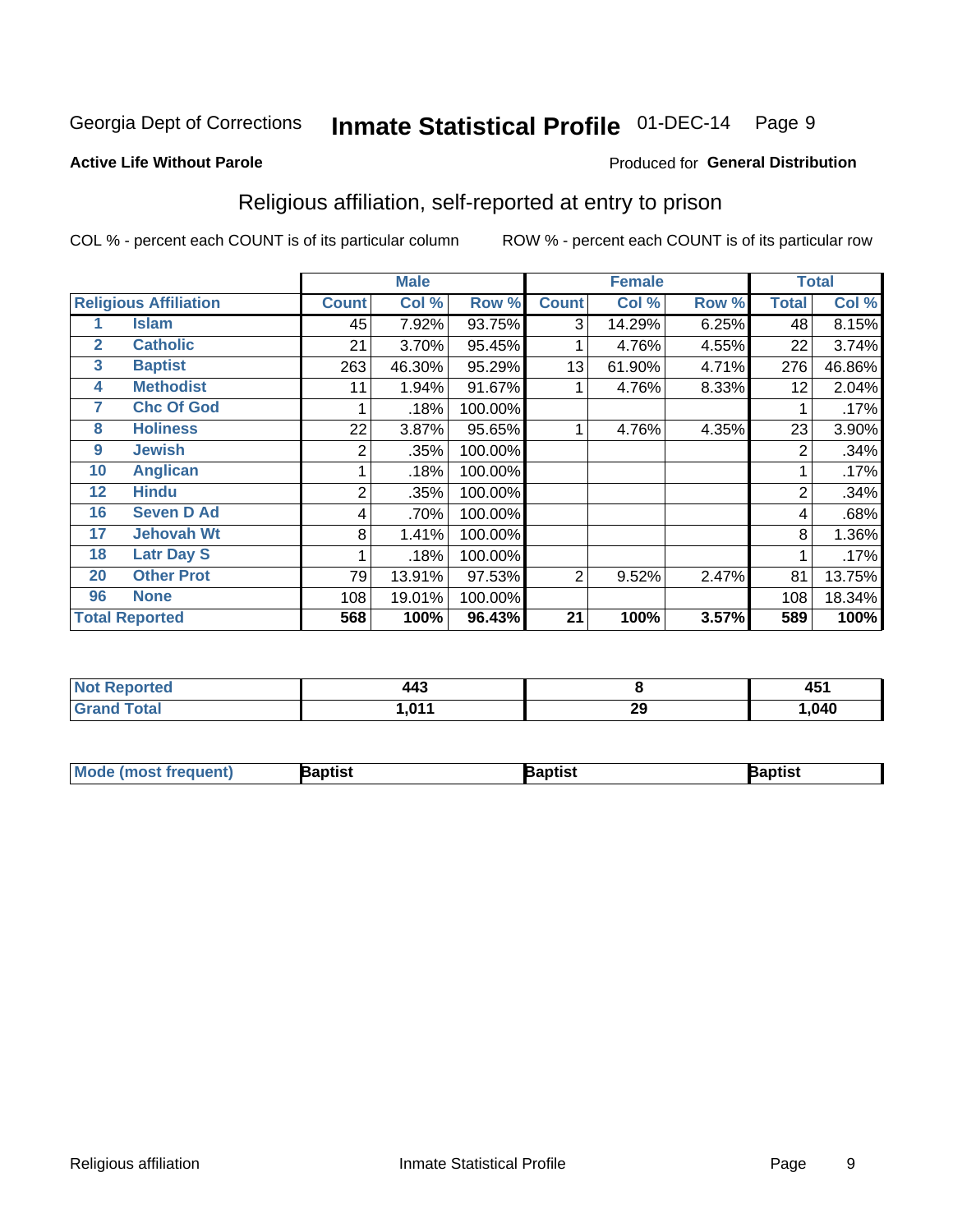## Inmate Statistical Profile 01-DEC-14 Page 10

### **Active Life Without Parole**

### Produced for General Distribution

### Home county, self-reported at entry to prison

COL % - percent each COUNT is of its particular column

|     |                             |                         | <b>Male</b> |         |              | <b>Female</b> |        | <b>Total</b>   |        |
|-----|-----------------------------|-------------------------|-------------|---------|--------------|---------------|--------|----------------|--------|
|     | <b>Home County</b>          | <b>Count</b>            | Col %       | Row %   | <b>Count</b> | Col %         | Row %  | <b>Total</b>   | Col %  |
| 000 | <b>Unknown</b>              | 187                     | 18.50%      | 95.90%  | 8            | 27.59%        | 4.10%  | 195            | 18.75% |
| 001 | <b>Appling County</b>       | 4                       | .40%        | 100.00% |              |               |        | 4              | .38%   |
| 002 | <b>Atkinson County</b>      | $\mathbf 1$             | .10%        | 100.00% |              |               |        | 1              | .10%   |
| 003 | <b>Bacon County</b>         | $\mathbf{1}$            | .10%        | 100.00% |              |               |        | 1              | .10%   |
| 005 | <b>Baldwin County</b>       | 3                       | .30%        | 100.00% |              |               |        | 3              | .29%   |
| 007 | <b>Barrow County</b>        | $\overline{7}$          | .69%        | 100.00% |              |               |        | 7              | .67%   |
| 008 | <b>Bartow County</b>        | 6                       | .59%        | 100.00% |              |               |        | 6              | .58%   |
| 009 | <b>Ben Hill County</b>      | 5                       | .49%        | 100.00% |              |               |        | 5              | .48%   |
| 010 | <b>Berrien County</b>       | $\overline{2}$          | .20%        | 100.00% |              |               |        | $\overline{2}$ | .19%   |
| 011 | <b>Bibb County</b>          | 21                      | 2.08%       | 95.45%  | 1            | 3.45%         | 4.55%  | 22             | 2.12%  |
| 012 | <b>Bleckley County</b>      | $\overline{c}$          | .20%        | 100.00% |              |               |        | $\overline{2}$ | .19%   |
| 014 | <b>Brooks County</b>        | $\mathbf 1$             | .10%        | 100.00% |              |               |        | 1              | .10%   |
| 016 | <b>Bulloch County</b>       | 4                       | .40%        | 100.00% |              |               |        | 4              | .38%   |
| 017 | <b>Burke County</b>         | 9                       | .89%        | 100.00% |              |               |        | 9              | .87%   |
| 018 | <b>Butts County</b>         | $\overline{2}$          | .20%        | 100.00% |              |               |        | $\overline{2}$ | .19%   |
| 020 | <b>Camden County</b>        | 5                       | .49%        | 83.33%  | 1            | 3.45%         | 16.67% | 6              | .58%   |
| 021 | <b>Candler County</b>       | $\mathbf 1$             | .10%        | 100.00% |              |               |        | 1              | .10%   |
| 022 | <b>Carroll County</b>       | $\overline{\mathbf{c}}$ | .20%        | 100.00% |              |               |        | $\overline{2}$ | .19%   |
| 023 | <b>Catoosa County</b>       | 3                       | .30%        | 100.00% |              |               |        | 3              | .29%   |
| 025 | <b>Chatham County</b>       | 40                      | 3.96%       | 100.00% |              |               |        | 40             | 3.85%  |
| 026 | <b>Chattahoochee County</b> | $\mathbf 1$             | .10%        | 100.00% |              |               |        | $\mathbf 1$    | .10%   |
| 027 | <b>Chattooga County</b>     | $\mathbf{1}$            | .10%        | 100.00% |              |               |        | 1              | .10%   |
| 028 | <b>Cherokee County</b>      | $\overline{2}$          | .20%        | 100.00% |              |               |        | $\overline{2}$ | .19%   |
| 029 | <b>Clarke County</b>        | 19                      | 1.88%       | 100.00% |              |               |        | 19             | 1.83%  |
| 030 | <b>Clay County</b>          | $\mathbf 1$             | .10%        | 100.00% |              |               |        | $\mathbf 1$    | .10%   |
| 031 | <b>Clayton County</b>       | 26                      | 2.57%       | 100.00% |              |               |        | 26             | 2.50%  |
| 033 | <b>Cobb County</b>          | 40                      | 3.96%       | 100.00% |              |               |        | 40             | 3.85%  |
| 034 | <b>Coffee County</b>        | 3                       | .30%        | 100.00% |              |               |        | 3              | .29%   |
| 035 | <b>Colquitt County</b>      | 3                       | .30%        | 100.00% |              |               |        | 3              | .29%   |
| 036 | <b>Columbia County</b>      | 6                       | .59%        | 85.71%  | 1            | 3.45%         | 14.29% | 7              | .67%   |
| 037 | <b>Cook County</b>          | $\overline{\mathbf{4}}$ | .40%        | 100.00% |              |               |        | 4              | .38%   |
| 038 | <b>Coweta County</b>        | 4                       | .40%        | 80.00%  | 1            | 3.45%         | 20.00% | 5              | .48%   |
| 040 | <b>Crisp County</b>         | $\overline{\mathbf{4}}$ | .40%        | 100.00% |              |               |        | 4              | .38%   |
| 042 | <b>Dawson County</b>        | $\mathbf{1}$            | .10%        | 100.00% |              |               |        | 1              | .10%   |
| 043 | <b>Decatur County</b>       | $\overline{c}$          | .20%        | 100.00% |              |               |        | $\overline{2}$ | .19%   |
| 044 | <b>Dekalb County</b>        | 75                      | 7.42%       | 100.00% |              |               |        | 75             | 7.21%  |
| 045 | <b>Dodge County</b>         | $\mathbf{1}$            | .10%        | 100.00% |              |               |        | $\mathbf{1}$   | .10%   |
| 046 | <b>Dooly County</b>         | $\mathbf 1$             | .10%        | 50.00%  | $\mathbf 1$  | 3.45%         | 50.00% | $\overline{2}$ | .19%   |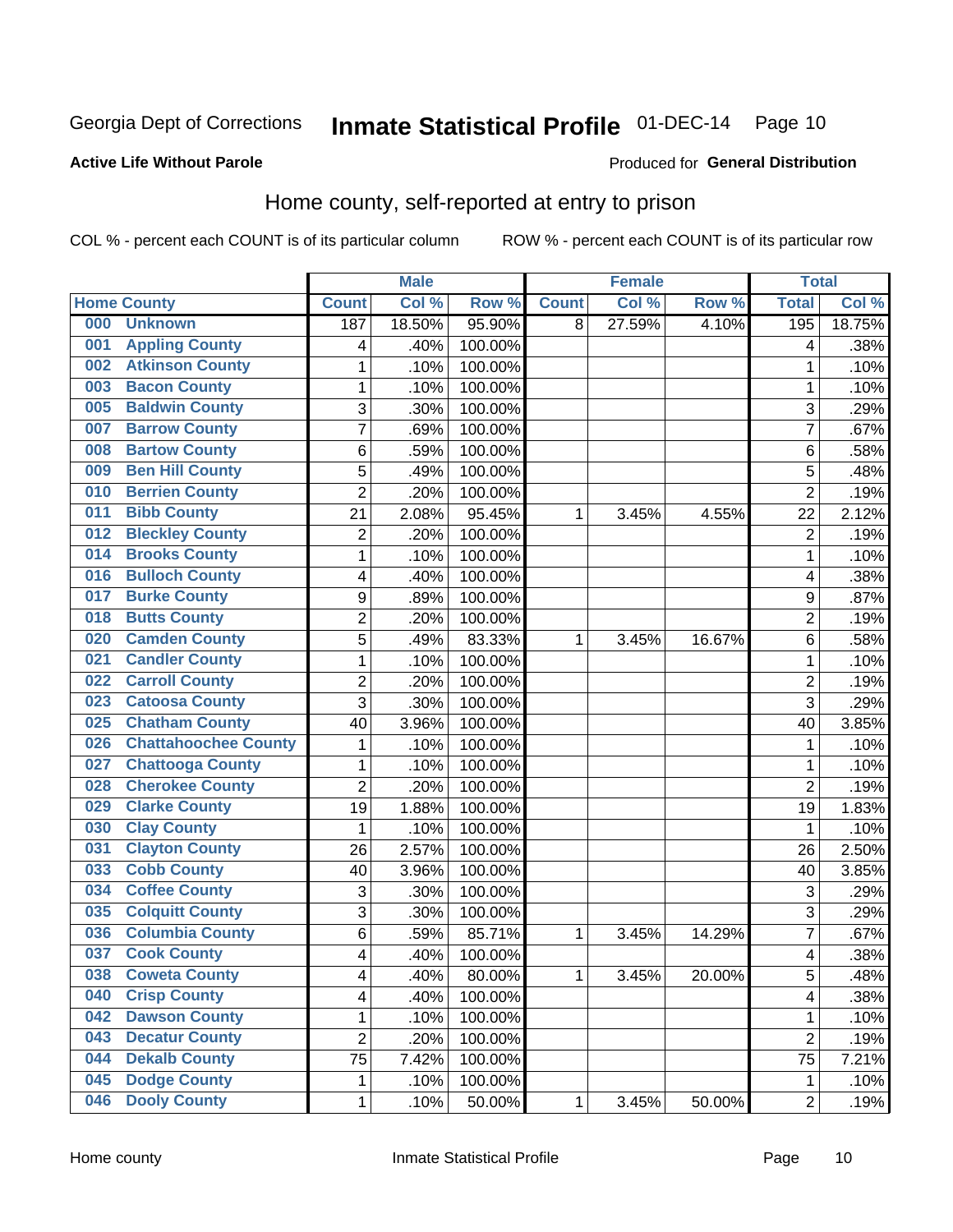## Inmate Statistical Profile 01-DEC-14 Page 11

### **Active Life Without Parole**

#### Produced for General Distribution

### Home county, self-reported at entry to prison

COL % - percent each COUNT is of its particular column

|     |                          |                         | <b>Male</b> |         |                | <b>Female</b> |        | <b>Total</b>            |        |
|-----|--------------------------|-------------------------|-------------|---------|----------------|---------------|--------|-------------------------|--------|
|     | <b>Home County</b>       | <b>Count</b>            | Col %       | Row %   | <b>Count</b>   | Col %         | Row %  | <b>Total</b>            | Col %  |
| 047 | <b>Dougherty County</b>  | 23                      | 2.27%       | 95.83%  | 1              | 3.45%         | 4.17%  | 24                      | 2.31%  |
| 048 | <b>Douglas County</b>    | 13                      | 1.29%       | 86.67%  | $\overline{2}$ | 6.90%         | 13.33% | 15                      | 1.44%  |
| 049 | <b>Early County</b>      | 1                       | .10%        | 100.00% |                |               |        | 1                       | .10%   |
| 051 | <b>Effingham County</b>  | $\overline{c}$          | .20%        | 100.00% |                |               |        | $\overline{2}$          | .19%   |
| 052 | <b>Elbert County</b>     | 4                       | .40%        | 100.00% |                |               |        | $\overline{\mathbf{4}}$ | .38%   |
| 053 | <b>Emanuel County</b>    | 4                       | .40%        | 100.00% |                |               |        | 4                       | .38%   |
| 056 | <b>Fayette County</b>    | 3                       | .30%        | 100.00% |                |               |        | 3                       | .29%   |
| 057 | <b>Floyd County</b>      | 13                      | 1.29%       | 100.00% |                |               |        | 13                      | 1.25%  |
| 058 | <b>Forsyth County</b>    | 3                       | .30%        | 100.00% |                |               |        | 3                       | .29%   |
| 059 | <b>Franklin County</b>   | $\mathbf 1$             | .10%        | 50.00%  | 1              | 3.45%         | 50.00% | $\overline{2}$          | .19%   |
| 060 | <b>Fulton County</b>     | 142                     | 14.05%      | 99.30%  | 1              | 3.45%         | .70%   | 143                     | 13.75% |
| 061 | <b>Gilmer County</b>     | $\overline{2}$          | .20%        | 100.00% |                |               |        | $\overline{2}$          | .19%   |
| 063 | <b>Glynn County</b>      | $\overline{7}$          | .69%        | 100.00% |                |               |        | 7                       | .67%   |
| 064 | <b>Gordon County</b>     | $\overline{2}$          | .20%        | 100.00% |                |               |        | $\overline{2}$          | .19%   |
| 066 | <b>Greene County</b>     | 1                       | .10%        | 100.00% |                |               |        | 1                       | .10%   |
| 067 | <b>Gwinnett County</b>   | 23                      | 2.27%       | 95.83%  | 1              | 3.45%         | 4.17%  | 24                      | 2.31%  |
| 068 | <b>Habersham County</b>  | 1                       | .10%        | 100.00% |                |               |        | 1                       | .10%   |
| 069 | <b>Hall County</b>       | 13                      | 1.29%       | 100.00% |                |               |        | 13                      | 1.25%  |
| 070 | <b>Hancock County</b>    | $\overline{\mathbf{c}}$ | .20%        | 100.00% |                |               |        | $\overline{2}$          | .19%   |
| 071 | <b>Haralson County</b>   | $\overline{2}$          | .20%        | 100.00% |                |               |        | $\overline{2}$          | .19%   |
| 072 | <b>Harris County</b>     | $\overline{c}$          | .20%        | 100.00% |                |               |        | $\overline{2}$          | .19%   |
| 073 | <b>Hart County</b>       | $\overline{2}$          | .20%        | 100.00% |                |               |        | $\overline{2}$          | .19%   |
| 074 | <b>Heard County</b>      | $\mathbf{1}$            | .10%        | 100.00% |                |               |        | 1                       | .10%   |
| 075 | <b>Henry County</b>      | 5                       | .49%        | 83.33%  | 1              | 3.45%         | 16.67% | 6                       | .58%   |
| 076 | <b>Houston County</b>    | 16                      | 1.58%       | 100.00% |                |               |        | 16                      | 1.54%  |
| 078 | <b>Jackson County</b>    | 3                       | .30%        | 100.00% |                |               |        | 3                       | .29%   |
| 080 | <b>Jeff Davis County</b> | $\overline{c}$          | .20%        | 100.00% |                |               |        | $\overline{2}$          | .19%   |
| 081 | <b>Jefferson County</b>  | 3                       | .30%        | 100.00% |                |               |        | 3                       | .29%   |
| 082 | <b>Jenkins County</b>    | $\overline{c}$          | .20%        | 100.00% |                |               |        | $\overline{2}$          | .19%   |
| 087 | <b>Laurens County</b>    | 6                       | .59%        | 100.00% |                |               |        | 6                       | .58%   |
| 088 | <b>Lee County</b>        | 1                       | .10%        | 100.00% |                |               |        | 1                       | .10%   |
| 089 | <b>Liberty County</b>    | $\overline{7}$          | .69%        | 87.50%  | 1              | 3.45%         | 12.50% | 8                       | .77%   |
| 090 | <b>Lincoln County</b>    | 1                       | .10%        | 100.00% |                |               |        | 1                       | .10%   |
| 091 | <b>Long County</b>       | $\mathbf{1}$            | .10%        | 100.00% |                |               |        | 1                       | .10%   |
| 092 | <b>Lowndes County</b>    | 8                       | .79%        | 100.00% |                |               |        | 8                       | .77%   |
| 093 | <b>Lumpkin County</b>    | $\mathbf{1}$            | .10%        | 100.00% |                |               |        | 1                       | .10%   |
| 094 | <b>Macon County</b>      | $\mathbf{1}$            | .10%        | 100.00% |                |               |        | 1                       | .10%   |
| 095 | <b>Madison County</b>    | $\mathbf{1}$            | .10%        | 100.00% |                |               |        | 1                       | .10%   |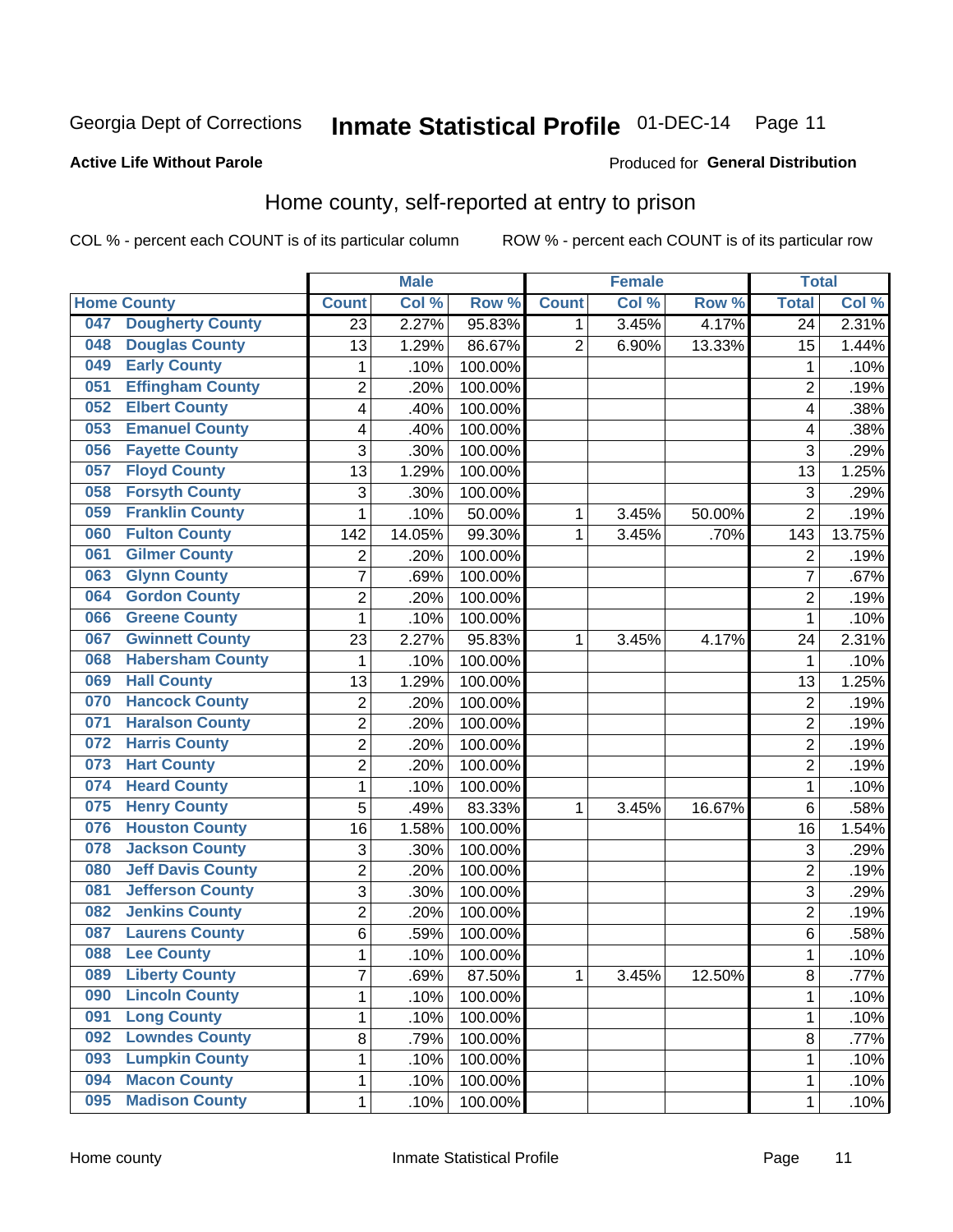## Inmate Statistical Profile 01-DEC-14 Page 12

### **Active Life Without Parole**

#### Produced for General Distribution

### Home county, self-reported at entry to prison

COL % - percent each COUNT is of its particular column

|                  |                          |                | <b>Male</b> |         |              | <b>Female</b> |        | <b>Total</b>   |       |
|------------------|--------------------------|----------------|-------------|---------|--------------|---------------|--------|----------------|-------|
|                  | <b>Home County</b>       | <b>Count</b>   | Col%        | Row %   | <b>Count</b> | Col %         | Row %  | <b>Total</b>   | Col % |
| 096              | <b>Marion County</b>     | 1              | .10%        | 100.00% |              |               |        | 1              | .10%  |
| 097              | <b>Mcduffie County</b>   | $\overline{2}$ | .20%        | 100.00% |              |               |        | $\overline{2}$ | .19%  |
| 098              | <b>Mcintosh County</b>   | $\overline{c}$ | .20%        | 100.00% |              |               |        | $\overline{c}$ | .19%  |
| 100              | <b>Miller County</b>     | 1              | .10%        | 100.00% |              |               |        | 1              | .10%  |
| 101              | <b>Mitchell County</b>   | 1              | .10%        | 100.00% |              |               |        | 1              | .10%  |
| 102              | <b>Monroe County</b>     | 4              | .40%        | 100.00% |              |               |        | 4              | .38%  |
| 103              | <b>Montgomery County</b> | $\mathbf{1}$   | .10%        | 100.00% |              |               |        | 1              | .10%  |
| 104              | <b>Morgan County</b>     | $\mathbf{1}$   | .10%        | 100.00% |              |               |        | 1              | .10%  |
| 106              | <b>Muscogee County</b>   | 27             | 2.67%       | 100.00% |              |               |        | 27             | 2.60% |
| 107              | <b>Newton County</b>     | 2              | .20%        | 66.67%  | 1            | 3.45%         | 33.33% | 3              | .29%  |
| 109              | <b>Oglethorpe County</b> | 4              | .40%        | 100.00% |              |               |        | 4              | .38%  |
| 110              | <b>Paulding County</b>   | 5              | .49%        | 100.00% |              |               |        | 5              | .48%  |
| 111              | <b>Peach County</b>      | $\mathbf{1}$   | .10%        | 100.00% |              |               |        | 1              | .10%  |
| $\overline{112}$ | <b>Pickens County</b>    | $\mathbf{1}$   | .10%        | 100.00% |              |               |        | 1              | .10%  |
| $\overline{113}$ | <b>Pierce County</b>     | $\overline{2}$ | .20%        | 100.00% |              |               |        | $\overline{2}$ | .19%  |
| 114              | <b>Pike County</b>       | 3              | .30%        | 75.00%  | 1            | 3.45%         | 25.00% | 4              | .38%  |
| $\overline{115}$ | <b>Polk County</b>       | 3              | .30%        | 100.00% |              |               |        | 3              | .29%  |
| 117              | <b>Putnam County</b>     | 5              | .49%        | 100.00% |              |               |        | 5              | .48%  |
| 119              | <b>Rabun County</b>      | $\mathbf 1$    | .10%        | 100.00% |              |               |        | 1              | .10%  |
| 120              | <b>Randolph County</b>   | $\overline{2}$ | .20%        | 100.00% |              |               |        | $\overline{2}$ | .19%  |
| $\overline{121}$ | <b>Richmond County</b>   | 34             | 3.36%       | 91.89%  | 3            | 10.34%        | 8.11%  | 37             | 3.56% |
| 122              | <b>Rockdale County</b>   | 4              | .40%        | 100.00% |              |               |        | 4              | .38%  |
| 125              | <b>Seminole County</b>   | $\overline{2}$ | .20%        | 100.00% |              |               |        | $\overline{2}$ | .19%  |
| 126              | <b>Spalding County</b>   | $\overline{7}$ | .69%        | 100.00% |              |               |        | 7              | .67%  |
| 127              | <b>Stephens County</b>   | $\mathbf{1}$   | .10%        | 50.00%  | 1            | 3.45%         | 50.00% | 2              | .19%  |
| 128              | <b>Stewart County</b>    | 1              | .10%        | 100.00% |              |               |        | 1              | .10%  |
| 129              | <b>Sumter County</b>     | $\mathbf{1}$   | .10%        | 100.00% |              |               |        | 1              | .10%  |
| 132              | <b>Tattnall County</b>   | 3              | .30%        | 100.00% |              |               |        | 3              | .29%  |
| 133              | <b>Taylor County</b>     | $\mathbf{1}$   | .10%        | 100.00% |              |               |        | 1              | .10%  |
| 134              | <b>Telfair County</b>    | $\mathbf{1}$   | .10%        | 100.00% |              |               |        | 1              | .10%  |
| 136              | <b>Thomas County</b>     | 5              | .49%        | 100.00% |              |               |        | 5              | .48%  |
| 137              | <b>Tift County</b>       | 5              | .49%        | 100.00% |              |               |        | 5              | .48%  |
| 138              | <b>Toombs County</b>     | 8              | .79%        | 100.00% |              |               |        | 8              | .77%  |
| 140              | <b>Treutlen County</b>   | 1              | .10%        | 100.00% |              |               |        | 1              | .10%  |
| $\overline{141}$ | <b>Troup County</b>      | 1              | .10%        | 100.00% |              |               |        | $\mathbf{1}$   | .10%  |
| 145              | <b>Upson County</b>      | 3              | .30%        | 100.00% |              |               |        | 3              | .29%  |
| 146              | <b>Walker County</b>     | 5              | .49%        | 83.33%  | $\mathbf 1$  | 3.45%         | 16.67% | 6              | .58%  |
| 147              | <b>Walton County</b>     | 6              | .59%        | 100.00% |              |               |        | 6              | .58%  |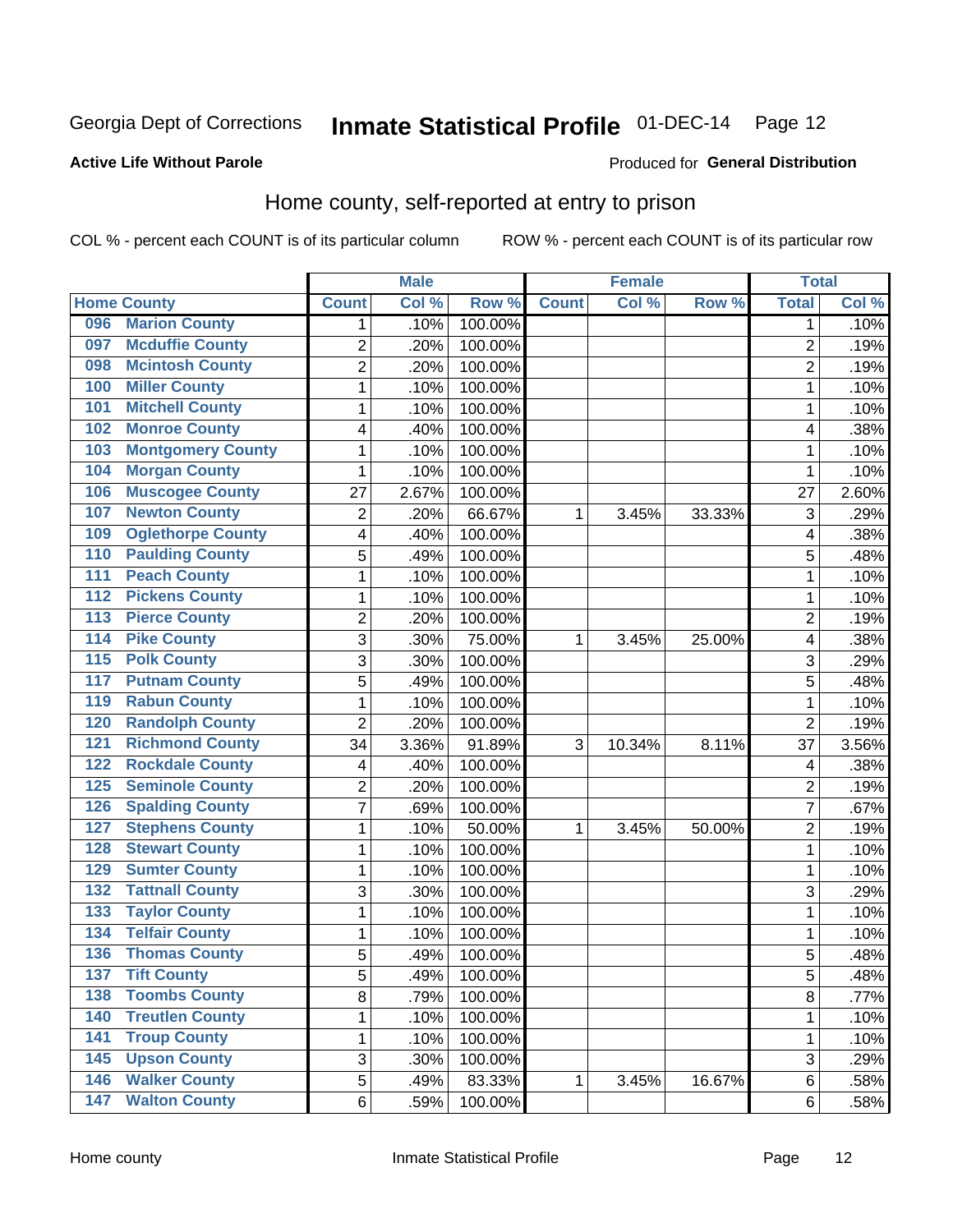## Inmate Statistical Profile 01-DEC-14 Page 13

### **Active Life Without Parole**

### Produced for General Distribution

### Home county, self-reported at entry to prison

COL % - percent each COUNT is of its particular column

|     |                             |              | <b>Male</b> |         |              | <b>Female</b> |        | <b>Total</b> |       |
|-----|-----------------------------|--------------|-------------|---------|--------------|---------------|--------|--------------|-------|
|     | <b>Home County</b>          | <b>Count</b> | Col %       | Row %   | <b>Count</b> | Col %         | Row %  | <b>Total</b> | Col % |
| 148 | <b>Ware County</b>          |              | .69%        | 100.00% |              |               |        |              | .67%  |
| 150 | <b>Washington County</b>    | 5            | .49%        | 100.00% |              |               |        | 5            | .48%  |
| 151 | <b>Wayne County</b>         | 4            | .40%        | 100.00% |              |               |        | 4            | .38%  |
| 154 | <b>White County</b>         |              | .10%        | 100.00% |              |               |        |              | .10%  |
| 155 | <b>Whitfield County</b>     | 4            | .40%        | 100.00% |              |               |        | 4            | .38%  |
| 157 | <b>Wilkes County</b>        |              | .10%        | 100.00% |              |               |        |              | .10%  |
| 158 | <b>Wilkinson County</b>     | 2            | .20%        | 100.00% |              |               |        | 2            | .19%  |
| 159 | <b>Worth County</b>         |              | .10%        | 100.00% |              |               |        |              | .10%  |
| 999 | <b>Other Custody/Out Of</b> | 3            | .30%        | 75.00%  |              | 3.45%         | 25.00% | 4            | .38%  |
|     | <b>State</b>                |              |             |         |              |               |        |              |       |
|     | <b>Total Rported</b>        | 1,011        | 100%        | 97.21%  | 29           | 100%          | 2.79%  | 1,040        | 100%  |

| <b>ceportea</b> |     |    |      |
|-----------------|-----|----|------|
|                 | 044 | 23 | ,040 |

|  | Mode (most frequent) | <b>Fulton County</b> | <b>Richmond County</b> | <b>Fulton County</b> |
|--|----------------------|----------------------|------------------------|----------------------|
|--|----------------------|----------------------|------------------------|----------------------|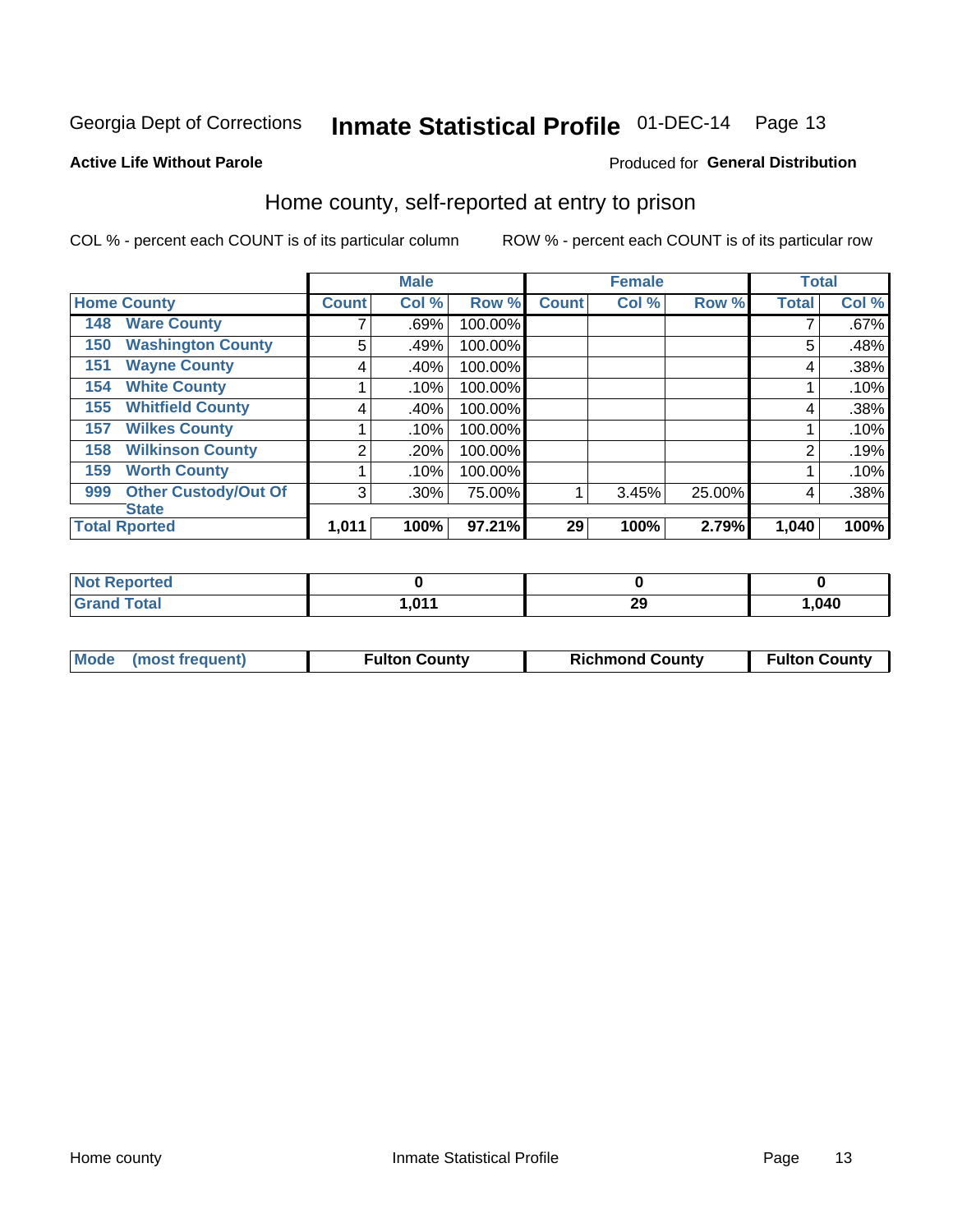## Inmate Statistical Profile 01-DEC-14 Page 14

#### **Active Life Without Parole**

### Produced for General Distribution

### Employment status before prison, self-reported at entry to prison

COL % - percent each COUNT is of its particular column

|                                  |              | <b>Male</b> |         |              | <b>Female</b> |       |              | <b>Total</b> |
|----------------------------------|--------------|-------------|---------|--------------|---------------|-------|--------------|--------------|
| <b>Employment Status</b>         | <b>Count</b> | Col %       | Row %   | <b>Count</b> | Col %         | Row % | <b>Total</b> | Col %        |
| <b>Full Time</b>                 | 408          | 48.40%      | 97.37%  | 11           | 45.83%        | 2.63% | 419          | 48.33%       |
| <b>Part Time</b><br>$\mathbf{2}$ | 59           | 7.00%       | 100.00% |              |               |       | 59           | 6.81%        |
| Unempl $<$ 6m<br>3               | 68           | 8.07%       | 98.55%  |              | 4.17%         | 1.45% | 69           | 7.96%        |
| $U$ nempl > 6m<br>4              | 169          | 20.05%      | 94.94%  | 9            | 37.50%        | 5.06% | 178          | 20.53%       |
| <b>Never Workd</b><br>5          | 76           | 9.02%       | 100.00% |              |               |       | 76           | 8.77%        |
| <b>Student</b><br>6              | 23           | 2.73%       | 100.00% |              |               |       | 23           | 2.65%        |
| <b>Incapable</b><br>7            | 40           | 4.74%       | 93.02%  | 3            | 12.50%        | 6.98% | 43           | 4.96%        |
| <b>Total Reported</b>            | 843          | 100%        | 97.23%  | 24           | 100%          | 2.77% | 867          | 100%         |

|                        | 168   |           | ---<br>. |
|------------------------|-------|-----------|----------|
| $f \wedge f \wedge f'$ | 0.014 | חה<br>$-$ | . 040. . |

| Mc | ∴ull | ----<br>ıme<br>w |
|----|------|------------------|
|    |      |                  |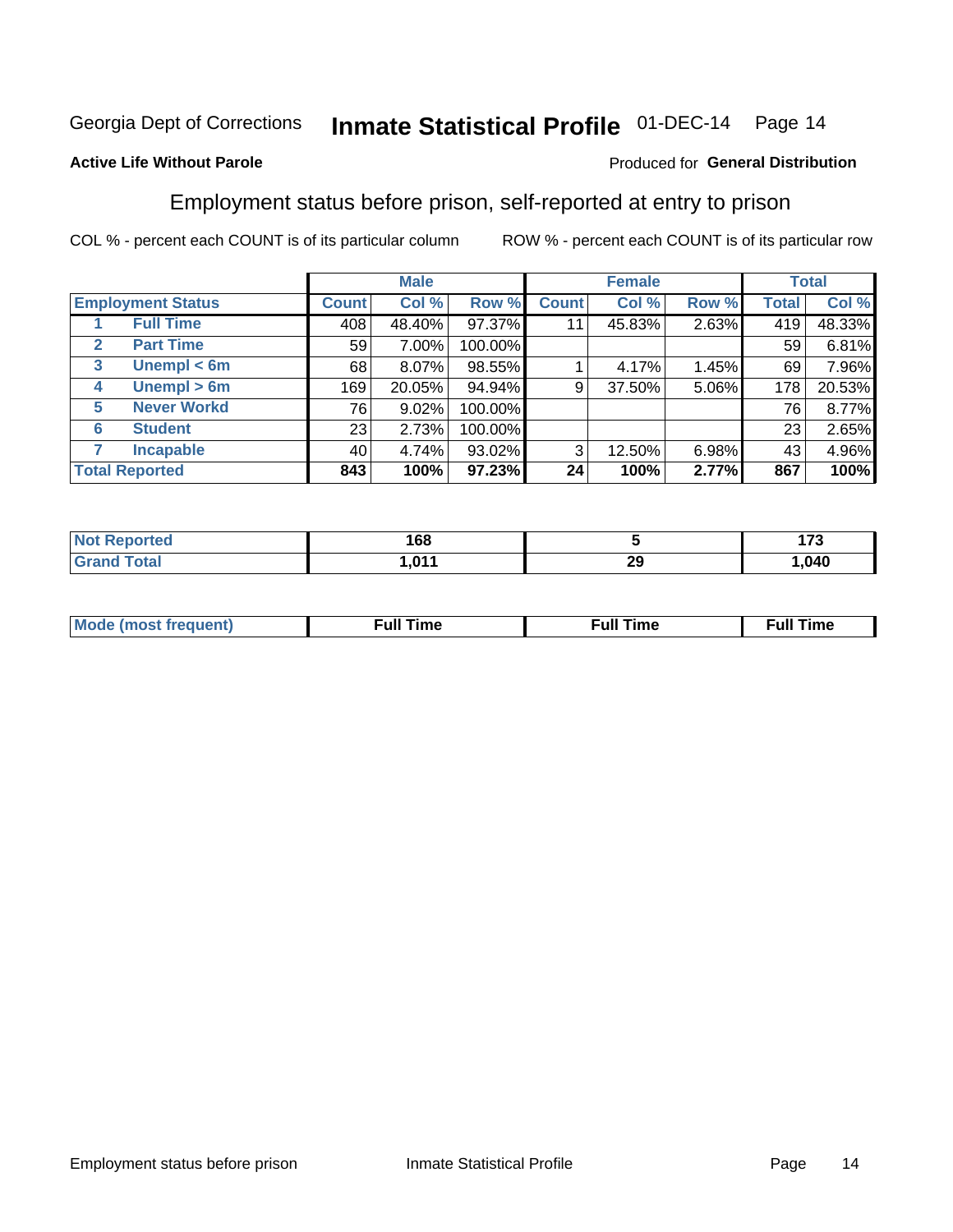### **Active Life Without Parole**

Produced for General Distribution

### Age at admission

COL % - percent each COUNT is of its particular column

|                         |                | <b>Male</b> |         |                | <b>Female</b> |        |                | <b>Total</b> |
|-------------------------|----------------|-------------|---------|----------------|---------------|--------|----------------|--------------|
| <b>Age At Admission</b> | <b>Count</b>   | Col %       | Row %   | <b>Count</b>   | Col %         | Row %  | <b>Total</b>   | Col %        |
| 15                      | 2              | 0.20%       | 100.00% |                |               |        | 2              | 0.19%        |
| 16                      | $\overline{2}$ | 0.20%       | 100.00% |                |               |        | $\overline{2}$ | 0.19%        |
| $\overline{17}$         | 4              | 0.40%       | 100.00% |                |               |        | 4              | 0.38%        |
| 18                      | 12             | 1.19%       | 100.00% |                |               |        | 12             | 1.15%        |
| 19                      | 22             | 2.18%       | 100.00% |                |               |        | 22             | 2.12%        |
| $\overline{20}$         | 20             | 1.98%       | 95.24%  | 1              | 3.45%         | 4.76%  | 21             | 2.02%        |
| 21                      | 26             | 2.57%       | 100.00% |                |               |        | 26             | 2.50%        |
| 22                      | 51             | 5.04%       | 100.00% |                |               |        | 51             | 4.90%        |
| 23                      | 37             | 3.66%       | 97.37%  | 1              | 3.45%         | 2.63%  | 38             | 3.65%        |
| 24                      | 37             | 3.66%       | 97.37%  | 1              | 3.45%         | 2.63%  | 38             | 3.65%        |
| $\overline{25}$         | 36             | 3.56%       | 94.74%  | $\overline{2}$ | 6.90%         | 5.26%  | 38             | 3.65%        |
| 26                      | 38             | 3.76%       | 100.00% |                |               |        | 38             | 3.65%        |
| $\overline{27}$         | 37             | 3.66%       | 94.87%  | $\overline{2}$ | 6.90%         | 5.13%  | 39             | 3.75%        |
| 28                      | 46             | 4.55%       | 97.87%  | 1              | 3.45%         | 2.13%  | 47             | 4.52%        |
| 29                      | 43             | 4.25%       | 100.00% |                |               |        | 43             | 4.13%        |
| 30                      | 34             | 3.36%       | 100.00% |                |               |        | 34             | 3.27%        |
| 31                      | 41             | 4.06%       | 100.00% |                |               |        | 41             | 3.94%        |
| 32                      | 43             | 4.25%       | 95.56%  | $\overline{c}$ | 6.90%         | 4.44%  | 45             | 4.33%        |
| 33                      | 29             | 2.87%       | 96.67%  | 1              | 3.45%         | 3.33%  | 30             | 2.88%        |
| 34                      | 21             | 2.08%       | 91.30%  | $\overline{2}$ | 6.90%         | 8.70%  | 23             | 2.21%        |
| 35                      | 25             | 2.47%       | 96.15%  | 1              | 3.45%         | 3.85%  | 26             | 2.50%        |
| 36                      | 39             | 3.86%       | 100.00% |                |               |        | 39             | 3.75%        |
| $\overline{37}$         | 28             | 2.77%       | 100.00% |                |               |        | 28             | 2.69%        |
| 38                      | 26             | 2.57%       | 100.00% |                |               |        | 26             | 2.50%        |
| 39                      | 27             | 2.67%       | 93.10%  | $\overline{2}$ | 6.90%         | 6.90%  | 29             | 2.79%        |
| 40                      | 18             | 1.78%       | 94.74%  | 1              | 3.45%         | 5.26%  | 19             | 1.83%        |
| 41                      | 32             | 3.17%       | 94.12%  | $\overline{2}$ | 6.90%         | 5.88%  | 34             | 3.27%        |
| 42                      | 27             | 2.67%       | 100.00% |                |               |        | 27             | 2.60%        |
| 43                      | 21             | 2.08%       | 95.45%  | 1              | 3.45%         | 4.55%  | 22             | 2.12%        |
| 44                      | 16             | 1.58%       | 88.89%  | $\overline{2}$ | 6.90%         | 11.11% | 18             | 1.73%        |
| 45                      | 22             | 2.18%       | 100.00% |                |               |        | 22             | 2.12%        |
| 46                      | 20             | 1.98%       | 86.96%  | 3              | 10.34%        | 13.04% | 23             | 2.21%        |
| 47                      | 16             | 1.58%       | 100.00% |                |               |        | 16             | 1.54%        |
| 48                      | 15             | 1.48%       | 83.33%  | 3              | 10.34%        | 16.67% | 18             | 1.73%        |
| 49                      | 16             | 1.58%       | 100.00% |                |               |        | 16             | 1.54%        |
| 50                      | 12             | 1.19%       | 100.00% |                |               |        | 12             | 1.15%        |
| $\overline{51}$         | 7              | 0.69%       | 100.00% |                |               |        | $\overline{7}$ | 0.67%        |
| 52                      | 10             | 0.99%       | 100.00% |                |               |        | 10             | 0.96%        |
| 53                      | 8              | 0.79%       | 100.00% |                |               |        | 8              | 0.77%        |
| 54                      | 6              | 0.59%       | 100.00% |                |               |        | 6              | 0.58%        |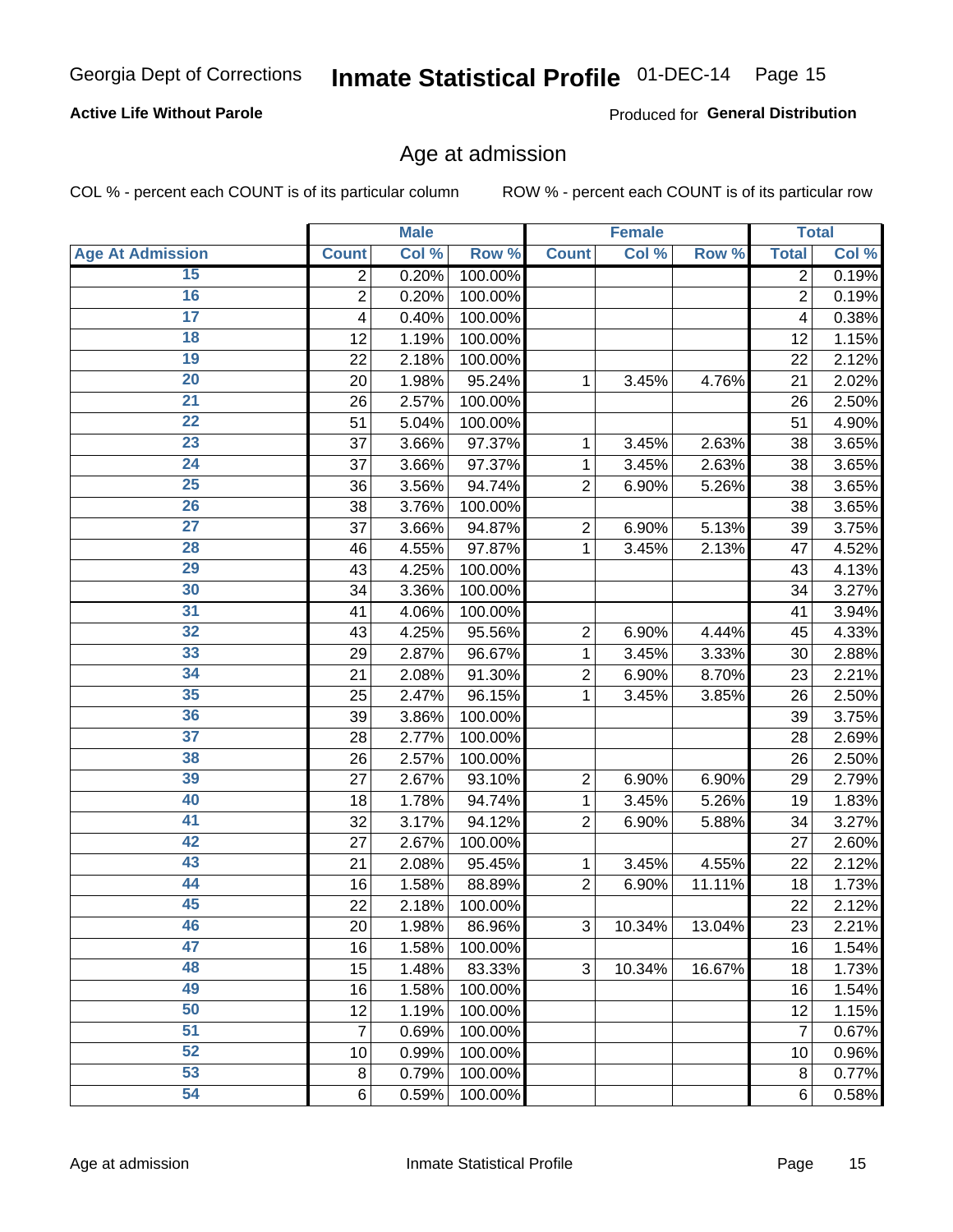## Inmate Statistical Profile 01-DEC-14 Page 16

### **Active Life Without Parole**

Produced for General Distribution

### Age at admission

COL % - percent each COUNT is of its particular column

|                         |                | <b>Male</b> |         |              | <b>Female</b> |        |                | <b>Total</b> |
|-------------------------|----------------|-------------|---------|--------------|---------------|--------|----------------|--------------|
| <b>Age At Admission</b> | <b>Count</b>   | Col %       | Row %   | <b>Count</b> | Col %         | Row %  | <b>Total</b>   | Col %        |
| 55                      | 5              | 0.49%       | 83.33%  |              | 3.45%         | 16.67% | 6              | 0.58%        |
| 56                      | 8              | 0.79%       | 100.00% |              |               |        | 8              | 0.77%        |
| 57                      | 6              | 0.59%       | 100.00% |              |               |        | 6              | 0.58%        |
| 58                      | 6              | 0.59%       | 100.00% |              |               |        | 6              | 0.58%        |
| 60                      | 2              | 0.20%       | 100.00% |              |               |        | 2              | 0.19%        |
| 62                      |                | 0.10%       | 100.00% |              |               |        |                | 0.10%        |
| 63                      |                | 0.10%       | 100.00% |              |               |        |                | 0.10%        |
| 64                      | 4              | 0.40%       | 100.00% |              |               |        | 4              | 0.38%        |
| 65                      | 2              | 0.20%       | 100.00% |              |               |        | $\overline{2}$ | 0.19%        |
| 66                      |                | 0.10%       | 100.00% |              |               |        |                | 0.10%        |
| 69                      | $\overline{2}$ | 0.20%       | 100.00% |              |               |        | $\overline{2}$ | 0.19%        |
| 71                      |                | 0.10%       | 100.00% |              |               |        |                | 0.10%        |
| <b>Total Reported</b>   | 1,011          | 100%        | 97.21%  | 29           | 100%          | 2.79%  | 1,040          | 100%         |

| <b>eported</b><br>Nt  |     |           |      |
|-----------------------|-----|-----------|------|
| <b>cotal</b><br>_____ | 044 | י ה<br>ZУ | ,040 |

| Mean<br>(average)              | 33.80 | 36.79 | 33.88    |
|--------------------------------|-------|-------|----------|
| <b>Median (middle)</b>         | JŁ    | 39    | າາ<br>ാച |
| <b>Mode</b><br>(most frequent) | --    | 46    | n,<br>LL |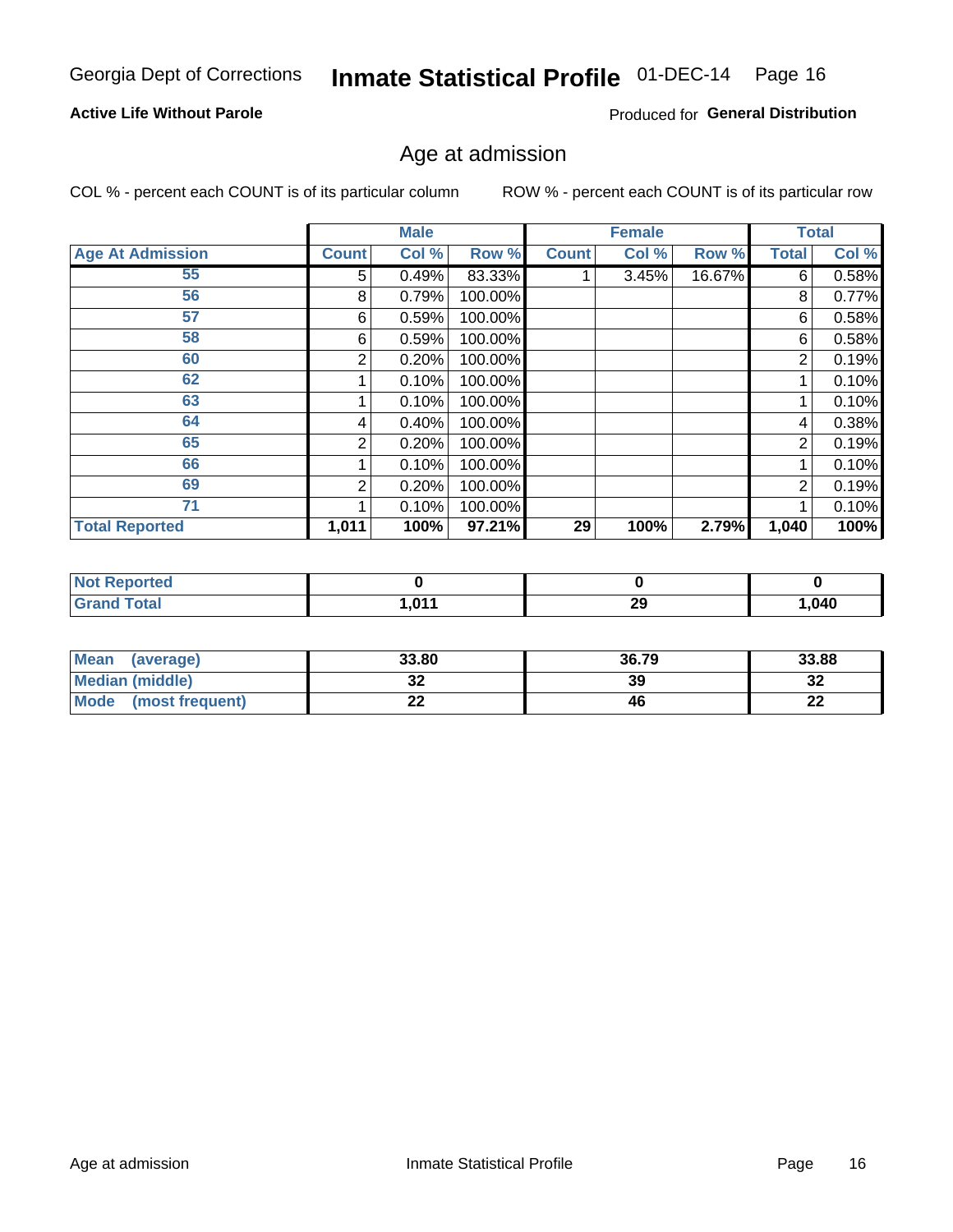### **Active Life Without Parole**

### Produced for General Distribution

### Height, measured at entry to prison

COL % - percent each COUNT is of its particular column

|                       |              | <b>Male</b> |           |              | <b>Female</b> |          |         | Total    |
|-----------------------|--------------|-------------|-----------|--------------|---------------|----------|---------|----------|
| <b>Height</b>         | <b>Count</b> | Col %       | Row %     | <b>Count</b> | Col %         | Row %    | Total i | Col %    |
| 4'10"                 |              |             |           |              | 100.00%       | 100.00%  |         | $0.40\%$ |
| 5'10''                | 127          | $50.60\%$   | 100.00%   |              |               |          | 127     | 50.40%   |
| 5'11''                | 124          | 49.40%      | 100.00%   |              |               |          | 124     | 49.21%   |
| <b>Total Reported</b> | 251          | 100%        | $99.60\%$ |              | 100%          | $0.40\%$ | 252     | 100%     |

| <b>Not Reported</b> | 760   | ົ<br>40 | 788    |
|---------------------|-------|---------|--------|
| <b>Grand Total</b>  | 1.011 | 29      | 040, ، |

| <b>Mean</b><br>(average)       | 5'10" | 4'10" |       |  |  |
|--------------------------------|-------|-------|-------|--|--|
| <b>Median (middle)</b>         | 5'10" | 4'10" | 5'10" |  |  |
| <b>Mode</b><br>(most frequent) | 5'10" | 4'10" | 5'10" |  |  |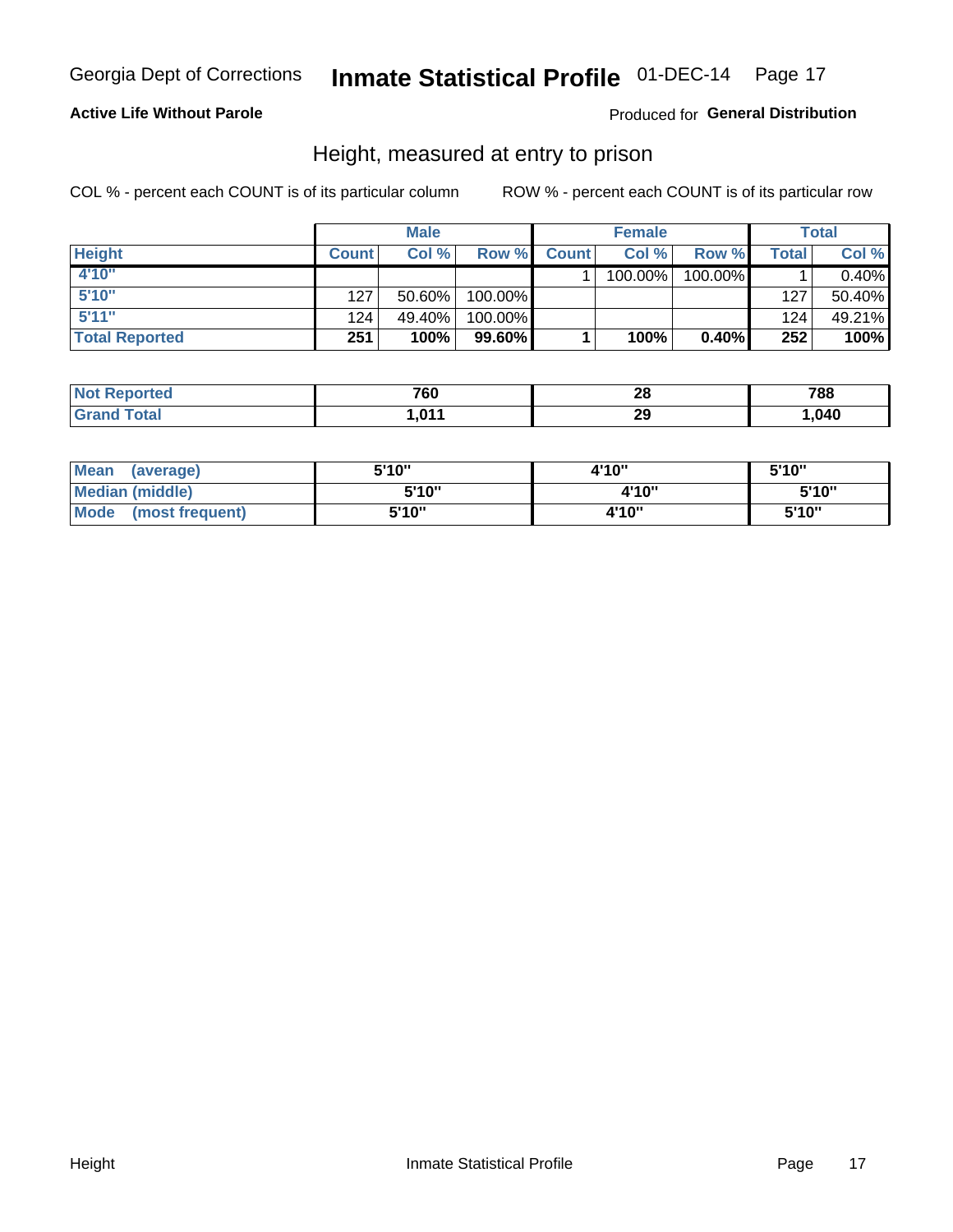### **Active Life Without Parole**

Produced for General Distribution

### Weight, measured at entry to prison

|                                |                         | <b>Male</b> |         |                         | <b>Female</b> |         |                | <b>Total</b>     |  |
|--------------------------------|-------------------------|-------------|---------|-------------------------|---------------|---------|----------------|------------------|--|
| <b>Weight</b>                  | <b>Count</b>            | Col %       | Row %   | <b>Count</b>            | Col %         | Row %   | <b>Total</b>   | Col %            |  |
| 110 - 119 pounds               |                         |             |         | $\overline{2}$          | 6.90%         | 100.00% | $\overline{2}$ | 0.19%            |  |
| 120 - 129 pounds               | 5                       | 0.49%       | 83.33%  | $\mathbf{1}$            | 3.45%         | 16.67%  | 6              | 0.58%            |  |
| 130 - 139 pounds               | 28                      | 2.77%       | 96.55%  | 1                       | 3.45%         | 3.45%   | 29             | 2.79%            |  |
| 140 - 149 pounds               | 61                      | 6.03%       | 98.39%  | $\mathbf 1$             | 3.45%         | 1.61%   | 62             | 5.96%            |  |
| 150 - 159 pounds               | 99                      | 9.79%       | 99.00%  | $\mathbf{1}$            | 3.45%         | 1.00%   | 100            | 9.62%            |  |
| 160 - 169 pounds               | 113                     | 11.18%      | 96.58%  | $\overline{\mathbf{4}}$ | 13.79%        | 3.42%   | 117            | 11.25%           |  |
| 170 - 179 pounds               | 136                     | 13.45%      | 97.84%  | 3                       | 10.34%        | 2.16%   | 139            | 13.37%           |  |
| 180 - 189 pounds               | 124                     | 12.27%      | 97.64%  | 3                       | 10.34%        | 2.36%   | 127            | 12.21%           |  |
| 190 - 199 pounds               | 91                      | 9.00%       | 97.85%  | $\overline{2}$          | 6.90%         | 2.15%   | 93             | 8.94%            |  |
| 200 - 209 pounds               | 93                      | 9.20%       | 96.88%  | 3                       | 10.34%        | 3.13%   | 96             | 9.23%            |  |
| 210 - 219 pounds               | 61                      | 6.03%       | 92.42%  | $\overline{5}$          | 17.24%        | 7.58%   | 66             | 6.35%            |  |
| 220 - 229 pounds               | 63                      | 6.23%       | 100.00% |                         |               |         | 63             | 6.06%            |  |
| 230 - 239 pounds               | 40                      | 3.96%       | 100.00% |                         |               |         | 40             | 3.85%            |  |
| 240 - 249 pounds               | 25                      | 2.47%       | 100.00% |                         |               |         | 25             | 2.40%            |  |
| 250 - 259 pounds               | 24                      | 2.37%       | 100.00% |                         |               |         | 24             | 2.31%            |  |
| 260 - 269 pounds               | 12                      | 1.19%       | 100.00% |                         |               |         | 12             | 1.15%            |  |
| 270 - 279 pounds               | 10                      | 0.99%       | 100.00% |                         |               |         | 10             | 0.96%            |  |
| 280 - 289 pounds               | $\,8\,$                 | 0.79%       | 80.00%  | $\overline{2}$          | 6.90%         | 20.00%  | 10             | 0.96%            |  |
| 290 - 299 pounds               | $\overline{\mathbf{4}}$ | 0.40%       | 100.00% |                         |               |         | 4              | 0.38%            |  |
| 300 - 309 pounds               | $\overline{2}$          | 0.20%       | 100.00% |                         |               |         | $\overline{2}$ | 0.19%            |  |
| 310 - 319 pounds               | $\overline{2}$          | 0.20%       | 100.00% |                         |               |         | $\overline{2}$ | 0.19%            |  |
| 320 - 329 pounds               | $\overline{5}$          | 0.49%       | 100.00% |                         |               |         | 5              | 0.48%            |  |
| 330 - 339 pounds               | 3                       | 0.30%       | 100.00% |                         |               |         | 3              | 0.29%            |  |
| 360 - 369 pounds               | 1                       | 0.10%       | 100.00% |                         |               |         | $\mathbf{1}$   | 0.10%            |  |
| 390 - 399 pounds               |                         |             |         | $\mathbf{1}$            | 3.45%         | 100.00% | $\mathbf{1}$   | 0.10%            |  |
| 400 pounds and over            | $\mathbf{1}$            | 0.10%       | 100.00% |                         |               |         | $\mathbf{1}$   | 0.10%            |  |
| <b>Total Reported</b>          | 1,011                   | 100%        | 97.21%  | $\overline{29}$         | 100%          | 2.79%   | 1,040          | 100.0%           |  |
|                                |                         |             |         |                         |               |         |                |                  |  |
| <b>Not Reported</b>            |                         | $\mathbf 0$ |         |                         | 0             |         |                | $\mathbf 0$      |  |
| <b>Grand Total</b>             |                         | 1,011       |         | $\overline{29}$         |               |         | 1,040          |                  |  |
|                                |                         |             |         |                         |               |         |                |                  |  |
| <b>Mean</b><br>(average)       |                         | 190         |         |                         | 189           |         | 190            |                  |  |
| <b>Median (middle)</b>         |                         | 184         |         |                         | <b>180</b>    |         |                | $\overline{183}$ |  |
| <b>Mode</b><br>(most frequent) |                         | 180         |         | $\overline{210}$        |               |         | 180            |                  |  |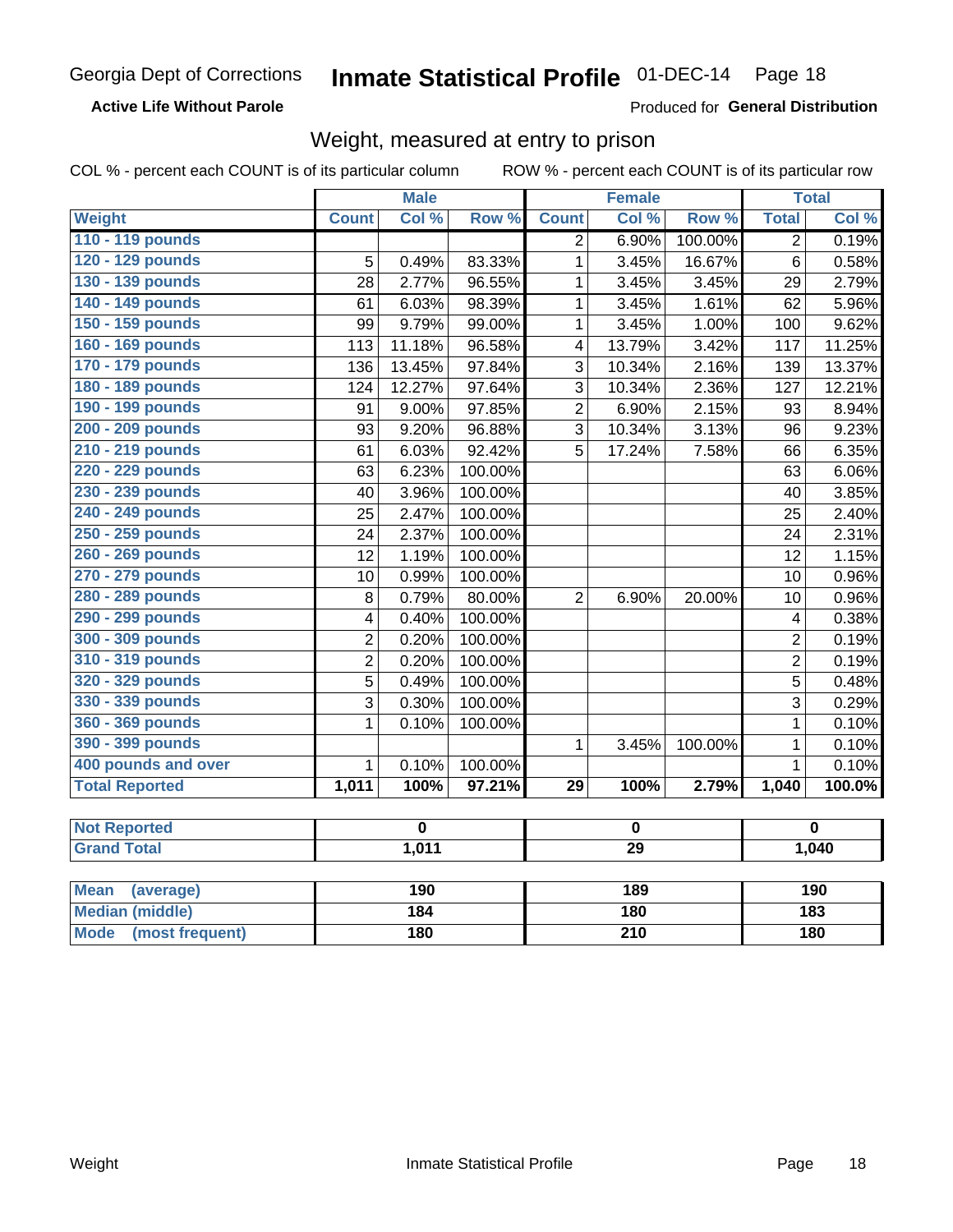## Inmate Statistical Profile 01-DEC-14 Page 19

#### **Active Life Without Parole**

### Produced for General Distribution

## Veterans validated by Veteran's Administration

COL % - percent each COUNT is of its particular column

|                         |                 | <b>Male</b> |                    | <b>Female</b> |         |              | <b>Total</b> |
|-------------------------|-----------------|-------------|--------------------|---------------|---------|--------------|--------------|
| <b>Military service</b> | <b>Count</b>    | Col %       | <b>Row % Count</b> | Col %         | Row %   | <b>Total</b> | Col %        |
| <b>Others</b><br>0      | 32 <sub>1</sub> | 49.23%      | 100.00%            |               |         | 32           | 49.23%       |
| <b>Air Force</b>        | 26 <sub>1</sub> | 40.00%      | 100.00%            |               |         | 26           | 40.00%       |
| <b>Army</b>             |                 | 4.62%       | 100.00%            |               |         | 3            | 4.62%        |
| <b>Navy</b><br>3        |                 | 1.54%       | 100.00%            |               |         |              | 1.54%        |
| <b>Coast Guard</b><br>5 | 3               | 4.62%       | 100.00%            |               |         | 3            | 4.62%        |
| <b>Total Reported</b>   | 65              | 100%        | 100.00%            |               | $.00\%$ | 65           | 100%         |

| rteo        | 946                  | ጣ               | 87F   |
|-------------|----------------------|-----------------|-------|
|             | ノーマ                  | 23              | J I J |
| $C = 4 - 7$ | 0.14<br>$\mathbf{u}$ | - -<br>nr<br>23 | ,040  |

| Mo<br><b>Null</b><br>วthers<br>______<br>____<br>____ |
|-------------------------------------------------------|
|-------------------------------------------------------|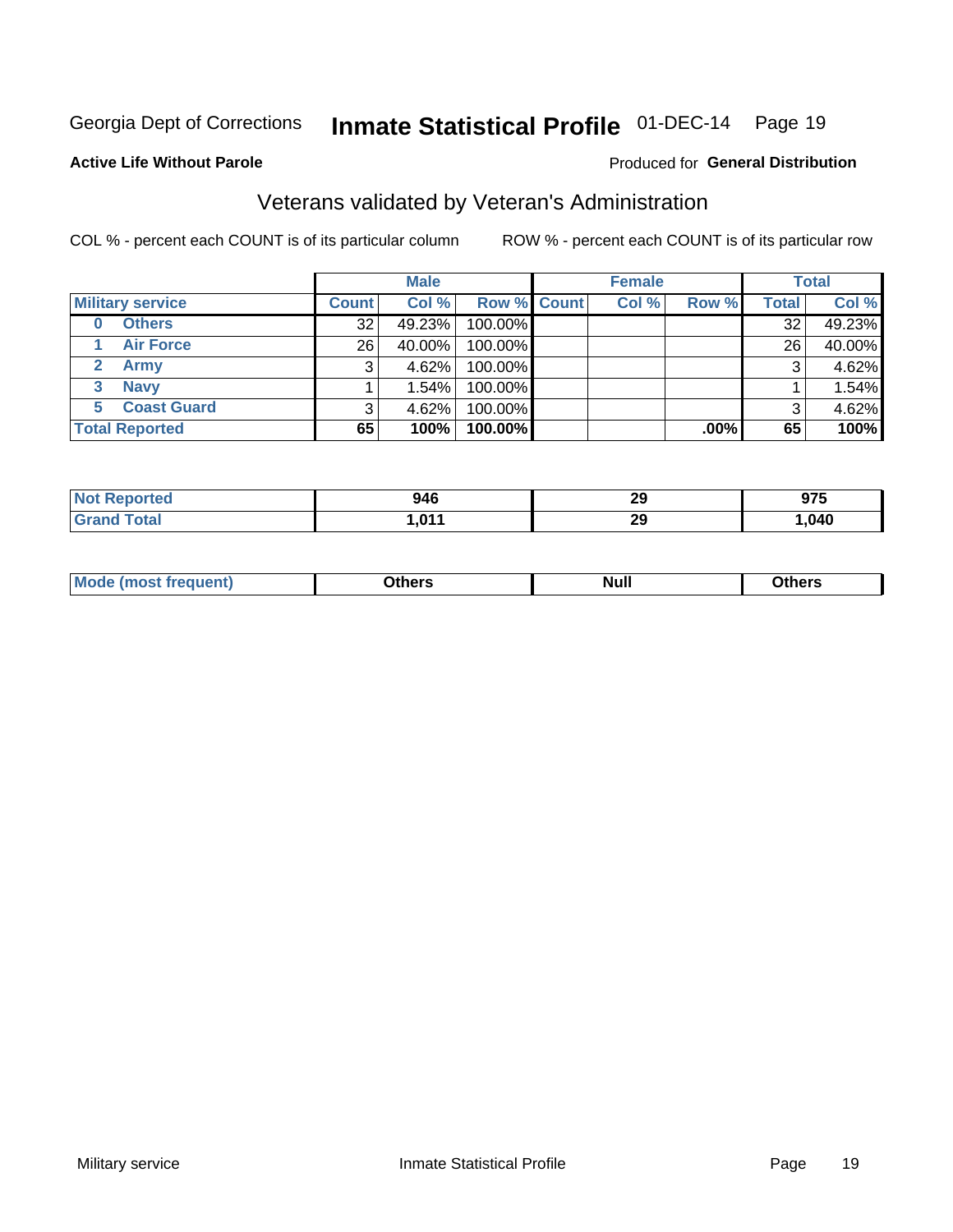## Inmate Statistical Profile 01-DEC-14 Page 20

#### **Active Life Without Parole**

### Produced for General Distribution

### Type of admission to prison

COL % - percent each COUNT is of its particular column

|                                      |              | <b>Male</b> |                    |    | <b>Female</b> |       |              | <b>Total</b> |
|--------------------------------------|--------------|-------------|--------------------|----|---------------|-------|--------------|--------------|
| <b>Type of Admission</b>             | <b>Count</b> | Col %       | <b>Row % Count</b> |    | Col %         | Row % | <b>Total</b> | Col %        |
| <b>New Sentence</b><br>52            | 972          | 96.14%      | 97.10%             | 29 | 100.00%       | 2.90% | 1,001        | 96.25%       |
| <b>Probation Rev Partial</b><br>53   |              | .10%        | 100.00%            |    |               |       |              | .10%         |
| <b>Probation Rev Remainder</b><br>54 | 6            | .59%        | 100.00%            |    |               |       | 6            | .58%         |
| <b>Parole Rev New Sentence</b><br>55 | 11           | 1.09%       | 100.00%            |    |               |       | 11           | 1.06%        |
| <b>Parole Rev No New</b><br>56       | 8            | .79%        | 100.00%            |    |               |       | 8            | $.77\%$      |
| <b>Sentence</b>                      |              |             |                    |    |               |       |              |              |
| <b>Life W/O Parole</b><br>70         | 13           | 1.29%       | 100.00%            |    |               |       | 13           | 1.25%        |
| <b>Total Reported</b>                | 1,011        | 100%        | 97.21%             | 29 | 100%          | 2.79% | 1,040        | 100%         |

| Reported<br>NO   |           |     |        |
|------------------|-----------|-----|--------|
| <b>Total</b>     | 011       | or. | 040، ، |
| $\mathbf{v}$ and | I I V I I | - - |        |

| <b>Mode (most frequent)</b> | <b>New Sentence</b> | <b>New Sentence</b> | <b>New Sentence</b> |
|-----------------------------|---------------------|---------------------|---------------------|
|                             |                     |                     |                     |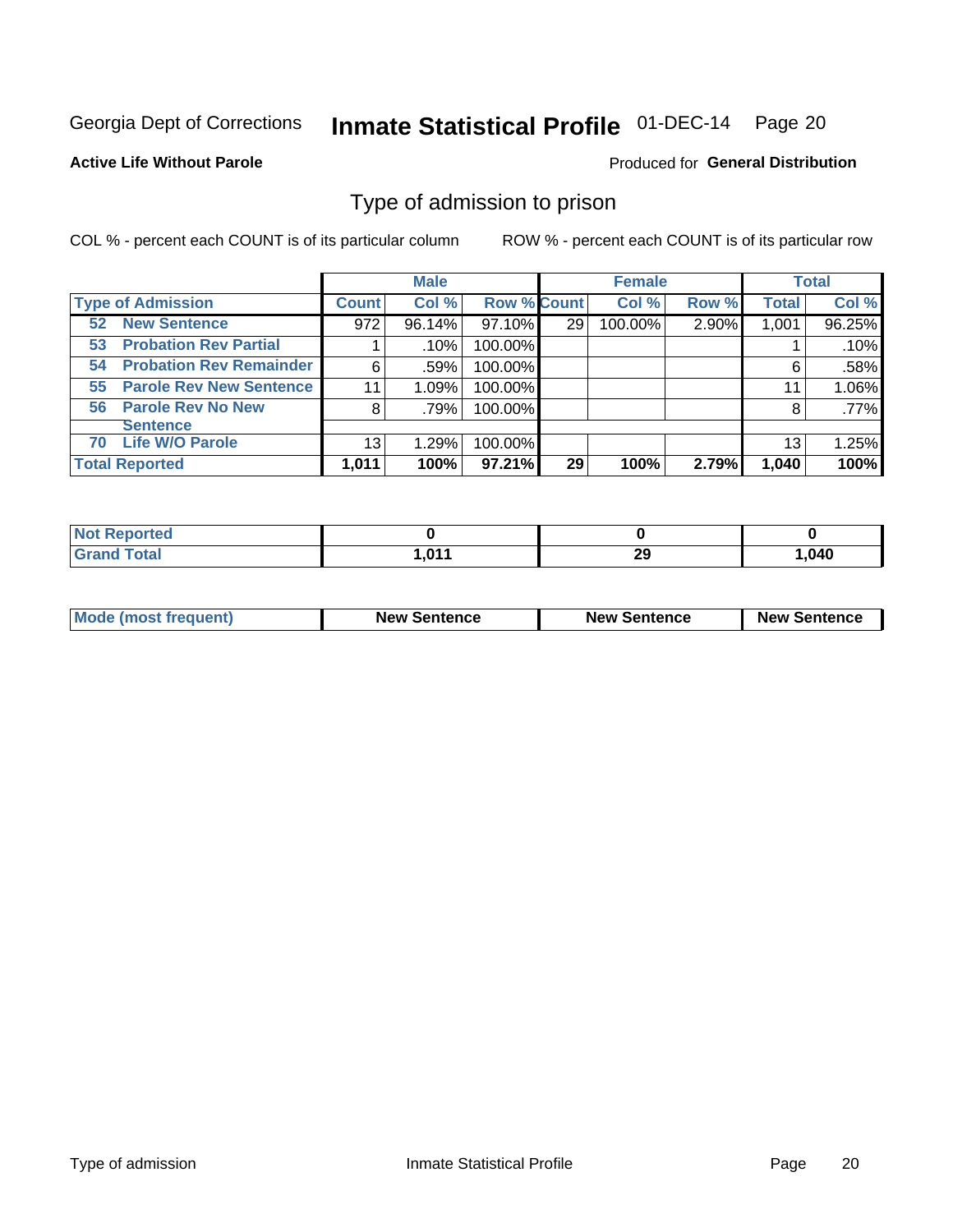## Inmate Statistical Profile 01-DEC-14 Page 21

**Active Life Without Parole** 

**Produced for General Distribution** 

### Current / last security status

COL % - percent each COUNT is of its particular column

|                        |              | <b>Male</b> |                    |    | <b>Female</b> |       |       | <b>Total</b> |
|------------------------|--------------|-------------|--------------------|----|---------------|-------|-------|--------------|
| <b>Security Status</b> | <b>Count</b> | Col %       | <b>Row % Count</b> |    | Col %         | Row % | Total | Col %        |
| 3 Minimum              |              | .10%        | 100.00%            |    | .00%          |       |       | .10%         |
| 4 Medium               | 19           | 1.88%       | 100.00%            |    | .00%          |       | 19    | 1.83%        |
| 5 Close                | 991          | 98.02%      | $97.16\%$          | 29 | 100.00%       | 2.84% | 1,020 | 98.08%       |
| <b>Total Reported</b>  | 1,011'       | 100%        | $97.21\%$          | 29 | 100%          | 2.79% | 1,040 | 100%         |

| <b>Still being diagnosed</b> |       |    |       |
|------------------------------|-------|----|-------|
| <b>Not Reported</b>          |       |    |       |
| <b>Grand Total</b>           | 1,011 | 29 | 1,040 |

| Mode (most frequent) | Close | Close | Close |
|----------------------|-------|-------|-------|
|                      |       |       |       |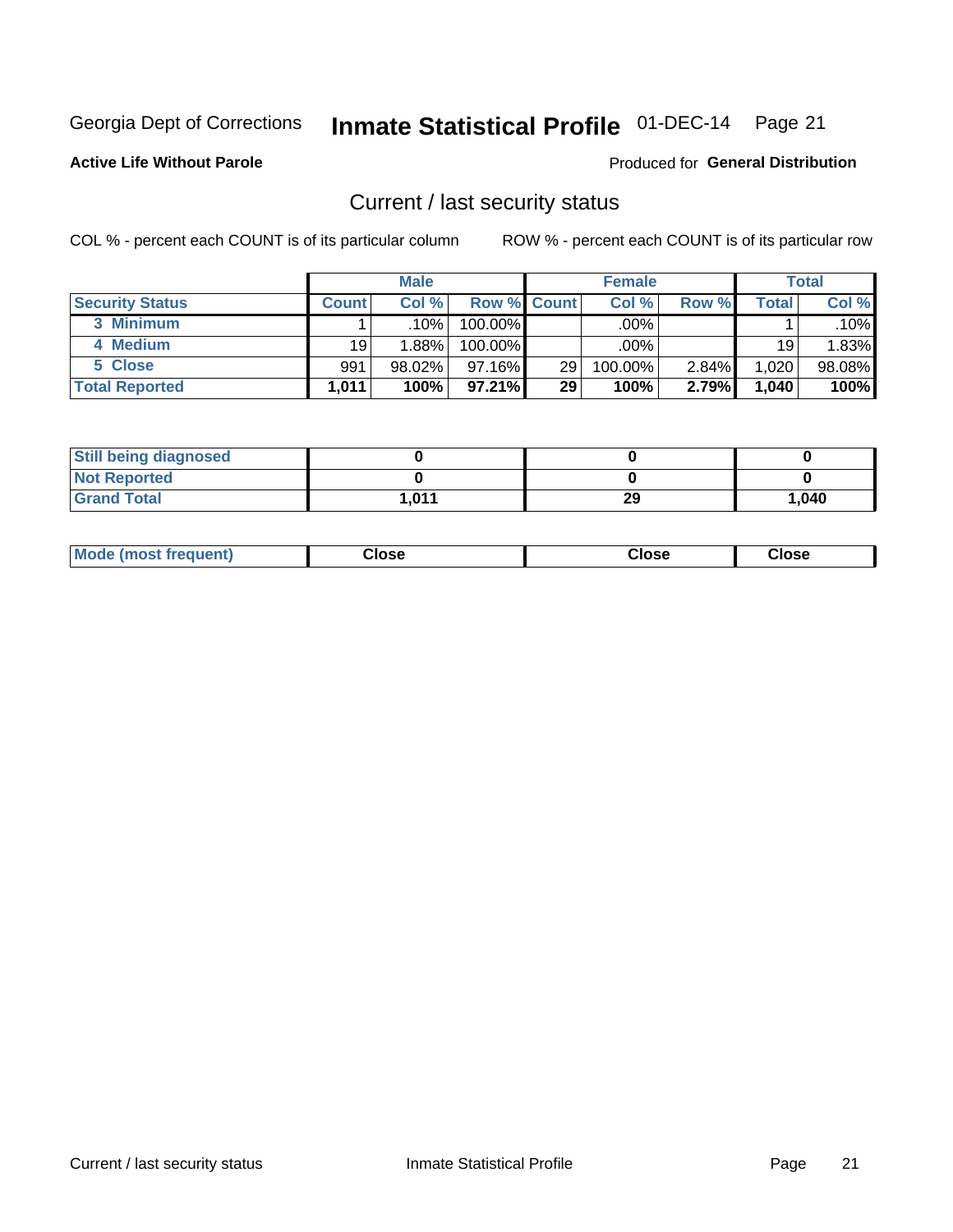## Inmate Statistical Profile 01-DEC-14 Page 22

**Active Life Without Parole** 

### Produced for General Distribution

## Current / last type of institution

COL % - percent each COUNT is of its particular column

|                            |                | <b>Male</b> |             |    | <b>Female</b> |       |       | <b>Total</b> |
|----------------------------|----------------|-------------|-------------|----|---------------|-------|-------|--------------|
| <b>Type of Institution</b> | <b>Count</b> l | Col %       | Row % Count |    | Col %         | Row % | Total | Col %        |
| <b>State Prison</b>        | 1,007          | $99.60\%$   | $97.20\%$   | 29 | 100.00%       | 2.80% | 1,036 | 99.62%       |
| <b>Transitional Center</b> |                | ا 10%.      | 100.00%     |    |               |       |       | $.10\%$      |
| <b>Private Prison</b>      |                | ا 30%.      | 100.00%     |    |               |       |       | .29%         |
| <b>Total Reported</b>      | 1,011          | 100%        | $97.21\%$   | 29 | 100%          | 2.79% | 1,040 | 100%         |

| Reported<br>$\sim$ |      |           |      |
|--------------------|------|-----------|------|
| <b>Total</b>       | .047 | nr.<br>23 | ,040 |

| <b>Mode (most frequent)</b> | <b>State Prison</b> | <b>State Prison</b> | <b>State Prisonl</b> |
|-----------------------------|---------------------|---------------------|----------------------|
|                             |                     |                     |                      |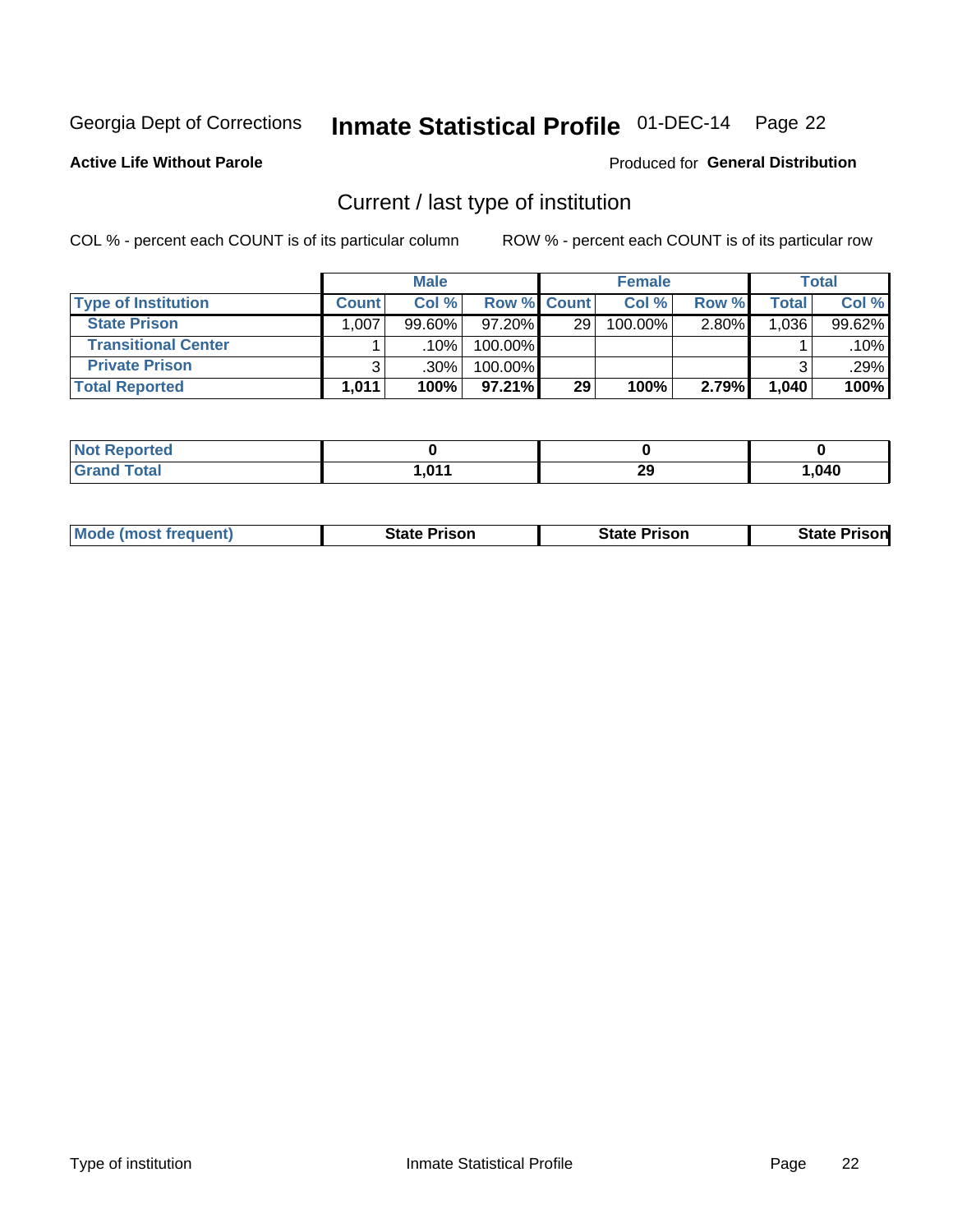## Inmate Statistical Profile 01-DEC-14 Page 23

**Active Life Without Parole** 

### Produced for General Distribution

### Institution type - transitional centers

COL % - percent each COUNT is of its particular column

|                                          |              | Male    |                    | <b>Female</b> |       |              | Total   |
|------------------------------------------|--------------|---------|--------------------|---------------|-------|--------------|---------|
| <b>Institution Type - Trans. Centers</b> | <b>Count</b> | Col%    | <b>Row % Count</b> | Col%          | Row % | <b>Total</b> | Col %   |
| <b>Clayton Tc</b>                        |              | 100.00% | 100.00%            |               |       |              | 100.00% |
| <b>Total Reported</b>                    |              | $100\%$ | 100%               |               | %     |              | 100%    |

| <b>Not Reported</b>  |  |  |
|----------------------|--|--|
| <b>Total</b><br>r va |  |  |

| Mode (most frequent) | <b>Clayton Tc</b> | <b>Null</b> | <b>Clayton Tc</b> |
|----------------------|-------------------|-------------|-------------------|
|                      |                   |             |                   |
|                      |                   |             |                   |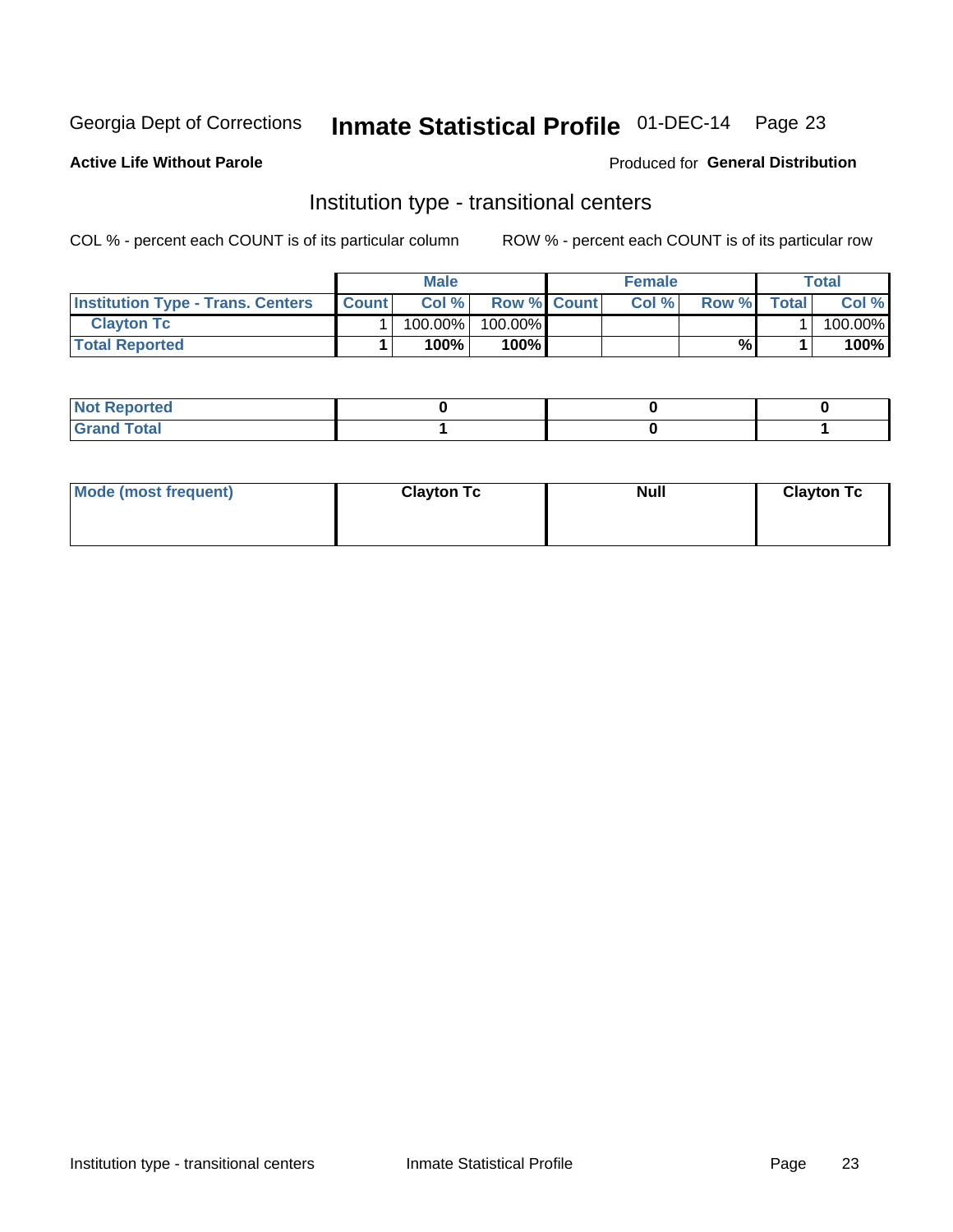## Inmate Statistical Profile 01-DEC-14 Page 24

**Active Life Without Parole** 

Produced for General Distribution

### Institution type - county prisons

COL % - percent each COUNT is of its particular column

|                                                    | <b>Male</b> |       |                          | <b>Female</b> |  |             | <b>Total</b> |       |  |
|----------------------------------------------------|-------------|-------|--------------------------|---------------|--|-------------|--------------|-------|--|
| <b>Institution Type - County Prisons   Count  </b> |             | Col % | <b>Row % Count Col %</b> |               |  | Row % Total |              | Col % |  |
| <b>Total Reported</b>                              |             |       |                          |               |  |             |              |       |  |

| <b>Not Reported</b>   |  |  |
|-----------------------|--|--|
| <b>Total</b><br>Granc |  |  |

| Mode (most frequent) | <b>Null</b> | <b>Null</b><br><b>Null</b> |
|----------------------|-------------|----------------------------|
|                      |             |                            |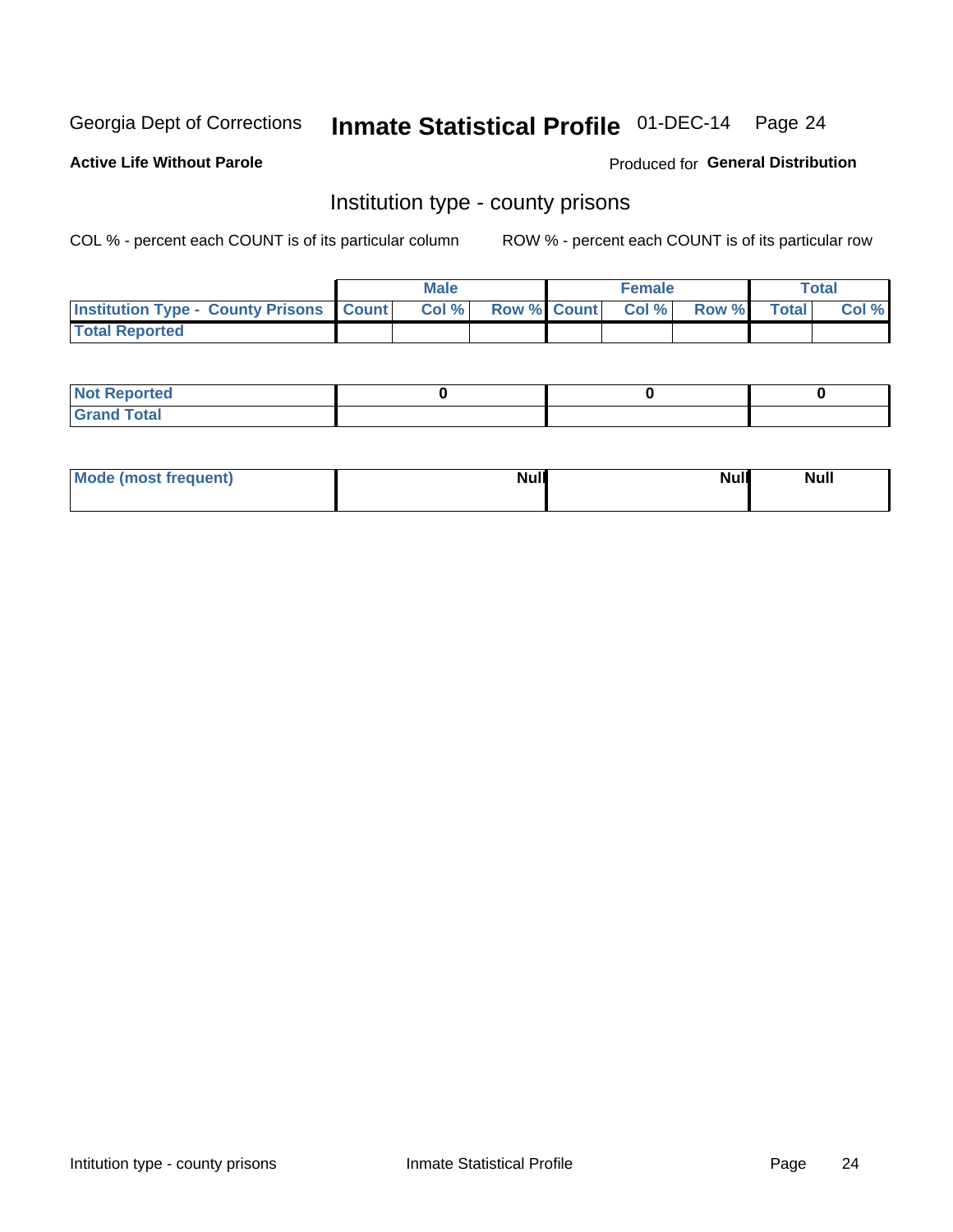## Inmate Statistical Profile 01-DEC-14 Page 25

### **Active Life Without Parole**

#### Produced for General Distribution

### Institution type - state prisons

COL % - percent each COUNT is of its particular column

|                                             | <b>Male</b>               |        |                               | <b>Female</b> |        |                                     | <b>Total</b>   |        |
|---------------------------------------------|---------------------------|--------|-------------------------------|---------------|--------|-------------------------------------|----------------|--------|
| <b>Institution Type - State Prisons</b>     | <b>Count</b>              | Col %  | Row %                         | <b>Count</b>  | Col %  | Row %                               | <b>Total</b>   | Col %  |
| <b>Arrendale State Prison</b>               |                           |        |                               | 17            | 58.62% | 100.00%                             | 17             | 1.64%  |
| <b>Augusta State Med. Prison</b>            | 60                        | 5.96%  | 100.00%                       |               |        |                                     | 60             | 5.79%  |
| <b>Baldwin State Prison</b>                 | 27                        | 2.68%  | 100.00%                       |               |        |                                     | 27             | 2.61%  |
| <b>Burruss Correctional Training</b><br>Ctr | 1                         | .10%   | 100.00%                       |               |        |                                     | 1              | .10%   |
| <b>Calhoun State Prison</b>                 | 1                         | .10%   | 100.00%                       |               |        |                                     | 1              | .10%   |
| <b>Central State Prison</b>                 | 3                         | .30%   | 100.00%                       |               |        |                                     | 3              | .29%   |
| <b>Coastal State Prison</b>                 | $\overline{2}$            | .20%   | 100.00%                       |               |        |                                     | $\overline{2}$ | .19%   |
| <b>Dooly State Prison</b>                   | 4                         | .40%   | 100.00%                       |               |        |                                     | 4              | .39%   |
| <b>Ga Diag Class Prison</b>                 | 82                        | 8.14%  | 100.00%                       |               |        |                                     | 82             | 7.92%  |
| <b>Ga State Prison</b>                      | 30                        | 2.98%  | 100.00%                       |               |        |                                     | 30             | 2.90%  |
| <b>Hancock State Prison</b>                 | 102                       | 10.13% | 100.00%                       |               |        |                                     | 102            | 9.85%  |
| <b>Hays State Prison</b>                    | 108                       | 10.72% | 100.00%                       |               |        |                                     | 108            | 10.42% |
| <b>Macon State Prison</b>                   | 170                       | 16.88% | 100.00%                       |               |        |                                     | 170            | 16.41% |
| <b>Phillips State Prison</b>                | 18                        | 1.79%  | 100.00%                       |               |        |                                     | 18             | 1.74%  |
| <b>Pulaski State Prison</b>                 |                           |        |                               | 12            | 41.38% | 100.00%                             | 12             | 1.16%  |
| <b>Rogers State Prison</b>                  | $\overline{2}$            | .20%   | 100.00%                       |               |        |                                     | $\overline{2}$ | .19%   |
| <b>Smith State Prison</b>                   | 117                       | 11.62% | 100.00%                       |               |        |                                     | 117            | 11.29% |
| <b>Telfair State Prison</b>                 | 109                       | 10.82% | 100.00%                       |               |        |                                     | 109            | 10.52% |
| <b>Valdosta State Prison</b>                | 84                        | 8.34%  | 100.00%                       |               |        |                                     | 84             | 8.11%  |
| <b>Ware State Prison</b>                    | 86                        | 8.54%  | 100.00%                       |               |        |                                     | 86             | 8.30%  |
| <b>Wilcox State Prison</b>                  | 1                         | .10%   | 100.00%                       |               |        |                                     |                | .10%   |
| <b>Total Reported</b>                       | 1,007                     | 100%   | 97.2%                         | 29            | 100%   | 2.8%                                | 1,036          | 100%   |
| <b>Not Reported</b>                         |                           | 0      |                               | $\bf{0}$      |        |                                     |                | 0      |
| <b>Grand Total</b>                          |                           | 1,007  |                               | 29            |        |                                     |                | 1,036  |
| <b>Mode (most frequent)</b>                 | <b>Macon State Prison</b> |        | <b>Arrendale State Prison</b> |               |        | <b>Macon State</b><br><b>Prison</b> |                |        |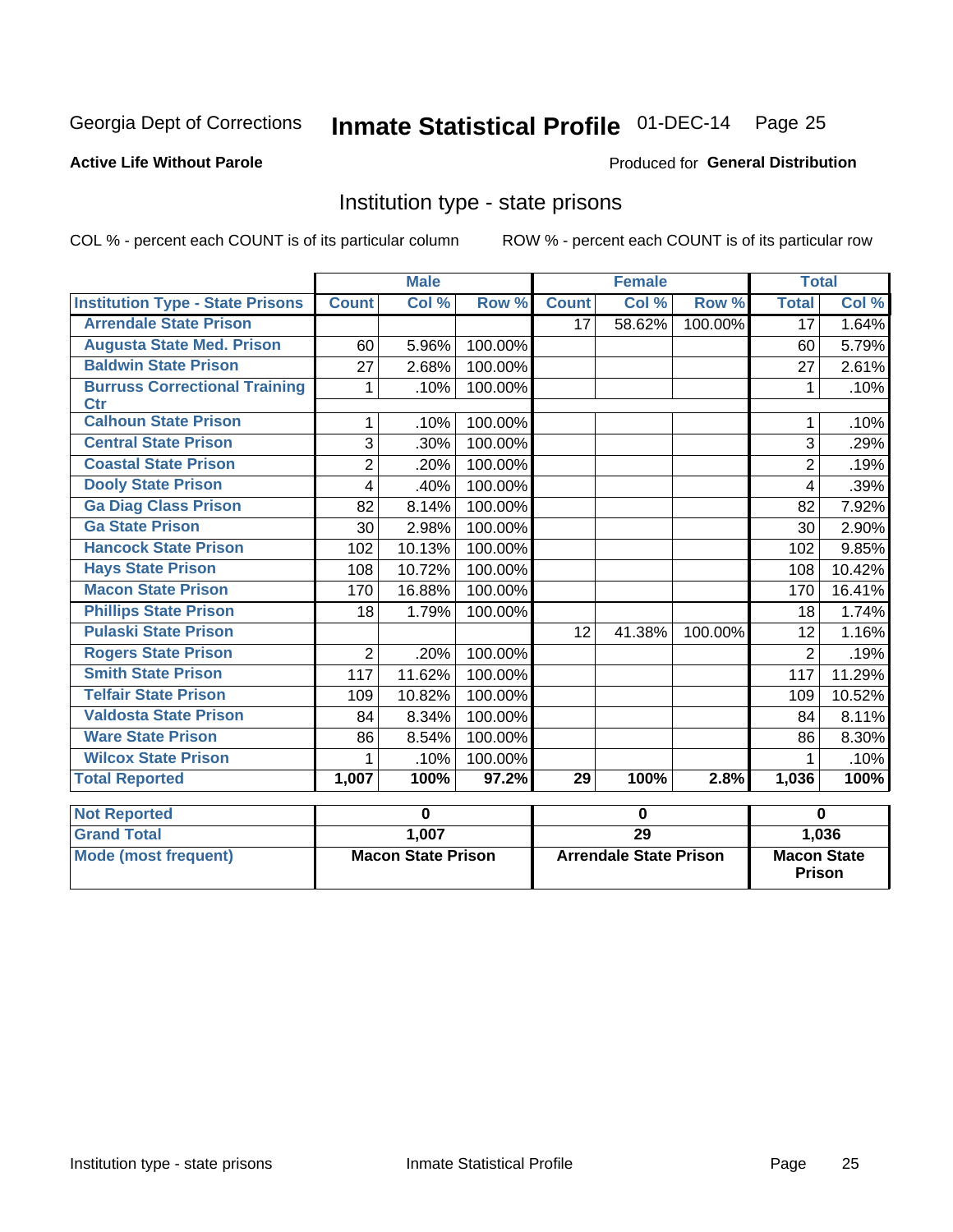## Inmate Statistical Profile 01-DEC-14 Page 26

**Active Life Without Parole** 

### Produced for General Distribution

### Institution type - private prisons

COL % - percent each COUNT is of its particular column

|                                           | <b>Male</b>  |           |                    | <b>Female</b> |      |       | <b>Total</b> |        |
|-------------------------------------------|--------------|-----------|--------------------|---------------|------|-------|--------------|--------|
| <b>Institution Type - Private Prisons</b> | <b>Count</b> | Col $%$   | <b>Row % Count</b> |               | Col% | Row % | Total        | Col %  |
| <b>Coffee Corr Facility</b>               |              | 66.67%    | $100.00\%$         |               |      |       |              | 66.67% |
| <b>Wheeler Corr Facility</b>              |              | $33.33\%$ | $100.00\%$         |               |      |       |              | 33.33% |
| <b>Total Reported</b>                     |              | 100%      | 100%               |               |      | %।    |              | 100%   |

| orted<br>110110 |  |  |
|-----------------|--|--|
| <b>Total</b>    |  |  |

| Mode (most frequent) | <b>Coffee Corr Facility</b> | <b>Null</b> | <b>Coffee Corr</b><br><b>Facility</b> |
|----------------------|-----------------------------|-------------|---------------------------------------|
|----------------------|-----------------------------|-------------|---------------------------------------|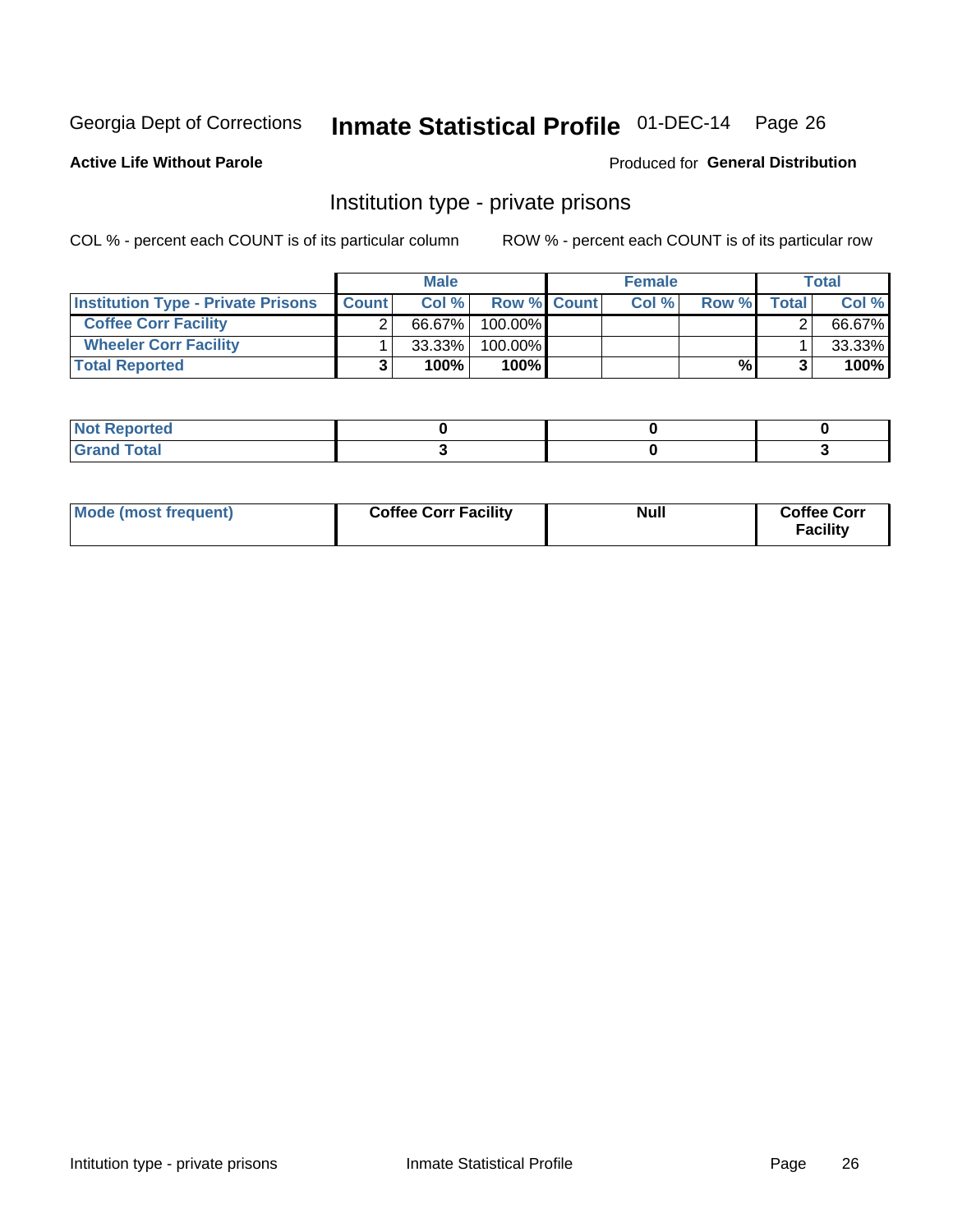## Inmate Statistical Profile 01-DEC-14 Page 27

### **Active Life Without Parole**

### Produced for General Distribution

### Institution type - inmate boot camp

COL % - percent each COUNT is of its particular column

|                                      | <b>Male</b>  |       |               | <b>Female</b> |       |             | <b>Total</b> |       |  |
|--------------------------------------|--------------|-------|---------------|---------------|-------|-------------|--------------|-------|--|
| <b>Institution Type - Boot Camps</b> | <b>Count</b> | Col % | <b>Row %I</b> | <b>Count</b>  | Col % | Row % Total |              | Col % |  |
| <b>Total Rported</b>                 |              |       |               |               |       |             |              |       |  |

| <b>Not Reported</b>            |  |  |
|--------------------------------|--|--|
| <b>Total</b><br>C <sub>r</sub> |  |  |

| Mod<br>uamo | Nul.<br>$- - - - - -$ | <b>Null</b> | . .<br>uu.<br>------ |
|-------------|-----------------------|-------------|----------------------|
|             |                       |             |                      |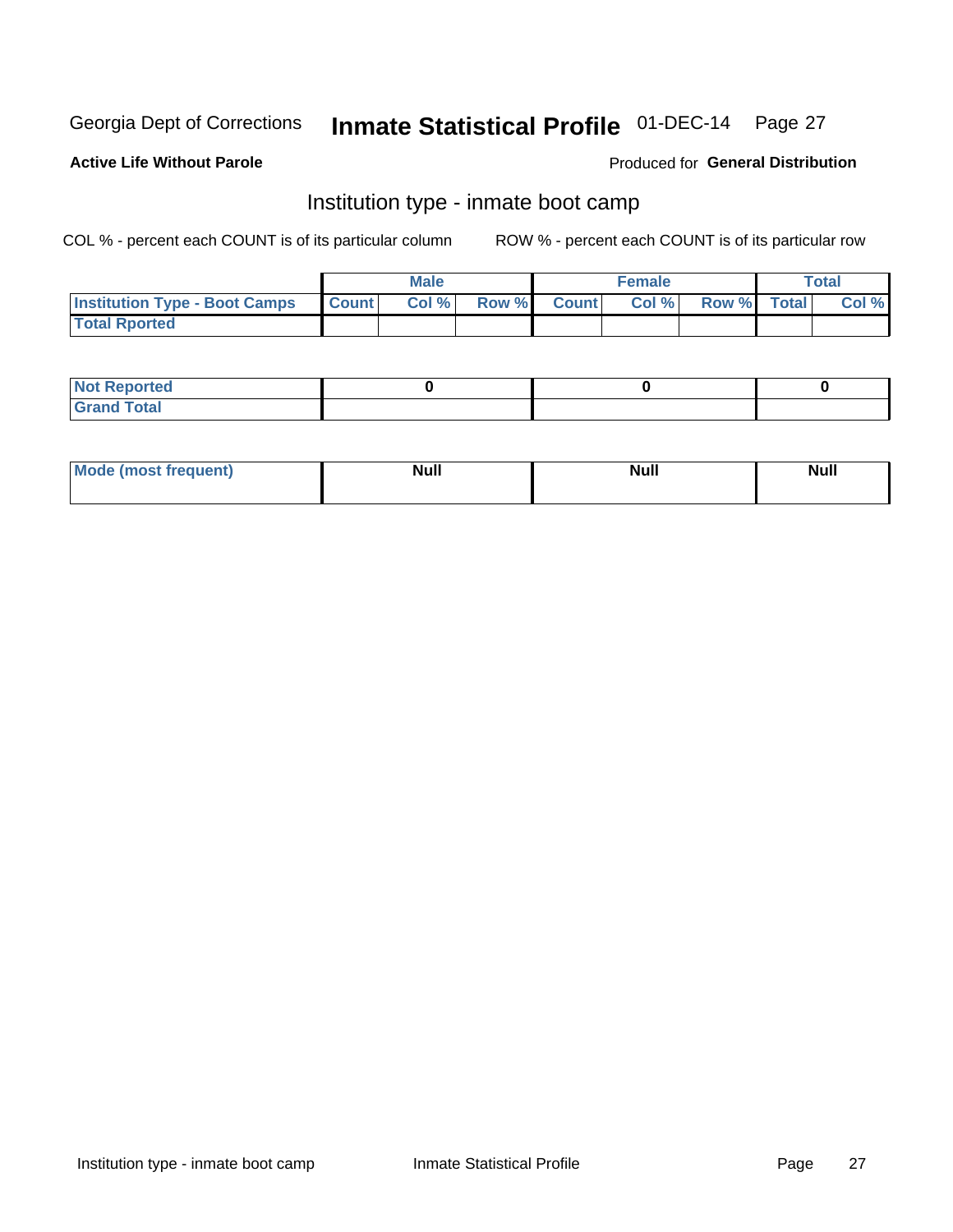## Inmate Statistical Profile 01-DEC-14 Page 28

**Active Life Without Parole** 

**Produced for General Distribution** 

### Number of disciplinary reports

COL % - percent each COUNT is of its particular column

|                                       | <b>Male</b>  |        |             | <b>Female</b> |        |          | <b>Total</b> |        |
|---------------------------------------|--------------|--------|-------------|---------------|--------|----------|--------------|--------|
| <b>Number of Disciplinary Reports</b> | <b>Count</b> | Col %  | Row % Count |               | Col %  | Row %    | Total        | Col %  |
|                                       | 249          | 24.63% | $95.40\%$   | 12            | 41.38% | $4.60\%$ | 261          | 25.10% |
|                                       | 141          | 13.95% | 97.24%      | 4             | 13.79% | 2.76%    | 145          | 13.94% |
|                                       | 101          | 9.99%  | 96.19%      | 4             | 13.79% | 3.81%    | 105          | 10.10% |
| 3                                     | 68           | 6.73%  | 95.77%      | 3             | 10.34% | 4.23%    | 71           | 6.83%  |
|                                       | 55           | 5.44%  | 100.00%     |               |        |          | 55'          | 5.29%  |
| 5                                     | 48           | 4.75%  | 100.00%     |               |        |          | 48           | 4.62%  |
| <b>More Than 5</b>                    | 349          | 34.52% | 98.31%      | 6             | 20.69% | 1.69%    | 355          | 34.13% |
| <b>Total Reported</b>                 | 1,011        | 100%   | 97.21%      | 29            | 100%   | 2.79%    | 1,040        | 100.0% |

| <b>Not Reported</b> |     |          |      |
|---------------------|-----|----------|------|
| ™otal               | 011 | 20<br>25 | .040 |

| Mean (average)       | 7.85 | 4.97 |  |
|----------------------|------|------|--|
| Median (middle)      |      |      |  |
| Mode (most frequent) |      |      |  |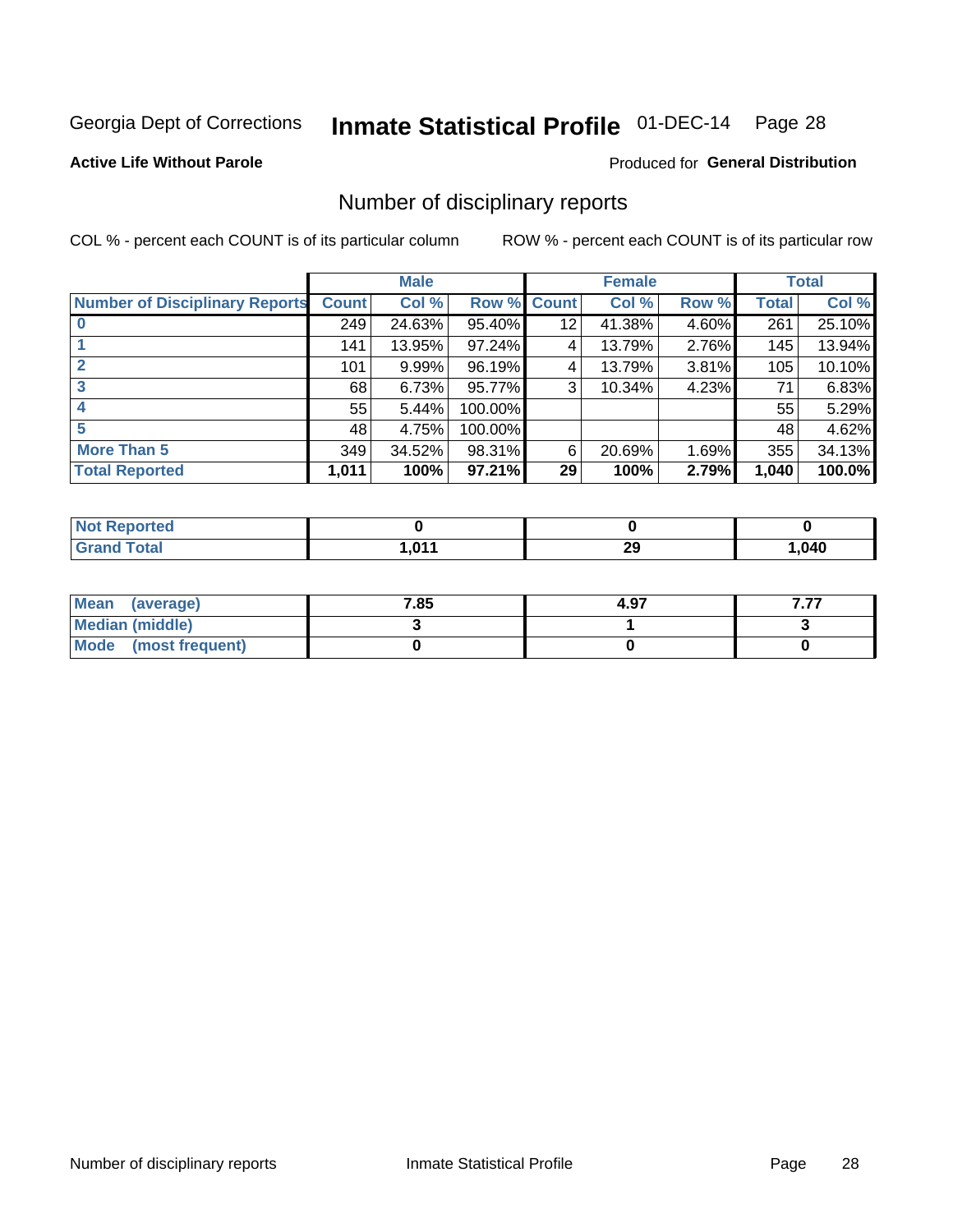## Inmate Statistical Profile 01-DEC-14 Page 29

**Active Life Without Parole** 

Produced for General Distribution

### Number of transfers

COL % - percent each COUNT is of its particular column

|                            | <b>Male</b>  |        | <b>Female</b> |    |        | <b>Total</b> |              |        |
|----------------------------|--------------|--------|---------------|----|--------|--------------|--------------|--------|
| <b>Number of Transfers</b> | <b>Count</b> | Col %  | Row % Count   |    | Col %  | Row %        | <b>Total</b> | Col %  |
|                            | 62           | 6.13%  | 91.18%        | 6  | 20.69% | 8.82%        | 68           | 6.54%  |
|                            | 15           | 1.48%  | 100.00%       |    |        |              | 15           | 1.44%  |
| $\mathbf{2}$               | 218          | 21.56% | 93.97%        | 14 | 48.28% | 6.03%        | 232          | 22.31% |
| 3                          | 64           | 6.33%  | 100.00%       |    |        |              | 64           | 6.15%  |
|                            | 117          | 11.57% | 97.50%        | 3  | 10.34% | 2.50%        | 120          | 11.54% |
| 5                          | 55           | 5.44%  | 98.21%        |    | 3.45%  | 1.79%        | 56           | 5.38%  |
| <b>More Than 5</b>         | 480          | 47.48% | 98.97%        | 5  | 17.24% | 1.03%        | 485          | 46.63% |
| <b>Total Reported</b>      | 1,011        | 100%   | 97.21%        | 29 | 100%   | 2.79%        | 1,040        | 100%   |

| тео<br>NO |       |          |      |
|-----------|-------|----------|------|
| Total     | . 647 | 20<br>23 | ,040 |

| Mean (average)       | 7.54 | 2.97 | 7.41 |
|----------------------|------|------|------|
| Median (middle)      |      |      |      |
| Mode (most frequent) |      |      |      |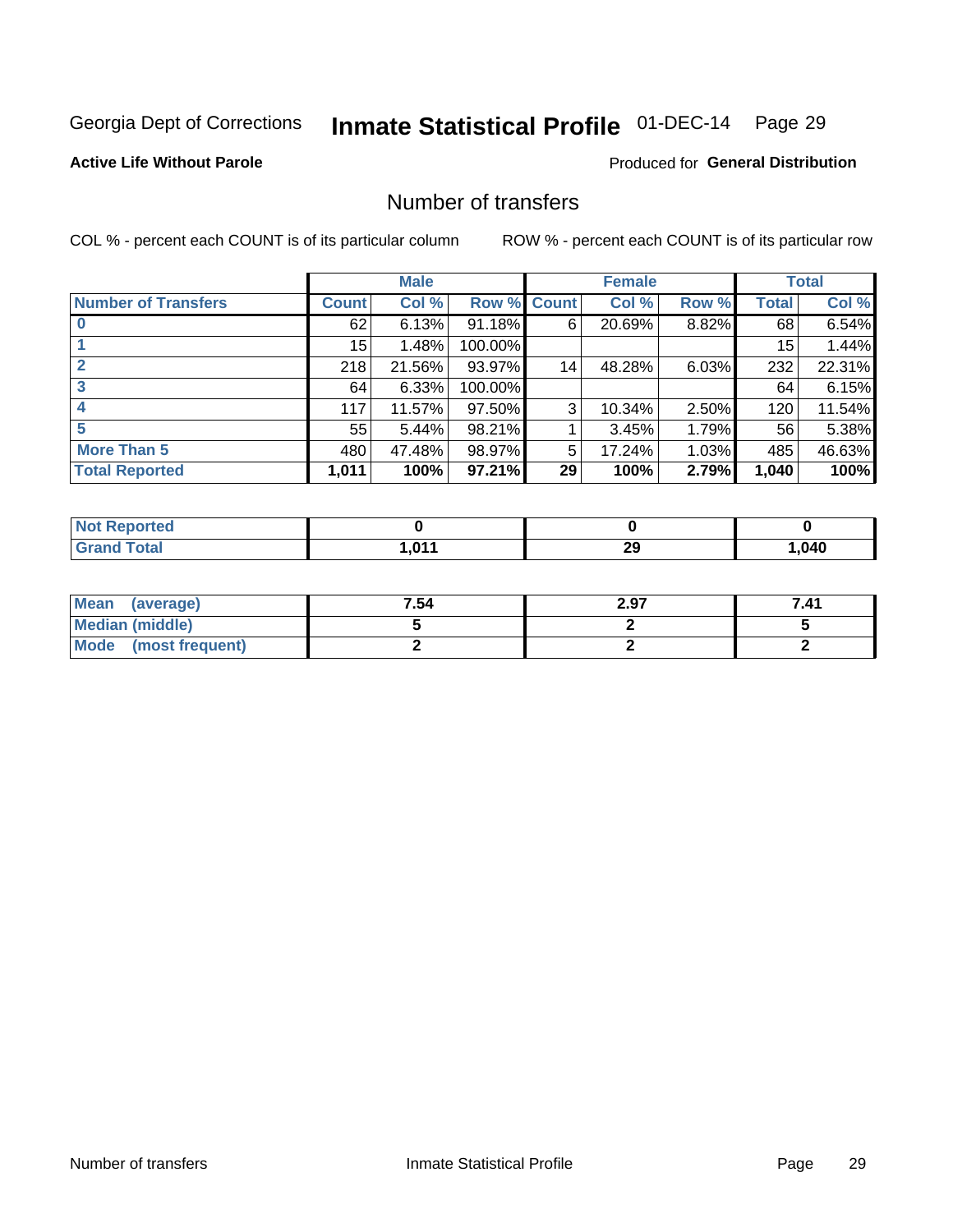## Inmate Statistical Profile 01-DEC-14 Page 30

**Active Life Without Parole** 

**Produced for General Distribution** 

## Number of escapes

COL % - percent each COUNT is of its particular column

|                          | <b>Male</b>  |          |                    | <b>Female</b>   |         |          | Total |        |
|--------------------------|--------------|----------|--------------------|-----------------|---------|----------|-------|--------|
| <b>Number of Escapes</b> | <b>Count</b> | Col %    | <b>Row % Count</b> |                 | Col %   | Row %    | Total | Col %  |
|                          | ا 006.1      | 99.51%   | $97.20\%$          | 29 <sub>1</sub> | 100.00% | $2.80\%$ | 1,035 | 99.52% |
|                          | ົ            | $0.30\%$ | $100.00\%$         |                 |         |          |       | 0.29%  |
|                          |              | 0.20%    | $100.00\%$         |                 |         |          |       | 0.19%  |
| <b>Total Reported</b>    | 1.011        | 100%     | $97.21\%$          | 29              | 100%    | 2.79%    | 1,040 | 100%   |

| <b>Not Reported</b> |       |         |       |
|---------------------|-------|---------|-------|
| Total<br>Gra        | 1.011 | റ<br>29 | 1,040 |

| Mean (average)       |  | .01 |
|----------------------|--|-----|
| Median (middle)      |  |     |
| Mode (most frequent) |  |     |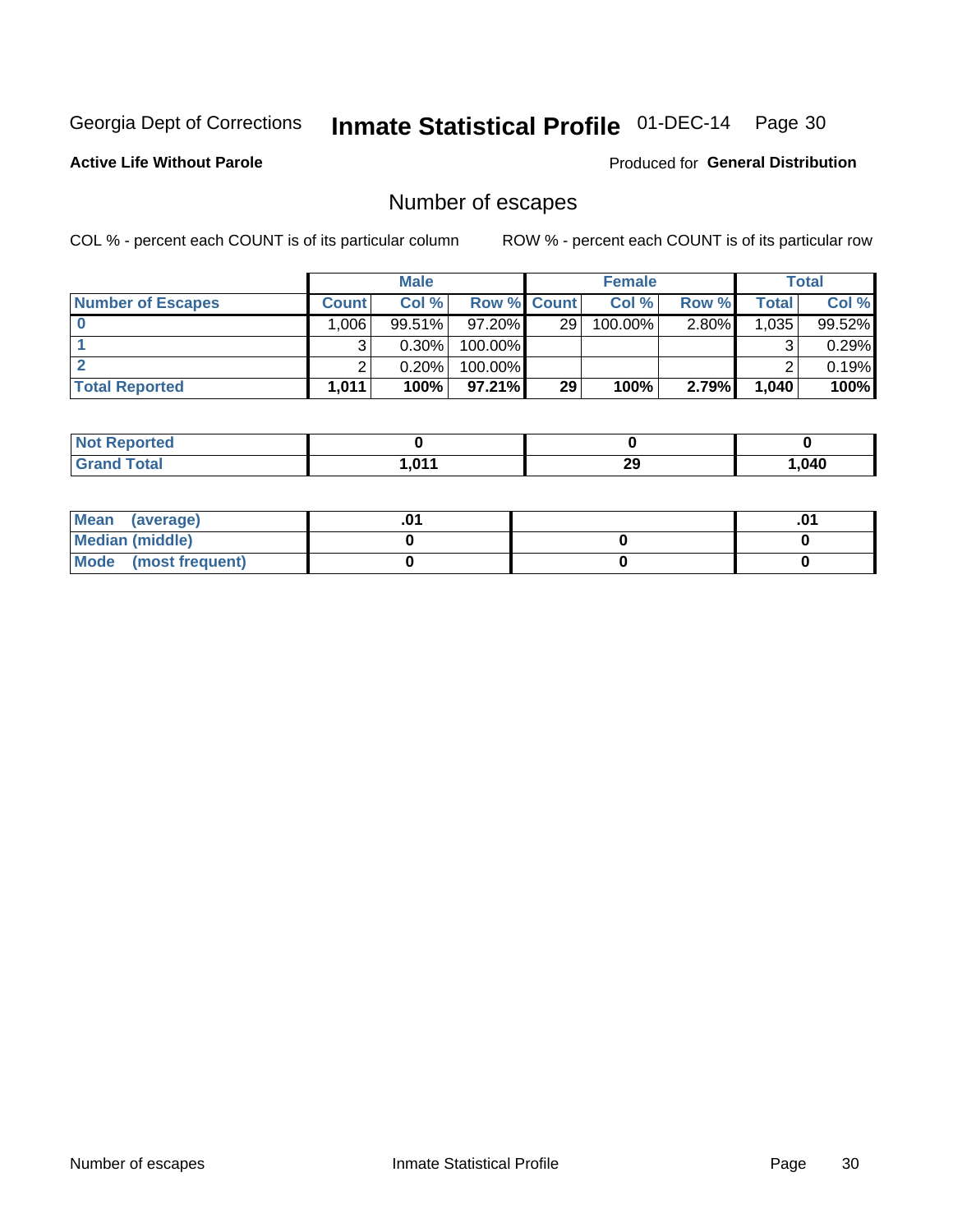### **Active Life Without Parole**

### **Produced for General Distribution**

### Time served in current (or last) institution

COL % - percent each COUNT is of its particular column

|                            |              | <b>Male</b> |         | <b>Female</b>  |        |       | <b>Total</b> |        |
|----------------------------|--------------|-------------|---------|----------------|--------|-------|--------------|--------|
| <b>Time In Institution</b> | <b>Count</b> | Col %       | Row %   | <b>Count</b>   | Col %  | Row % | <b>Total</b> | Col %  |
| 0 to 3 months              | 128          | 12.66%      | 97.71%  | 3              | 10.34% | 2.29% | 131          | 12.60% |
| 3.01 to 6 months           | 98           | 9.69%       | 98.99%  | 1              | 3.45%  | 1.01% | 99           | 9.52%  |
| 6.01 to 9 months           | 81           | 8.01%       | 97.59%  | $\overline{2}$ | 6.90%  | 2.41% | 83           | 7.98%  |
| 9.01 to 12 months          | 54           | 5.34%       | 98.18%  | 1              | 3.45%  | 1.82% | 55           | 5.29%  |
| 12.01 to 18 months         | 101          | 9.99%       | 95.28%  | 5              | 17.24% | 4.72% | 106          | 10.19% |
| <b>18.01 to 24 months</b>  | 113          | 11.18%      | 95.76%  | 5              | 17.24% | 4.24% | 118          | 11.35% |
| $2.01$ to 3 years          | 115          | 11.37%      | 99.14%  |                | 3.45%  | 0.86% | 116          | 11.15% |
| $3.01$ to 4 years          | 85           | 8.41%       | 90.43%  | 9              | 31.03% | 9.57% | 94           | 9.04%  |
| $4.01$ to 5 years          | 57           | 5.64%       | 100.00% |                |        |       | 57           | 5.48%  |
| 5.01 to 6 years            | 52           | 5.14%       | 100.00% |                |        |       | 52           | 5.00%  |
| 6.01 to 7 years            | 35           | 3.46%       | 100.00% |                |        |       | 35           | 3.37%  |
| 7.01 to 8 years            | 14           | 1.38%       | 100.00% |                |        |       | 14           | 1.35%  |
| 8.01 to 9 years            | 21           | 2.08%       | 100.00% |                |        |       | 21           | 2.02%  |
| 9.01 to 10 years           | 15           | 1.48%       | 93.75%  | 1              | 3.45%  | 6.25% | 16           | 1.54%  |
| Over 10 years              | 42           | 4.15%       | 97.67%  | 1              | 3.45%  | 2.33% | 43           | 4.13%  |
| <b>Total Reported</b>      | 1,011        | 100%        | 97.21%  | 29             | 100%   | 2.79% | 1,040        | 100.0% |

| <b>Not Reported</b> |      |          |      |
|---------------------|------|----------|------|
| Total               | 0.44 | ^^<br>49 | ,040 |

| <b>Mean</b><br>(average) | 33 months | 30 months | 33 months |
|--------------------------|-----------|-----------|-----------|
| Median (middle)          | 20 months | 20 months | 20 months |
| Mode (most frequent)     | 2 months  | 2 months  | 1 months  |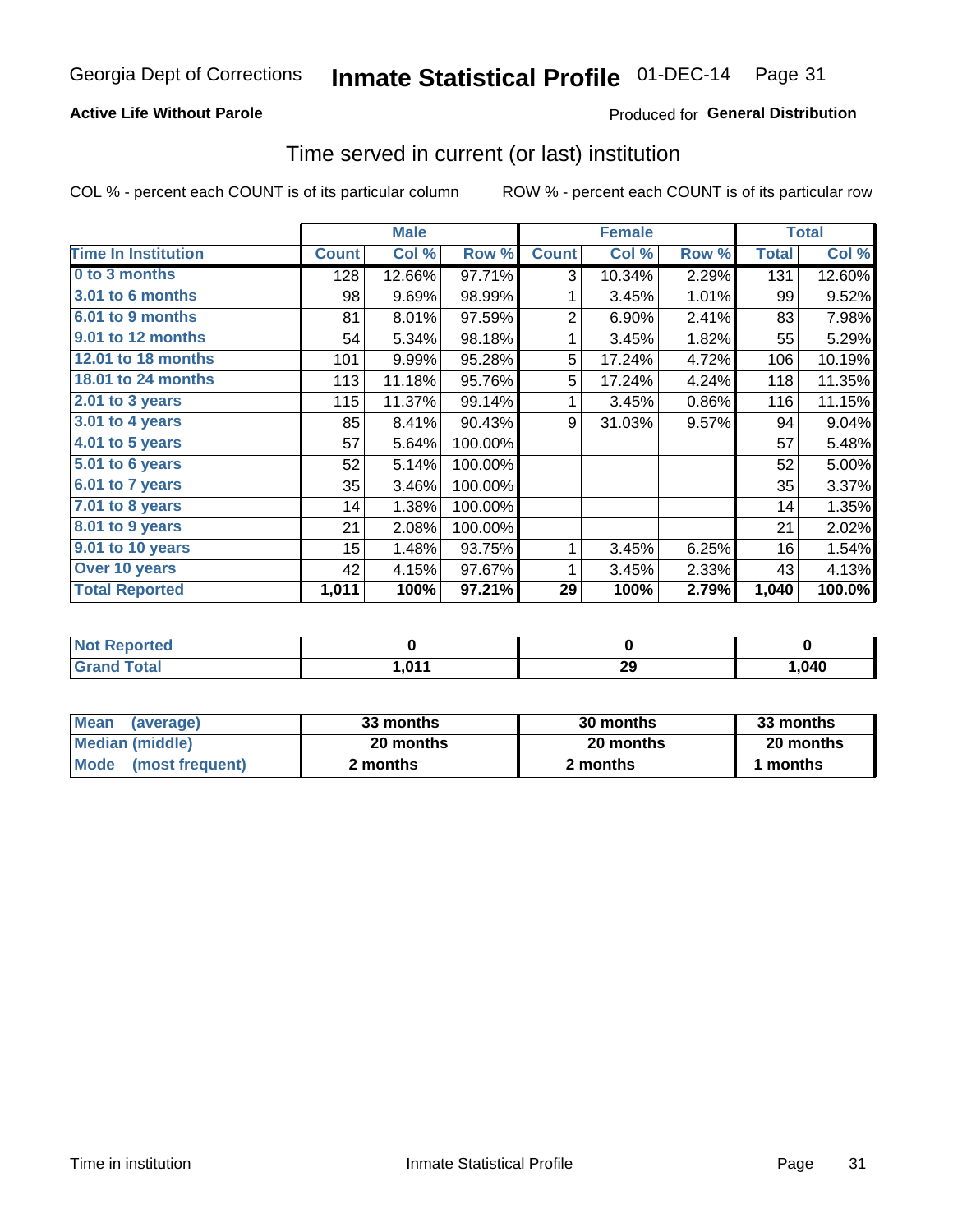## Inmate Statistical Profile 01-DEC-14 Page 32

#### **Active Life Without Parole**

#### Produced for General Distribution

### Highest grade level attained

COL % - percent each COUNT is of its particular column

|                              |                | <b>Male</b> |         |                 | <b>Female</b> |        |                | <b>Total</b> |
|------------------------------|----------------|-------------|---------|-----------------|---------------|--------|----------------|--------------|
| <b>Grade Level</b>           | <b>Count</b>   | Col %       | Row %   | <b>Count</b>    | Col %         | Row %  | <b>Total</b>   | Col %        |
| No school at all             | 1              | 0.10%       | 100.00% |                 |               |        | 1              | 0.10%        |
| Grade 1                      | $\overline{2}$ | 0.21%       | 100.00% |                 |               |        | $\overline{2}$ | 0.20%        |
| <b>Grade 2</b>               | 1              | 0.10%       | 100.00% |                 |               |        | 1              | 0.10%        |
| Grade 3                      | $\overline{2}$ | 0.21%       | 100.00% |                 |               |        | $\overline{c}$ | 0.20%        |
| Grade 4                      | 5              | 0.52%       | 100.00% |                 |               |        | 5              | 0.50%        |
| Grade 5                      | 2              | 0.21%       | 100.00% |                 |               |        | $\overline{2}$ | 0.20%        |
| Grade 6                      | 5              | 0.52%       | 100.00% |                 |               |        | $\overline{5}$ | 0.50%        |
| <b>Grade 7</b>               | 29             | 3.00%       | 100.00% |                 |               |        | 29             | 2.91%        |
| Grade 8                      | 54             | 5.58%       | 100.00% |                 |               |        | 54             | 5.43%        |
| Grade 9                      | 110            | 11.38%      | 97.35%  | 3               | 10.71%        | 2.65%  | 113            | 11.36%       |
| Grade 10                     | 160            | 16.55%      | 97.56%  | 4               | 14.29%        | 2.44%  | 164            | 16.48%       |
| Grade 11                     | 141            | 14.58%      | 97.92%  | 3               | 10.71%        | 2.08%  | 144            | 14.47%       |
| <b>Grade 12 or GED</b>       | 313            | 32.37%      | 96.90%  | 10 <sup>1</sup> | 35.71%        | 3.10%  | 323            | 32.46%       |
| Some tech school             | 7              | 0.72%       | 87.50%  | 1               | 3.57%         | 12.50% | 8              | 0.80%        |
| <b>Completed tech school</b> | 10             | 1.03%       | 90.91%  | 1               | 3.57%         | 9.09%  | 11             | 1.11%        |
| College, 1 year              | 31             | 3.21%       | 96.88%  | 1               | 3.57%         | 3.13%  | 32             | 3.22%        |
| College, 2 year              | 47             | 4.86%       | 94.00%  | 3               | 10.71%        | 6.00%  | 50             | 5.03%        |
| College, 3 year              | 17             | 1.76%       | 100.00% |                 |               |        | 17             | 1.71%        |
| <b>Bachelor's degree</b>     | 19             | 1.96%       | 90.48%  | $\overline{2}$  | 7.14%         | 9.52%  | 21             | 2.11%        |
| <b>Master's degree</b>       | 6              | 0.62%       | 100.00% |                 |               |        | 6              | 0.60%        |
| Ph.D. degree                 | 1              | 0.10%       | 100.00% |                 |               |        | 1              | 0.10%        |
| Law degree                   | 3              | 0.31%       | 100.00% |                 |               |        | 3              | 0.30%        |
| <b>Medical degree</b>        |                | 0.10%       | 100.00% |                 |               |        | 1              | 0.10%        |
| <b>Total Reported</b>        | 967            | 100%        | 97.19%  | $\overline{28}$ | 100%          | 2.81%  | 995            | 100%         |

| Reported            | 44    |           | $\overline{\phantom{a}}$ |
|---------------------|-------|-----------|--------------------------|
| ' NOt               |       |           | −∙                       |
| <b>otal</b><br>Grar | . ሰ11 | nr.<br>23 | .040                     |

| <b>Mean</b><br>(average)       | 11.02           | 11.93           | 11.05             |
|--------------------------------|-----------------|-----------------|-------------------|
| Median (middle)                | Grade 11        | Grade 12 or GED | Grade 11          |
| <b>Mode</b><br>(most frequent) | Grade 12 or GED | Grade 12 or GED | I Grade 12 or GED |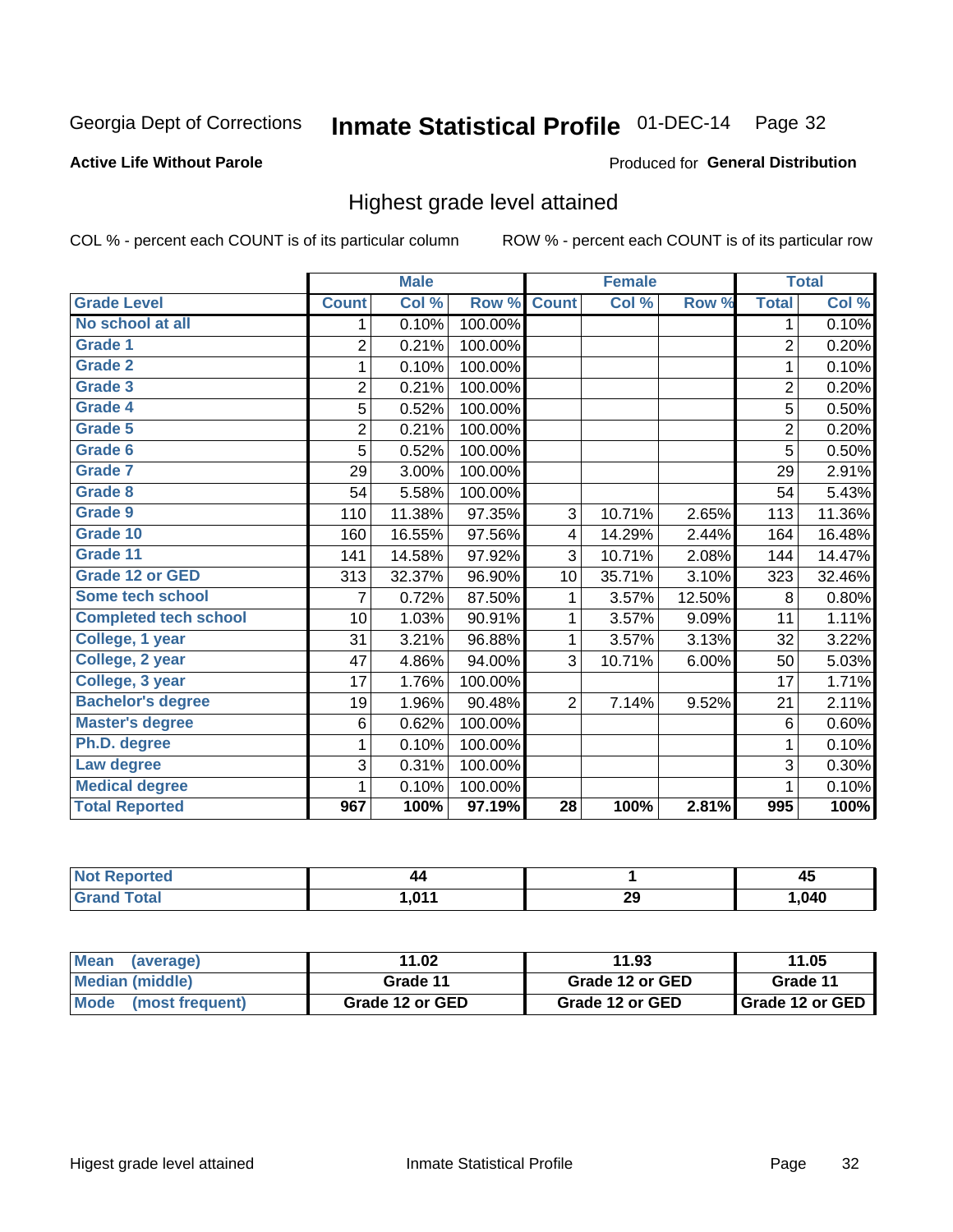## Inmate Statistical Profile 01-DEC-14 Page 33

#### **Active Life Without Parole**

### **Produced for General Distribution**

### Culture fair IQ scores

COL % - percent each COUNT is of its particular column

|                       |              | <b>Male</b> |                    |                | <b>Female</b> |          |              | <b>Total</b> |
|-----------------------|--------------|-------------|--------------------|----------------|---------------|----------|--------------|--------------|
| <b>IQ Scores</b>      | <b>Count</b> | Col %       | <b>Row % Count</b> |                | Col %         | Row %    | <b>Total</b> | Col %        |
| $60 - 69$             | 14           | 3.01%       | 100.00%            |                |               |          | 14           | 2.89%        |
| $70 - 79$             | 34           | 7.31%       | 97.14%             |                | 5.26%         | 2.86%    | 35           | 7.23%        |
| $80 - 89$             | 58           | 12.47%      | 92.06%             | 5              | 26.32%        | 7.94%    | 63           | 13.02%       |
| $90 - 99$             | 142          | 30.54%      | 95.30%             | 7              | 36.84%        | 4.70%    | 149          | 30.79%       |
| $100 - 109$           | 126          | 27.10%      | 98.44%             | $\overline{2}$ | 10.53%        | 1.56%    | 128          | 26.45%       |
| $110 - 119$           | 78           | 16.77%      | 97.50%             | 2              | 10.53%        | $2.50\%$ | 80           | 16.53%       |
| $120 - 129$           | 13           | 2.80%       | 86.67%             | 2              | 10.53%        | 13.33%   | 15           | 3.10%        |
| <b>Total Reported</b> | 465          | 100%        | 96.07%             | 19             | 100.0%        | 3.93%    | 484          | 100.0%       |

| <b>Not Reported</b>         | 540   |    | 547   |
|-----------------------------|-------|----|-------|
| <b>Not Valid (under 60)</b> |       |    |       |
| <b>Grand Total</b>          | 1.011 | 29 | 1,040 |

| <b>Mean</b><br>(average) | 98 |    | 98 |
|--------------------------|----|----|----|
| <b>Median (middle)</b>   | 99 | 92 | 99 |
| Mode<br>(most frequent)  | 99 |    | 99 |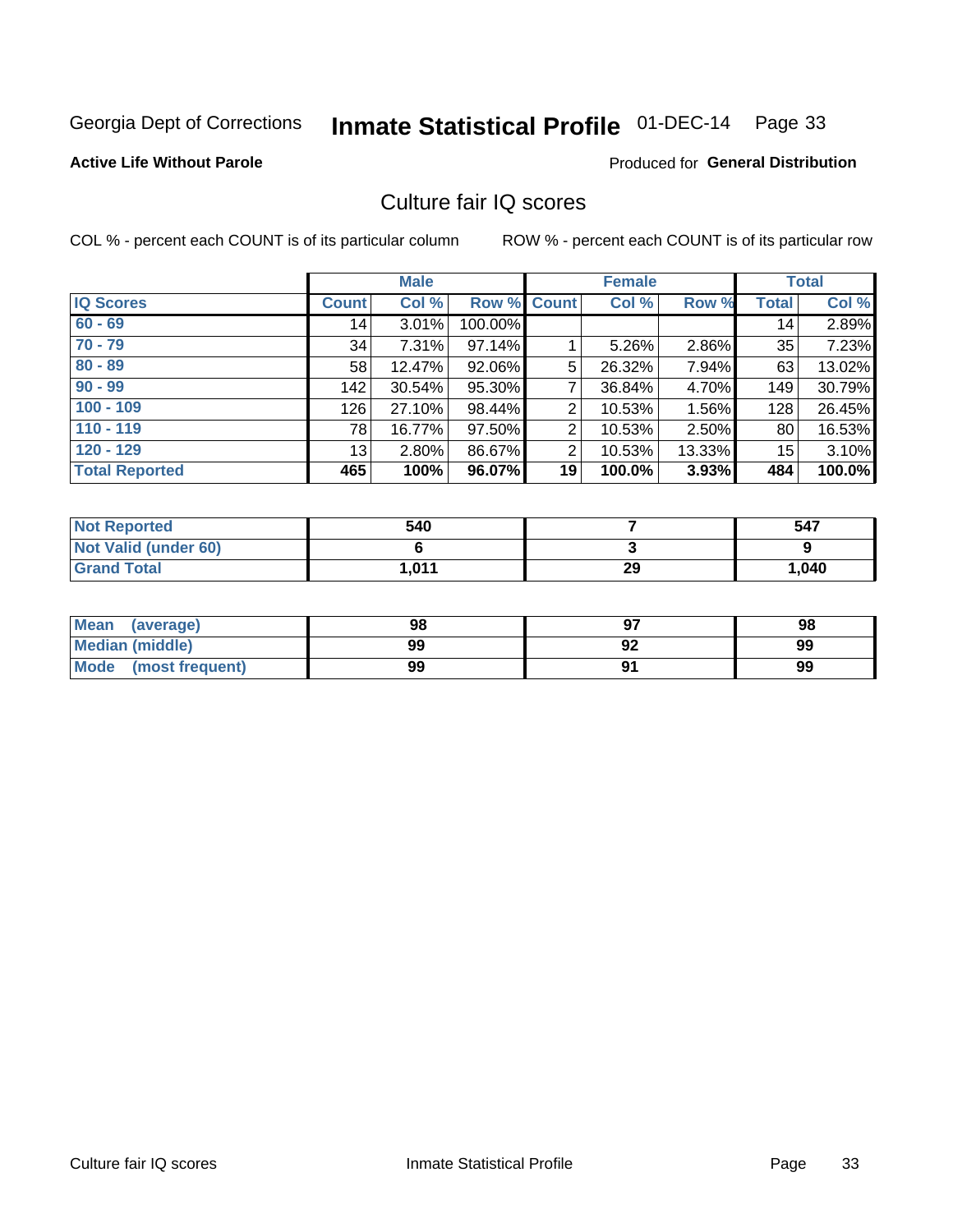## Inmate Statistical Profile 01-DEC-14 Page 34

#### **Active Life Without Parole**

### Produced for General Distribution

## Wide Range Achievement Test (WRAT) reading score

COL % - percent each COUNT is of its particular column

|                           |                 | <b>Male</b> |         |              | <b>Female</b> |       |                 | <b>Total</b> |
|---------------------------|-----------------|-------------|---------|--------------|---------------|-------|-----------------|--------------|
| <b>WRAT Reading Score</b> | <b>Count</b>    | Col %       | Row %   | <b>Count</b> | Col %         | Row % | <b>Total</b>    | Col %        |
| $0.1$ to $0.9$            | 12 <sub>2</sub> | 2.53%       | 100.00% |              |               |       | 12              | 2.42%        |
| 1.0 to 1.9                | 4               | 0.84%       | 100.00% |              |               |       | 4               | 0.81%        |
| 2.0 to 2.9                | 9               | 1.90%       | 100.00% |              |               |       | 9               | 1.81%        |
| 3.0 to 3.9                | 28              | 5.91%       | 90.32%  | 3            | 13.64%        | 9.68% | 31              | 6.25%        |
| 4.0 to 4.9                | 42              | 8.86%       | 93.33%  | 3            | 13.64%        | 6.67% | 45              | 9.07%        |
| 5.0 to 5.9                | 40              | 8.44%       | 97.56%  | 1            | 4.55%         | 2.44% | 41              | 8.27%        |
| 6.0 to 6.9                | 51              | 10.76%      | 98.08%  | 1            | 4.55%         | 1.92% | 52              | 10.48%       |
| 7.0 to 7.9                | 12              | 2.53%       | 100.00% |              |               |       | 12 <sub>2</sub> | 2.42%        |
| 8.0 to 8.9                | 37              | 7.81%       | 100.00% |              |               |       | 37              | 7.46%        |
| 9.0 to 9.9                | 23              | 4.85%       | 100.00% |              |               |       | 23              | 4.64%        |
| 10.0 to 10.9              | 25              | 5.27%       | 96.15%  | 1            | 4.55%         | 3.85% | 26              | 5.24%        |
| 11.0 to 11.9              | 60 <sup>°</sup> | 12.66%      | 93.75%  | 4            | 18.18%        | 6.25% | 64              | 12.90%       |
| 12.0 to 12.9              | 129             | 27.22%      | 93.48%  | 9            | 40.91%        | 6.52% | 138             | 27.82%       |
| 13                        | 2               | 0.42%       | 100.00% |              |               |       | 2               | 0.40%        |
| <b>Total Reported</b>     | 474             | 100%        | 95.56%  | 22           | 100.0%        | 4.44% | 496             | 100%         |

| Reported<br><b>NO</b> t | ドゥフ<br>ວວ, |           | 544  |
|-------------------------|------------|-----------|------|
| ota.                    | በ11        | ົດດ<br>∠ง | ,040 |

| Mean (average)         | 8.68 | 9.39 | 8.71 |
|------------------------|------|------|------|
| <b>Median (middle)</b> | 9.6  | 11.4 | 9.6  |
| Mode (most frequent)   | 12.9 | 12.9 | 12.9 |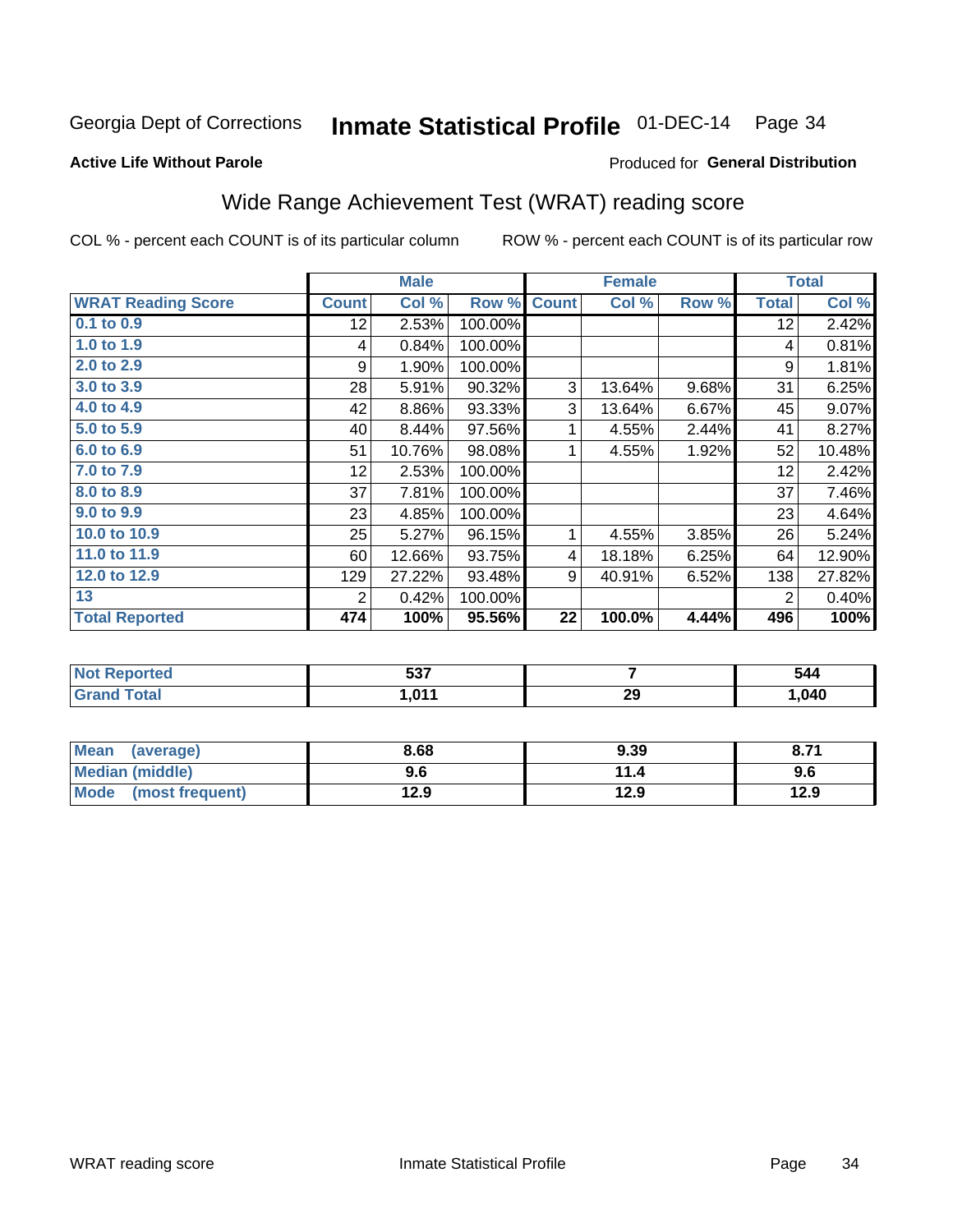## Inmate Statistical Profile 01-DEC-14 Page 35

### **Active Life Without Parole**

### **Produced for General Distribution**

## Wide Range Achievement Test (WRAT) math score

COL % - percent each COUNT is of its particular column

|                              |              | <b>Male</b>               |         |              | <b>Female</b> |        |              | <b>Total</b> |
|------------------------------|--------------|---------------------------|---------|--------------|---------------|--------|--------------|--------------|
| <b>WRAT Mathematic Score</b> | <b>Count</b> | $\overline{\text{Col}}$ % | Row %   | <b>Count</b> | Col %         | Row %  | <b>Total</b> | Col %        |
| 0.1 to 0.9                   |              | 0.21%                     | 100.00% |              |               |        |              | 0.20%        |
| 1.0 to 1.9                   | 3            | 0.63%                     | 100.00% |              |               |        | 3            | 0.60%        |
| 2.0 to 2.9                   | 6            | 1.27%                     | 85.71%  |              | 4.55%         | 14.29% | 7            | 1.41%        |
| 3.0 to 3.9                   | 19           | 4.01%                     | 90.48%  | 2            | 9.09%         | 9.52%  | 21           | 4.23%        |
| 4.0 to 4.9                   | 60           | 12.66%                    | 96.77%  | 2            | 9.09%         | 3.23%  | 62           | 12.50%       |
| 5.0 to 5.9                   | 65           | 13.71%                    | 97.01%  | 2            | 9.09%         | 2.99%  | 67           | 13.51%       |
| 6.0 to 6.9                   | 106          | 22.36%                    | 96.36%  | 4            | 18.18%        | 3.64%  | 110          | 22.18%       |
| 7.0 to 7.9                   | 34           | 7.17%                     | 94.44%  | 2            | 9.09%         | 5.56%  | 36           | 7.26%        |
| 8.0 to 8.9                   | 55           | 11.60%                    | 98.21%  |              | 4.55%         | 1.79%  | 56           | 11.29%       |
| 9.0 to 9.9                   | 28           | 5.91%                     | 96.55%  | 1            | 4.55%         | 3.45%  | 29           | 5.85%        |
| 10.0 to 10.9                 |              | 0.21%                     | 100.00% |              |               |        | 1            | 0.20%        |
| 11.0 to $11.9$               | 13           | 2.74%                     | 100.00% |              |               |        | 13           | 2.62%        |
| 12.0 to 12.9                 | 83           | 17.51%                    | 92.22%  | 7            | 31.82%        | 7.78%  | 90           | 18.15%       |
| <b>Total Reported</b>        | 474          | 100%                      | 95.56%  | 22           | 100.0%        | 4.44%  | 496          | 100%         |

| ヒヘフ<br>JJI |    | 544  |
|------------|----|------|
| በ11<br>- 7 | 29 | ,040 |

| <b>Mean</b><br>(average) | 7.60 | 8.05 | 7.62 |
|--------------------------|------|------|------|
| Median (middle)          | 6.9  | 7.15 | 6.9  |
| Mode<br>(most frequent)  | 12.9 | 12.9 | 12.9 |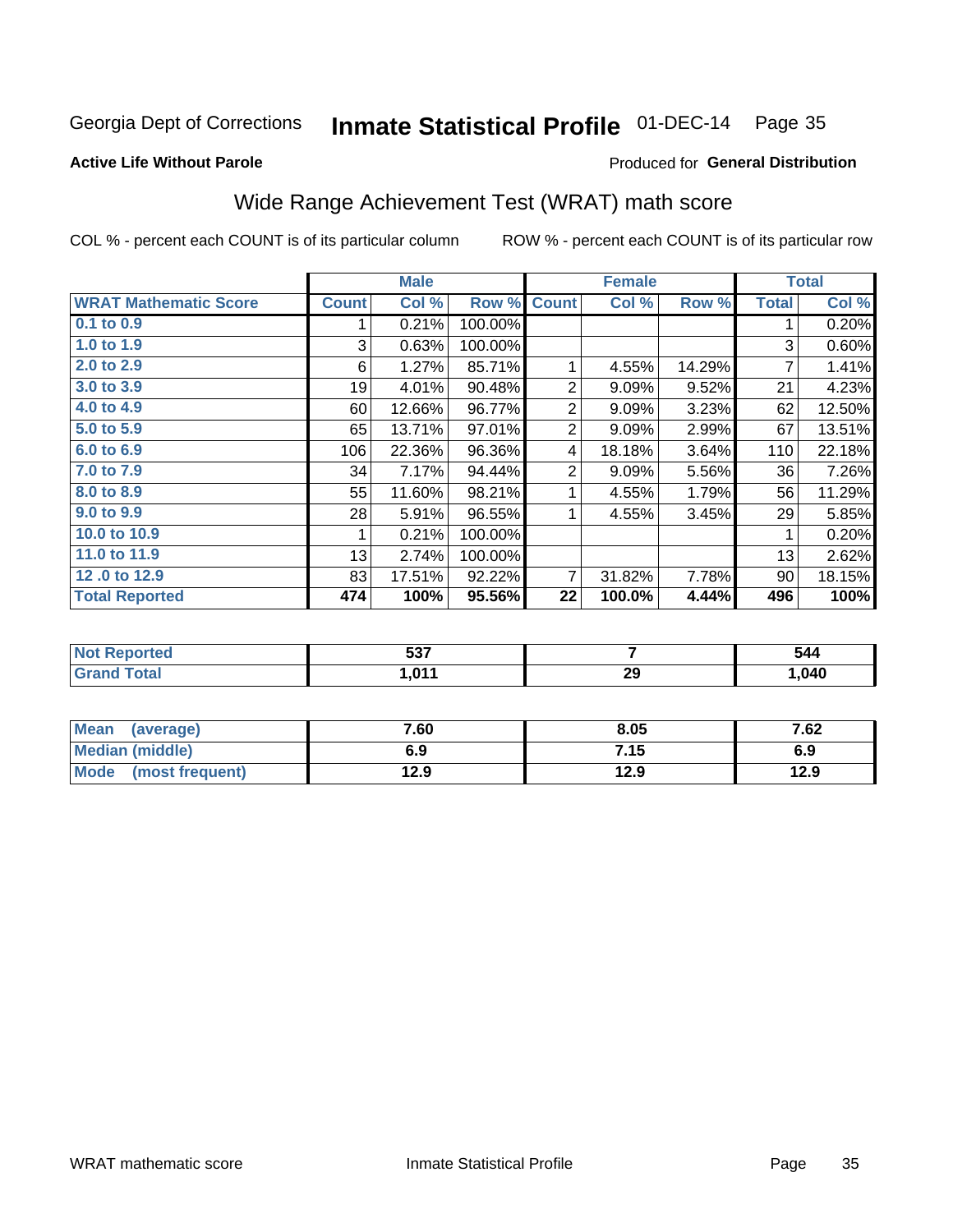#### Inmate Statistical Profile 01-DEC-14 Page 36

### **Active Life Without Parole**

### Produced for General Distribution

### Wide Range Achievement Test (WRAT) spelling score

COL % - percent each COUNT is of its particular column

|                            |                 | <b>Male</b> |         |                | <b>Female</b> |          |              | <b>Total</b> |
|----------------------------|-----------------|-------------|---------|----------------|---------------|----------|--------------|--------------|
| <b>WRAT Spelling Score</b> | <b>Count</b>    | Col %       | Row %   | <b>Count</b>   | Col %         | Row %    | <b>Total</b> | Col %        |
| 0.1 to 0.9                 | 10 <sup>1</sup> | 2.11%       | 100.00% |                |               |          | 10           | 2.02%        |
| 1.0 to 1.9                 | 8               | 1.69%       | 100.00% |                |               |          | 8            | 1.61%        |
| 2.0 to 2.9                 | 13              | 2.74%       | 92.86%  | 1              | 4.55%         | 7.14%    | 14           | 2.82%        |
| 3.0 to 3.9                 | 23              | 4.85%       | 92.00%  | $\overline{2}$ | 9.09%         | $8.00\%$ | 25           | 5.04%        |
| 4.0 to 4.9                 | 25              | 5.27%       | 100.00% |                |               |          | 25           | 5.04%        |
| $5.0$ to $5.9$             | 67              | 14.14%      | 100.00% |                |               |          | 67           | 13.51%       |
| 6.0 to 6.9                 | 41              | 8.65%       | 100.00% |                |               |          | 41           | 8.27%        |
| 7.0 to 7.9                 | 44              | 9.28%       | 91.67%  | 4              | 18.18%        | 8.33%    | 48           | 9.68%        |
| 8.0 to 8.9                 | 45              | 9.49%       | 97.83%  | 1              | 4.55%         | 2.17%    | 46           | 9.27%        |
| 9.0 to 9.9                 | 18              | 3.80%       | 100.00% |                |               |          | 18           | 3.63%        |
| 10.0 to 10.9               | 17              | 3.59%       | 100.00% |                |               |          | 17           | 3.43%        |
| 11.0 to 11.9               | $30$            | 6.33%       | 93.75%  | $\overline{2}$ | 9.09%         | 6.25%    | 32           | 6.45%        |
| 12.0 to 12.9               | 132             | 27.85%      | 91.67%  | 12             | 54.55%        | 8.33%    | 144          | 29.03%       |
| 13                         | 1               | 0.21%       | 100.00% |                |               |          | 1            | 0.20%        |
| <b>Total Reported</b>      | 474             | 100%        | 95.56%  | 22             | 100.0%        | 4.44%    | 496          | 100%         |
|                            |                 |             |         |                |               |          |              |              |
|                            |                 |             |         |                |               |          |              |              |

| <b>Not</b><br>Reported | ドゥフ<br>່ວວ. |    | 544 |
|------------------------|-------------|----|-----|
| <b>otal</b>            | . ሰ11       | 29 | 040 |

| <b>Mean</b><br>(average)       | 8.42 | 10.20        | 8.49 |
|--------------------------------|------|--------------|------|
| <b>Median (middle)</b>         | 8.3  | 127<br>I 4.I | ი.ა  |
| <b>Mode</b><br>(most frequent) | 12.9 | 12.9         | 12.9 |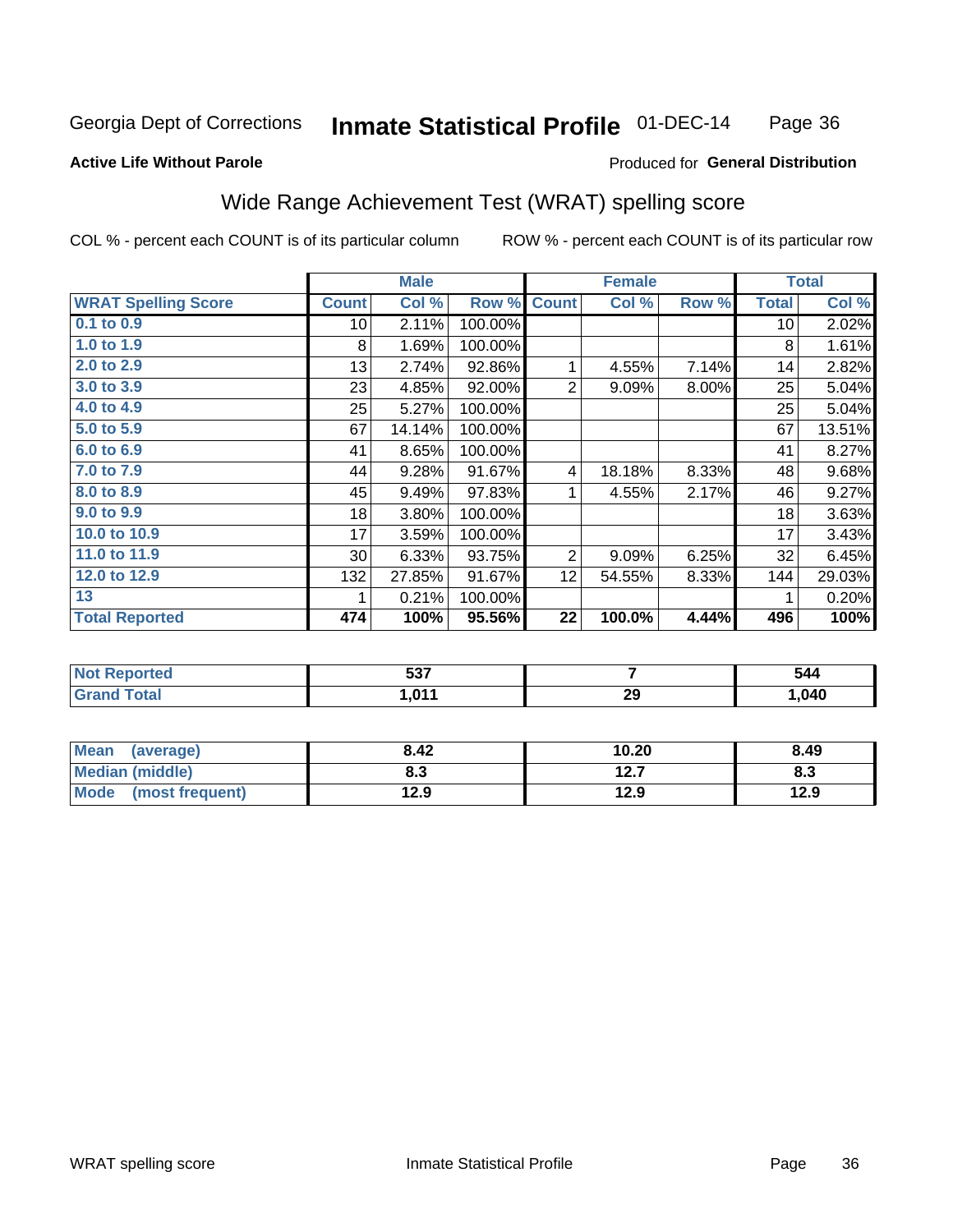## Inmate Statistical Profile 01-DEC-14 Page 37

#### **Active Life Without Parole**

#### Produced for General Distribution

## Current / last mental health treatment level

COL % - percent each COUNT is of its particular column

|                                    |                 | <b>Male</b> |           |              | <b>Female</b> |       |                   | <b>Total</b> |
|------------------------------------|-----------------|-------------|-----------|--------------|---------------|-------|-------------------|--------------|
| <b>Mental Health Treatment Lev</b> | <b>Count</b>    | Col %       | Row %     | <b>Count</b> | Col%          | Row % | <b>Total</b>      | Col %        |
| 1 No problem at current time       | 195             | 43.53%      | 97.50%    | 5            | 20.83%        | 2.50% | 200               | 42.37%       |
| 2 Receiving outpatient             | 180             | 40.18%      | $91.37\%$ | 17           | 70.83%        | 8.63% | 197               | 41.74%       |
| <b>Treatment</b>                   |                 |             |           |              |               |       |                   |              |
| 3 Inpatient, moderate              | 61              | 13.62%      | 96.83%    | 2            | 8.33%         | 3.17% | 63                | 13.35%       |
| <b>Treatment</b>                   |                 |             |           |              |               |       |                   |              |
| 4 Inpatient, intensive             | 12 <sub>2</sub> | 2.68%       | 100.00%   |              |               |       | $12 \overline{ }$ | 2.54%        |
| <b>Treatment</b>                   |                 |             |           |              |               |       |                   |              |
| <b>Total Evaluated</b>             | 448             | 100%        | 94.92%    | 24           | 100%          | 5.08% | 472               | 100%         |

| Never had MH evaluation | 563   |    | 568  |
|-------------------------|-------|----|------|
| Total                   | 1.011 | ∠ะ | .040 |

| <b>Median (middle)</b> | <b>Receiving outpatient</b><br>treatment | <b>Receiving outpatient</b><br>treatment | <b>Receiving</b><br>outpatient<br>treatment |  |
|------------------------|------------------------------------------|------------------------------------------|---------------------------------------------|--|
| <b>Mode</b>            | No problem at current time               | <b>Receiving outpatient</b>              | No problem at                               |  |
| (most frequent)        |                                          | treatment                                | current time                                |  |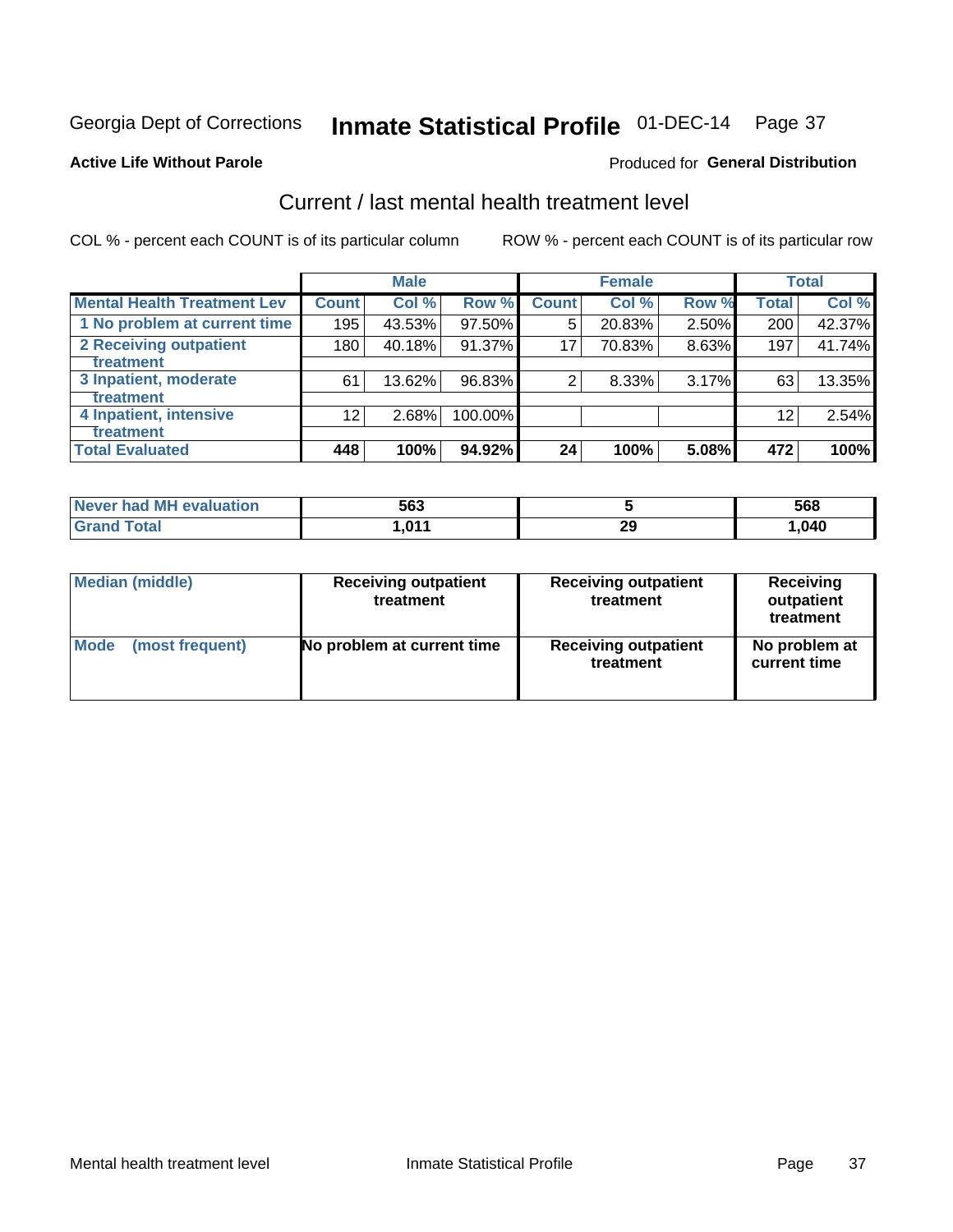#### Inmate Statistical Profile 01-DEC-14 Page 38

### **Active Life Without Parole**

### Produced for General Distribution

## PULHESDWIT medical scale - 'P' overall condition ('P'hysical)

COL % - percent each COUNT is of its particular column

|                                  |         | <b>Male</b> |                    |    | <b>Female</b> |          |              | <b>Total</b> |
|----------------------------------|---------|-------------|--------------------|----|---------------|----------|--------------|--------------|
| 'P' Overall Condition            | Count l | Col %       | <b>Row % Count</b> |    | Col %         | Row %    | <b>Total</b> | Col %        |
| 1 No medical illness             | 677     | 72.80%      | 98.69%             | 9  | 32.14%        | $1.31\%$ | 686          | 71.61%       |
| 2 Well-controlled chronic        | 228     | 24.52%      | 92.31%             | 19 | 67.86%        | 7.69%    | 247          | 25.78%       |
| <b>illness</b>                   |         |             |                    |    |               |          |              |              |
| 3 Poorly-controlled chronic      | 22      | $2.37\%$    | 100.00%            |    |               |          | 22           | 2.30%        |
| <b>illness</b>                   |         |             |                    |    |               |          |              |              |
| 4 Significant problems requiring | 3       | 0.32%       | 100.00%            |    |               |          | 3            | 0.31%        |
| special housing                  |         |             |                    |    |               |          |              |              |
| <b>Total Reported</b>            | 930     | 100%        | 97.08%             | 28 | 100%          | 2.92%    | 958          | 100%         |

|                  |                                  | $\mathbf{a}$<br>OZ. |
|------------------|----------------------------------|---------------------|
| 104 <sub>4</sub> | $\overline{ }$<br>$\overline{z}$ | ,040                |

| <b>Mode</b> | (most frequent) | 1 No medical illness | 2 Well-controlled chronic<br>illness | 1 No medical<br>illness |
|-------------|-----------------|----------------------|--------------------------------------|-------------------------|
|-------------|-----------------|----------------------|--------------------------------------|-------------------------|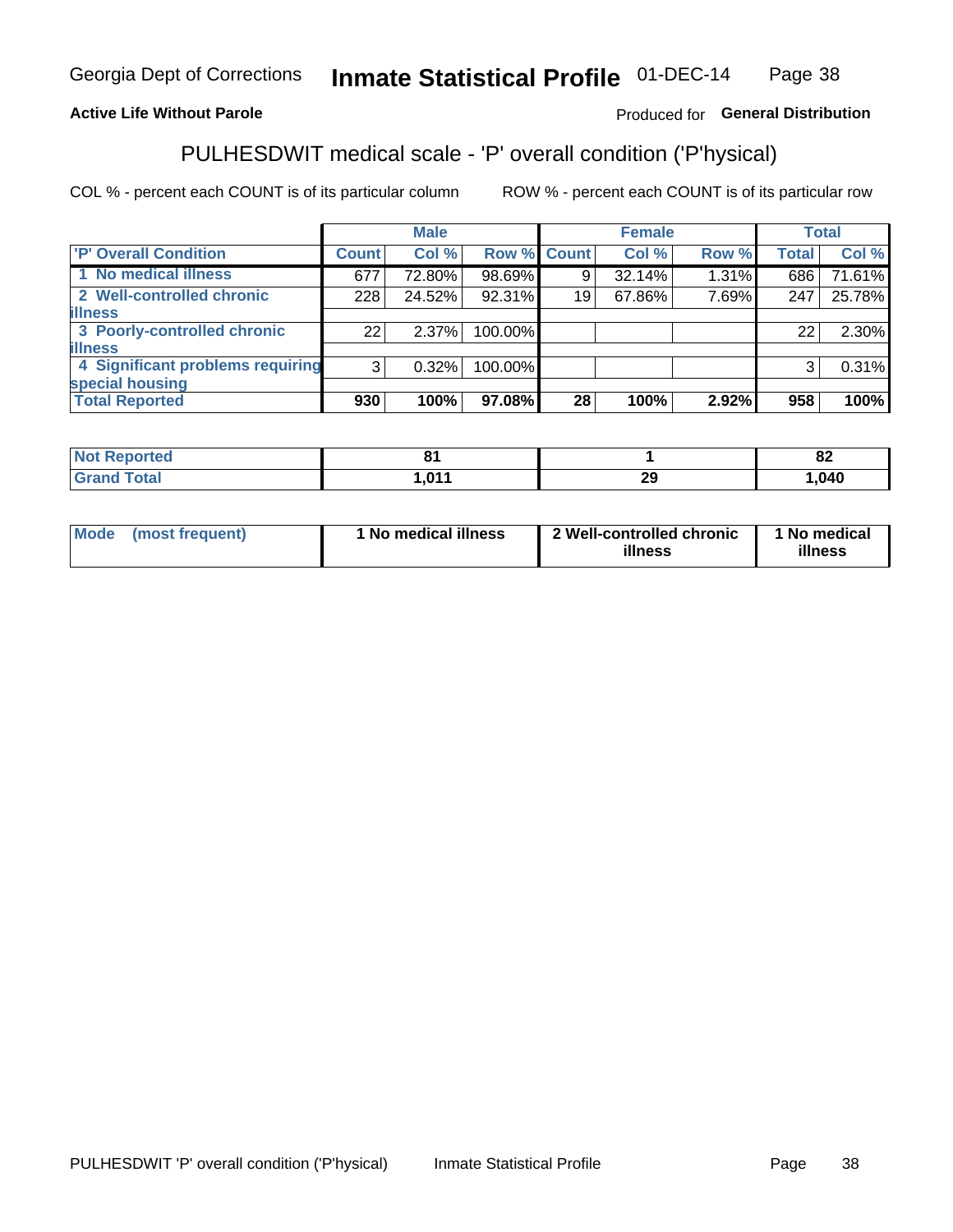### **Active Life Without Parole**

### Produced for General Distribution

## PULHESDWIT medical scale - 'U' upper body

COL % - percent each COUNT is of its particular column

|                              |               | <b>Male</b> |           |              | <b>Female</b> |       |              | <b>Total</b> |
|------------------------------|---------------|-------------|-----------|--------------|---------------|-------|--------------|--------------|
| <b>U' Upper Body</b>         | <b>Count!</b> | Col %       | Row %     | <b>Count</b> | Col %         | Row % | <b>Total</b> | Col %        |
| 1 Upper bones, joints,       | 875           | 94.39%      | $97.11\%$ | 26           | 92.86%        | 2.89% | 901          | 94.35%       |
| muscles all OK               |               |             |           |              |               |       |              |              |
| 2 One or both arms minimally | 44            | 4.75%       | 95.65%    | 2            | 7.14%         | 4.35% | 46           | 4.82%        |
| limited                      |               |             |           |              |               |       |              |              |
| 3 One or both arms           | 7             | 0.76%       | 100.00%   |              |               |       |              | 0.73%        |
| <b>moderately limited</b>    |               |             |           |              |               |       |              |              |
| 4 One arm disabled,          |               | 0.11%       | 100.00%   |              |               |       |              | 0.10%        |
| paralyzed, or amputated      |               |             |           |              |               |       |              |              |
| <b>Total Reported</b>        | 927           | 100%        | 97.07%    | 28           | 100%          | 2.93% | 955          | 100%         |

| <b>Not Reported</b> | Ω£                   |          | ОΙ<br>o. |
|---------------------|----------------------|----------|----------|
| <b>Total</b>        | 01 <sup>4</sup><br>. | າເ<br>23 | ,040     |

| Mode | (most frequent) | 1 Upper bones, joints,<br>muscles all OK | 1 Upper bones, joints,<br>muscles all OK | 1 Upper bones,<br>ljoints, muscles all<br>OK |
|------|-----------------|------------------------------------------|------------------------------------------|----------------------------------------------|
|------|-----------------|------------------------------------------|------------------------------------------|----------------------------------------------|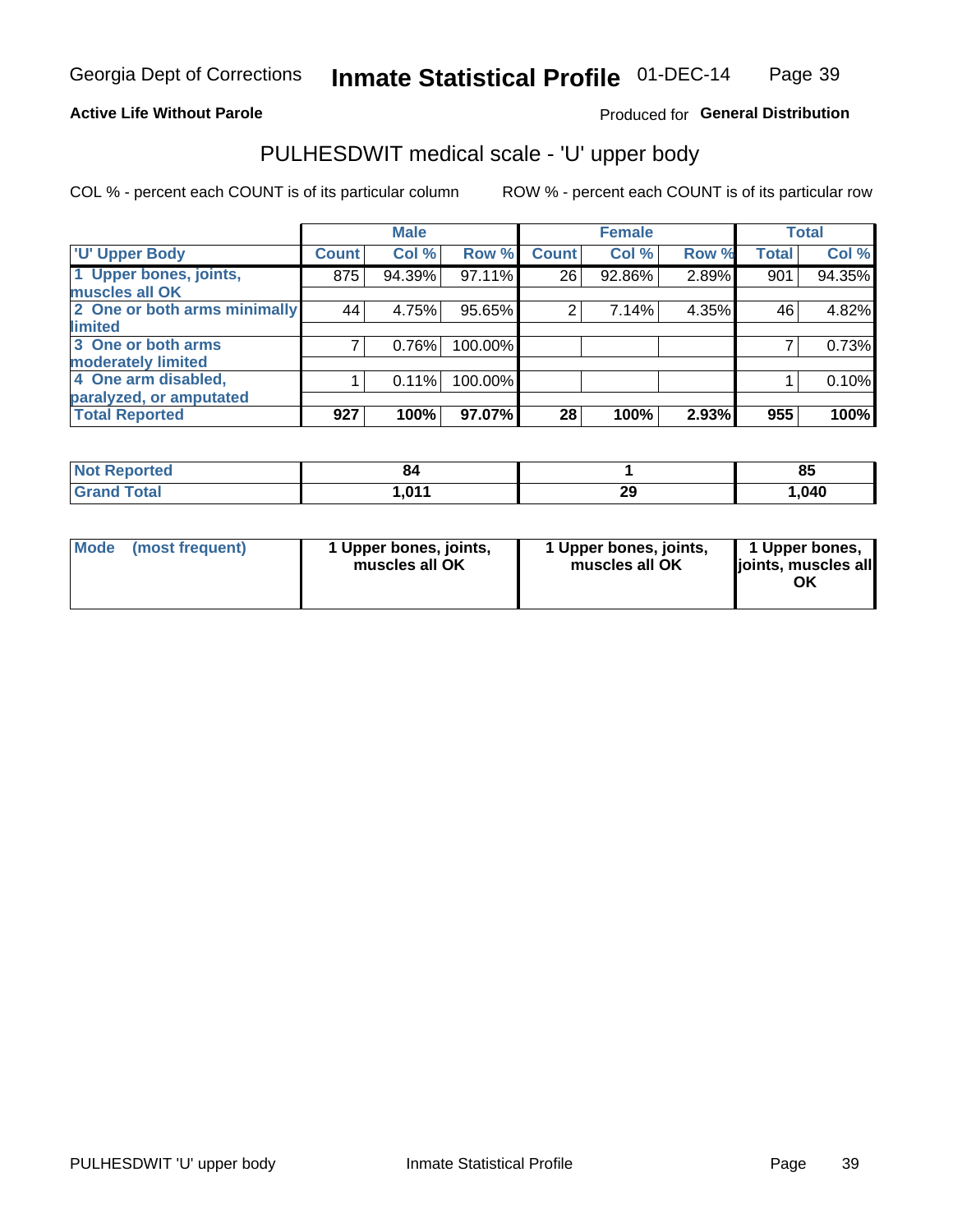### **Active Life Without Parole**

### Produced for General Distribution

### PULHESDWIT medical scale - 'L' lower body

COL % - percent each COUNT is of its particular column

|                                |              | <b>Male</b> |           |              | <b>Female</b> |       |                 | <b>Total</b> |
|--------------------------------|--------------|-------------|-----------|--------------|---------------|-------|-----------------|--------------|
| 'L' Lower Body                 | <b>Count</b> | Col %       | Row %     | <b>Count</b> | Col %         | Row % | <b>Total</b>    | Col %        |
| 1 Lower bones, joints,         | 805          | 86.84%      | 96.87%    | 26           | 92.86%        | 3.13% | 831             | 87.02%       |
| muscles all OK                 |              |             |           |              |               |       |                 |              |
| 2 One or both legs minimally   | 106          | 11.43%      | 98.15%    | 2            | 7.14%         | 1.85% | 108             | 11.31%       |
| limited                        |              |             |           |              |               |       |                 |              |
| 3 One or both legs             | 15           | 1.62%       | 100.00%   |              |               |       | 15 <sub>1</sub> | 1.57%        |
| moderately limited             |              |             |           |              |               |       |                 |              |
| 4 One leg disabled, paralyzed, |              | 0.11%       | 100.00%   |              |               |       |                 | 0.10%        |
| or amputated                   |              |             |           |              |               |       |                 |              |
| <b>Total Reported</b>          | 927          | 100%        | $97.07\%$ | 28           | 100%          | 2.93% | 955             | 100%         |

| <b>Not Reported</b> | O4           |          | ОΙ<br>o. |
|---------------------|--------------|----------|----------|
| <b>Total</b>        | .011<br>.v.i | າເ<br>23 | ,040     |

| Mode | (most frequent) | 1 Lower bones, joints,<br>muscles all OK | 1 Lower bones, joints,<br>muscles all OK | 1 Lower bones,<br>ljoints, muscles all<br>OK |
|------|-----------------|------------------------------------------|------------------------------------------|----------------------------------------------|
|------|-----------------|------------------------------------------|------------------------------------------|----------------------------------------------|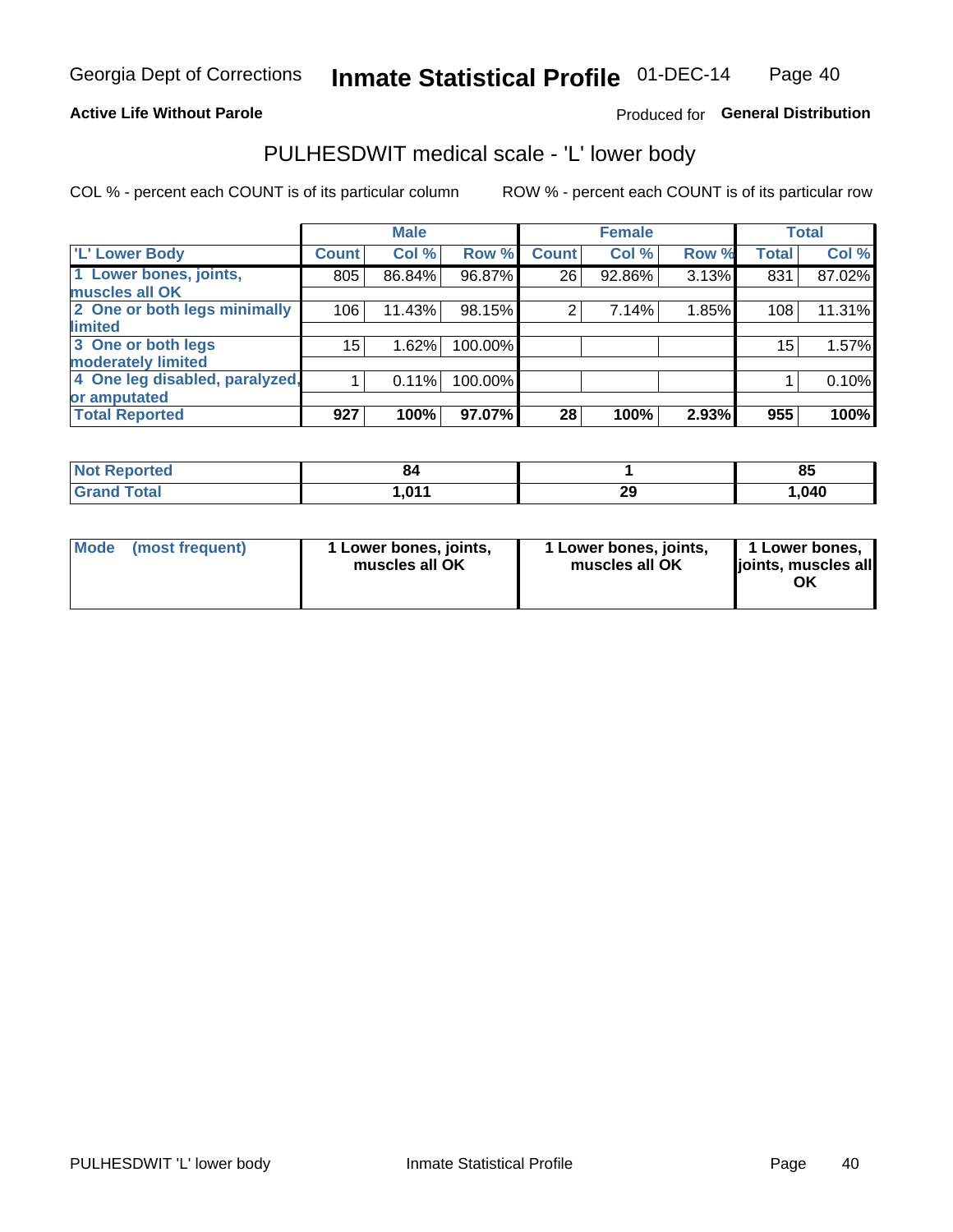**Active Life Without Parole** 

Produced for General Distribution

### PULHESDWIT medical scale - 'H' hearing

COL % - percent each COUNT is of its particular column

|                                                               |              | <b>Male</b> |             |    | <b>Female</b> |       | <b>Total</b>      |        |
|---------------------------------------------------------------|--------------|-------------|-------------|----|---------------|-------|-------------------|--------|
| <b>H'</b> Hearing                                             | <b>Count</b> | Col%        | Row % Count |    | Col%          | Row % | Total             | Col %  |
| 1 Normal hearing both ears                                    | 910          | 98.48%      | 97.01%      | 28 | $100.00\%$    | 2.99% | 938               | 98.53% |
| 2 Some loss in one ear with<br>other OK, or mild loss in both | 12           | 1.30%       | 100.00%     |    |               |       | $12 \overline{ }$ | 1.26%  |
| 3 Total loss in one ear with<br>mild loss in other            | 2            | 0.22%       | 100.00%     |    |               |       |                   | 0.21%  |
| <b>Total Reported</b>                                         | 924          | 100%        | 97.06%      | 28 | 100%          | 2.94% | 952               | 100%   |

| <b>Not</b><br><b>Reported</b> | ~-         |           | 88     |
|-------------------------------|------------|-----------|--------|
| <b>Total</b>                  | 0.44<br>v. | ົດຕ<br>-3 | 040, ، |

| Mode (most frequent) | 1 Normal hearing both ears 1 Normal hearing both ears 1 Normal hearing | both ears |
|----------------------|------------------------------------------------------------------------|-----------|
|                      |                                                                        |           |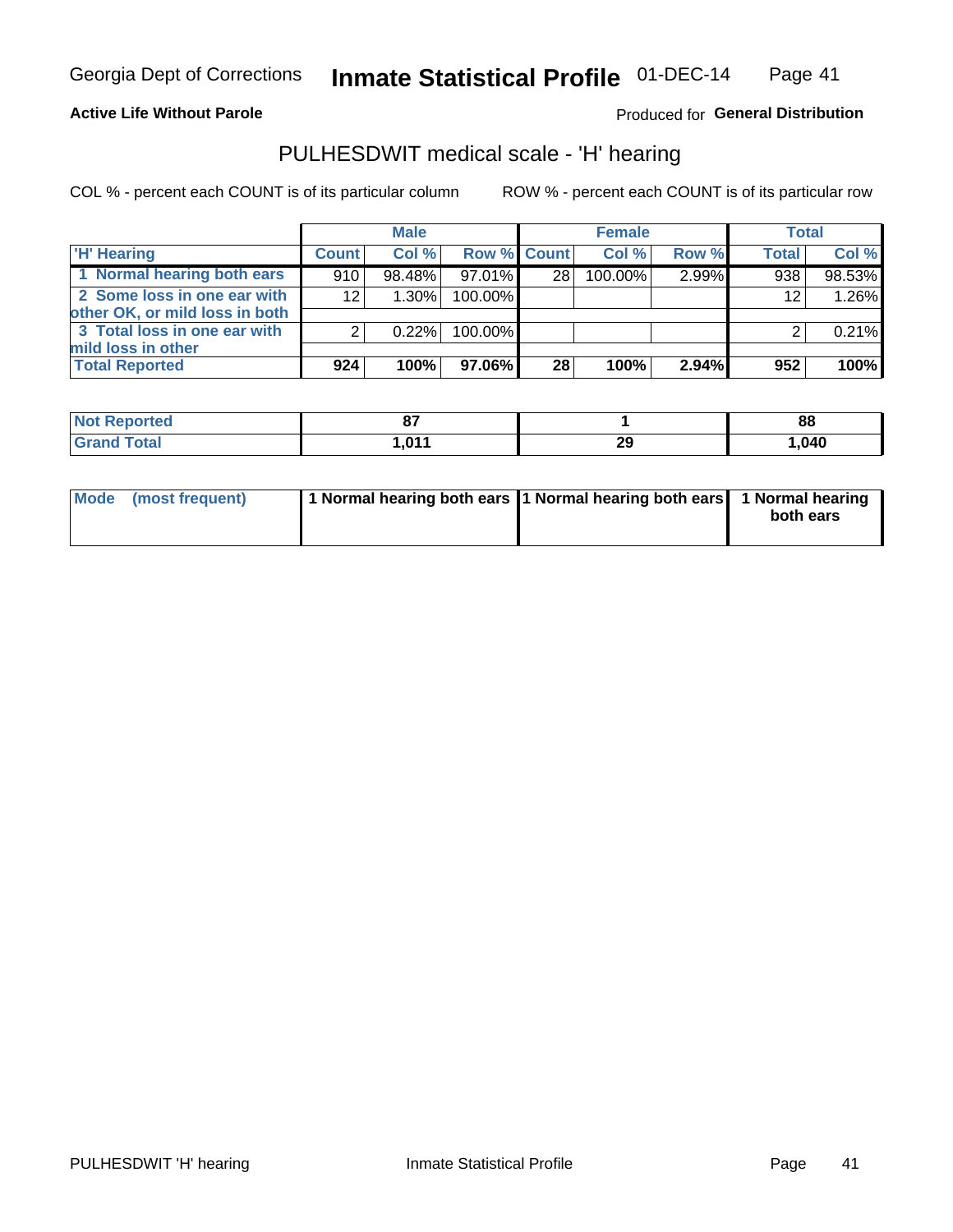### **Active Life Without Parole**

### Produced for General Distribution

### PULHESDWIT medical scale - 'E' vision

COL % - percent each COUNT is of its particular column

|                                |              | <b>Male</b> |        |                 | <b>Female</b> |        |              | <b>Total</b> |
|--------------------------------|--------------|-------------|--------|-----------------|---------------|--------|--------------|--------------|
| <b>E' Vision</b>               | <b>Count</b> | Col %       | Row %  | <b>Count</b>    | Col %         | Row %  | <b>Total</b> | Col %        |
| 1 Correctable to 20/40 in both | 664          | 75.54%      | 98.37% | 11              | 39.29%        | 1.63%  | 675          | 74.42%       |
| eyes                           |              |             |        |                 |               |        |              |              |
| 2 Correctable to 20/70 in one  | 187          | 21.27%      | 93.50% | 13 <sub>1</sub> | 46.43%        | 6.50%  | 200          | 22.05%       |
| eye, may be blind in other     |              |             |        |                 |               |        |              |              |
| 3 Correctable to 20/200 in one | 24           | 2.73%       | 88.89% | 3               | 10.71%        | 11.11% | 27           | 2.98%        |
| eye, may be blind in other     |              |             |        |                 |               |        |              |              |
| 4 One eye not correctable to   | 4            | 0.46%       | 80.00% |                 | 3.57%         | 20.00% | 5            | 0.55%        |
| 20/200, other may be blind     |              |             |        |                 |               |        |              |              |
| <b>Total Reported</b>          | 879          | 100%        | 96.91% | 28              | 100%          | 3.09%  | 907          | 100%         |

| <b>Not Reported</b> | ៱៱៱<br>1 J L |          | 42c<br>133 |
|---------------------|--------------|----------|------------|
| Total               | 011<br>ווטו  | nr<br>23 | ,040       |

| Mode (most frequent) | 1 Correctable to 20/40 in both 2 Correctable to 20/70 in one 1 Correctable to<br>eves | eye, may be blind in other 120/40 in both eyes |  |
|----------------------|---------------------------------------------------------------------------------------|------------------------------------------------|--|
|                      |                                                                                       |                                                |  |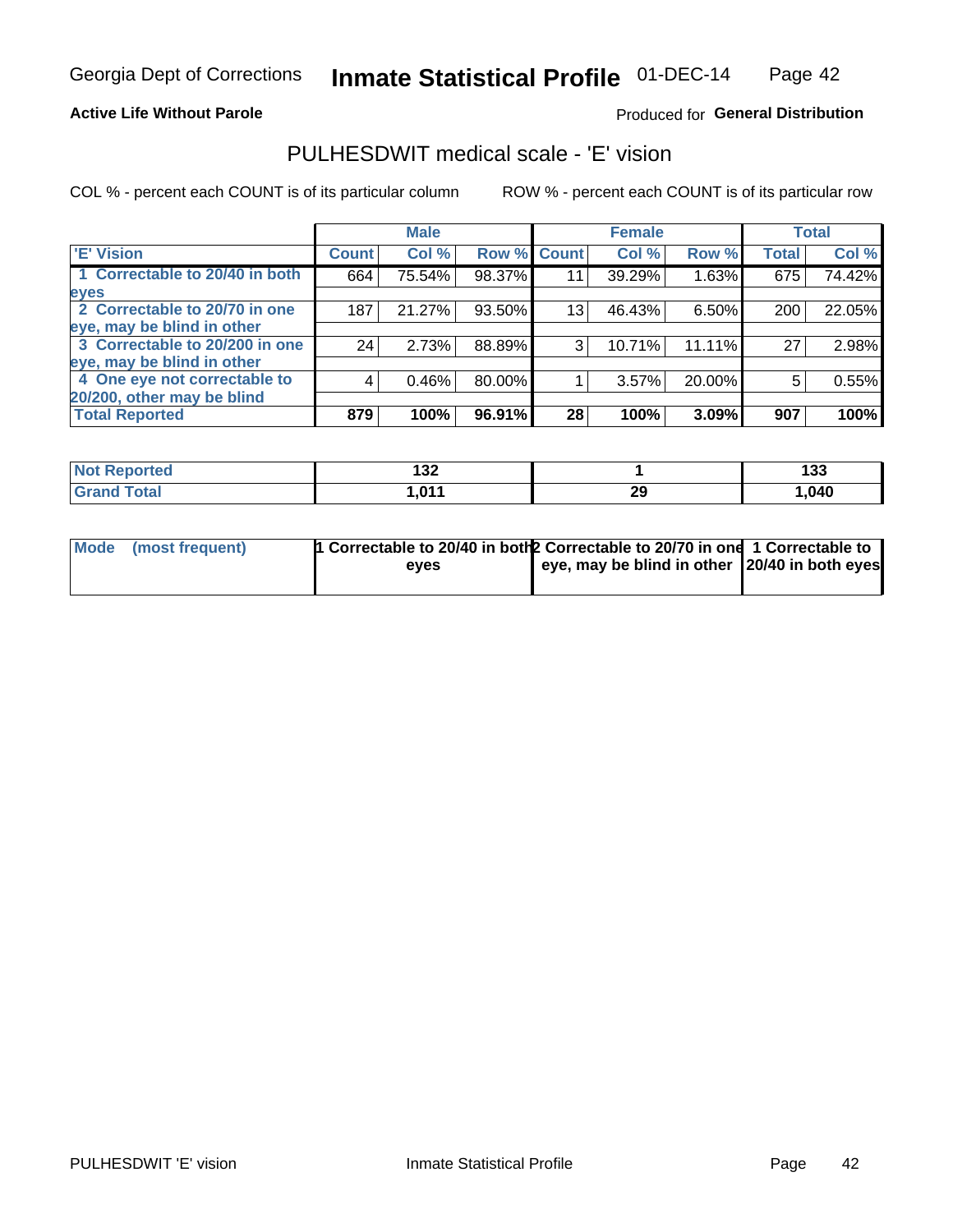### **Active Life Without Parole**

### Produced for General Distribution

## PULHESDWIT medical scale - 'S' pSychiatric

COL % - percent each COUNT is of its particular column

|                                        |              | <b>Male</b> |         |             | <b>Female</b> |       |              | <b>Total</b> |
|----------------------------------------|--------------|-------------|---------|-------------|---------------|-------|--------------|--------------|
| 'S' pSychiatric                        | <b>Count</b> | Col %       |         | Row % Count | Col %         | Row % | <b>Total</b> | Col %        |
| 1 No impairment or disorders           | 748          | 80.60%      | 98.94%  | 8           | 42.11%        | 1.06% | 756          | 79.83%       |
| 2 Stable, or in remission, or          | 131          | 14.12%      | 92.91%  | 10          | 52.63%        | 7.09% | 141          | 14.89%       |
| mild impairment or retardation         |              |             |         |             |               |       |              |              |
| 3 Requires moderate inpatient          | 41           | 4.42%       | 97.62%  |             | 5.26%         | 2.38% | 42           | 4.44%        |
| treatment                              |              |             |         |             |               |       |              |              |
| 4 Requires intensive inpatient         |              | 0.75%       | 100.00% |             |               |       |              | 0.74%        |
| treatment                              |              |             |         |             |               |       |              |              |
| <b>5 Requires Crisis Stabilization</b> |              | 0.11%       | 100.00% |             |               |       |              | 0.11%        |
| Unit (CSU) inpatient care              |              |             |         |             |               |       |              |              |
| <b>Total Reported</b>                  | 928          | 100%        | 97.99%  | 19          | 100%          | 2.01% | 947          | 100.0%       |

| <b>Reported</b><br><b>Not</b> | e.<br>ິ    | 10      | 93    |
|-------------------------------|------------|---------|-------|
| <b>Total</b>                  | 011<br>.v. | ົ<br>23 | 1,040 |

| Mode (most frequent) | <b>1 No impairment or disorders</b> 2 Stable, or in remission, 11 No impairment or |                       |           |
|----------------------|------------------------------------------------------------------------------------|-----------------------|-----------|
|                      |                                                                                    | or mild impairment or | disorders |
|                      |                                                                                    | retardation           |           |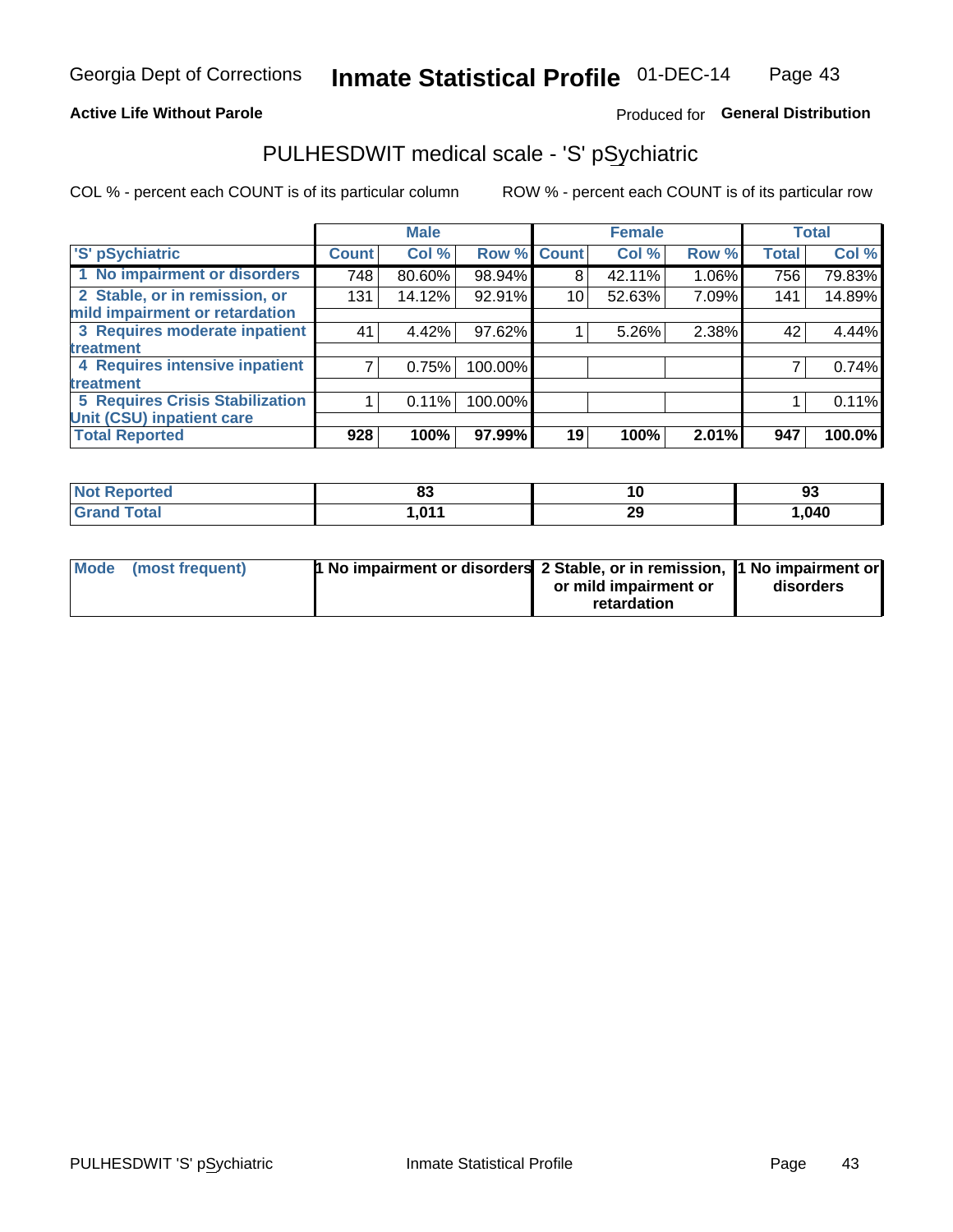**Active Life Without Parole** 

Produced for General Distribution

### PULHESDWIT medical scale - 'D' dental

COL % - percent each COUNT is of its particular column

|                                 |              | <b>Male</b> |             |    | <b>Female</b> |       |              | Total  |
|---------------------------------|--------------|-------------|-------------|----|---------------|-------|--------------|--------|
| D' Dental                       | <b>Count</b> | Col %       | Row % Count |    | Col %         | Row % | <b>Total</b> | Col %  |
| 1 Minimal routine dental health | 646          | 75.03%      | 97.58%      | 16 | 80.00%        | 2.42% | 662          | 75.14% |
| <b>needs</b>                    |              |             |             |    |               |       |              |        |
| 2 Moderate cavities and/or gum  | 187          | 21.72%      | 97.91%      |    | 20.00%        | 2.09% | 191          | 21.68% |
| disease                         |              |             |             |    |               |       |              |        |
| 3 Extensive gum disease         | 28           | 3.25%       | 100.00%     |    |               |       | 28           | 3.18%  |
| and/or widespread decay         |              |             |             |    |               |       |              |        |
| <b>Total Reported</b>           | 861          | 100%        | 97.73%      | 20 | 100%          | 2.27% | 881          | 100%   |

| prtea<br>NOT R | 150         |          | 159  |
|----------------|-------------|----------|------|
| <b>Total</b>   | 011<br>ו שו | ንር<br>23 | .040 |

| <b>Mode</b><br><b>Minimal routine dental</b><br>(most frequent)<br>health needs | Minimal routine dental<br>health needs | 1 Minimal routine<br>dental health<br>needs |
|---------------------------------------------------------------------------------|----------------------------------------|---------------------------------------------|
|---------------------------------------------------------------------------------|----------------------------------------|---------------------------------------------|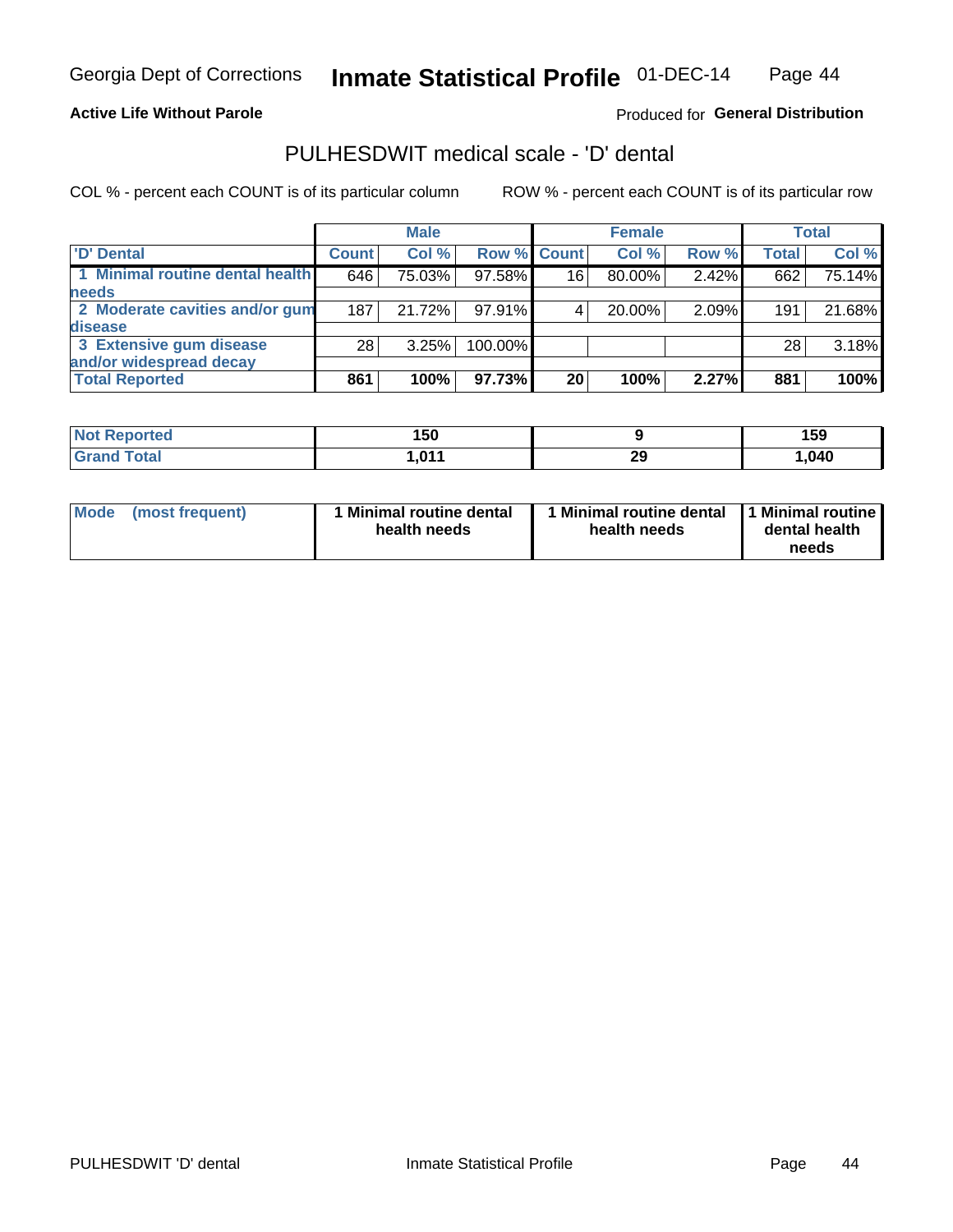### **Active Life Without Parole**

### Produced for General Distribution

### PULHESDWIT medical scale - 'W' work ability

COL % - percent each COUNT is of its particular column

|                                 |              | <b>Male</b> |         |             | <b>Female</b> |       |              | <b>Total</b> |
|---------------------------------|--------------|-------------|---------|-------------|---------------|-------|--------------|--------------|
| <b>W' work ability</b>          | <b>Count</b> | Col %       |         | Row % Count | Col %         | Row % | <b>Total</b> | Col %        |
| 1 Unrestricted work or activity | 757          | 81.66%      | 97.80%  | 17          | 60.71%        | 2.20% | 774          | 81.05%       |
| 2 Minor restrictions on type of | 131          | 14.13%      | 92.25%  | 11          | 39.29%        | 7.75% | 142          | 14.87%       |
| <b>work</b>                     |              |             |         |             |               |       |              |              |
| 3 Moderate restrictions on type | 30           | 3.24%       | 100.00% |             |               |       | 30           | 3.14%        |
| lof work                        |              |             |         |             |               |       |              |              |
| 4 Major restrictions on type of | 6            | 0.65%       | 100.00% |             |               |       | 6            | 0.63%        |
| <b>work</b>                     |              |             |         |             |               |       |              |              |
| 5 Cannot work under any         | 3            | 0.32%       | 100.00% |             |               |       | 3            | 0.31%        |
| <b>circumstances</b>            |              |             |         |             |               |       |              |              |
| <b>Total Reported</b>           | 927          | 100%        | 97.07%  | 28          | 100%          | 2.93% | 955          | 100%         |

| <b>Not Reported</b> | m            |          | o,<br>ວວ |
|---------------------|--------------|----------|----------|
| <b>Grand Total</b>  | 011<br>1.VII | חה<br>23 | .040     |

| Mode            | 1 Unrestricted work or | 1 Unrestricted work or | 1 Unrestricted   |
|-----------------|------------------------|------------------------|------------------|
| (most frequent) | activity               | activity               | work or activity |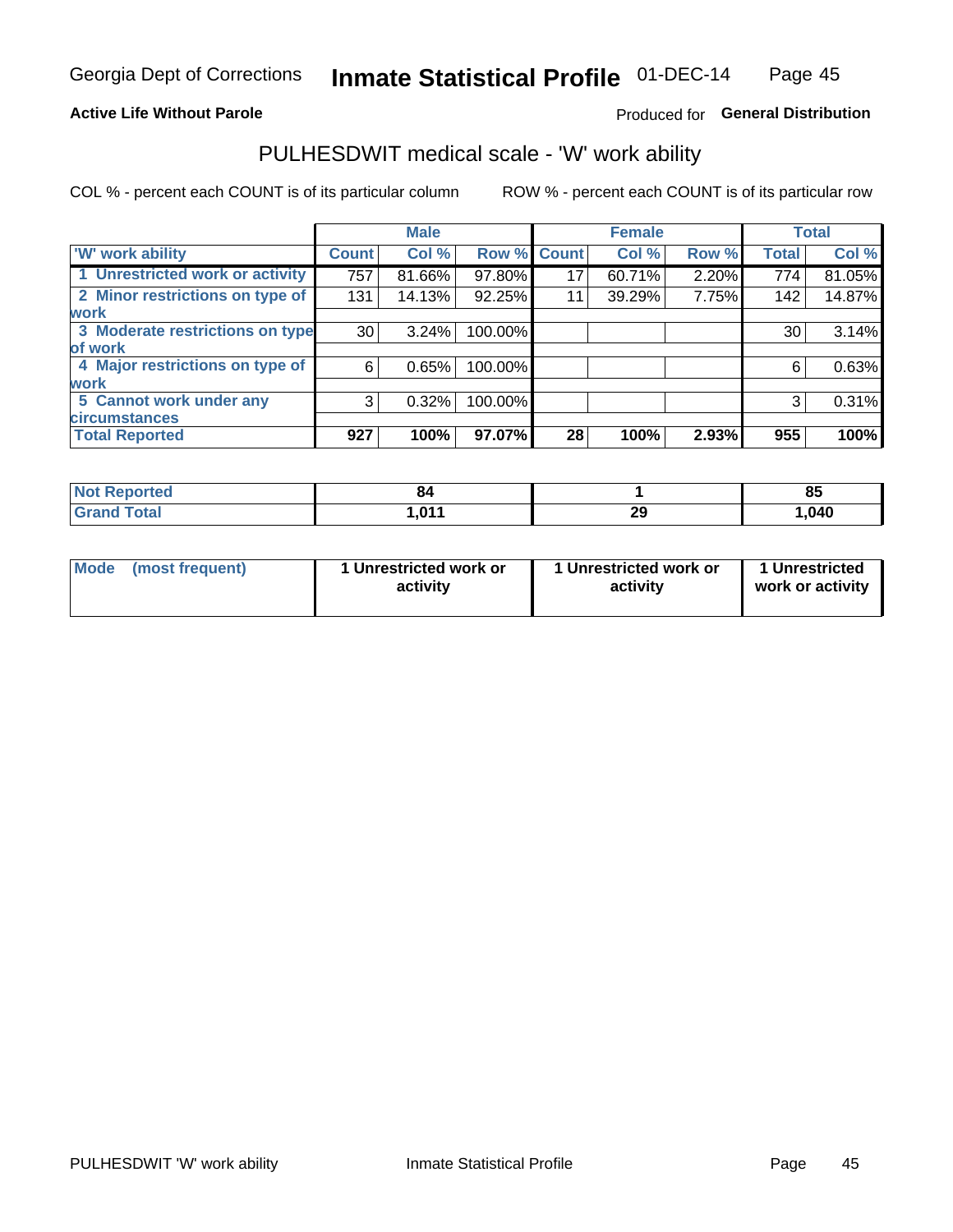#### **Active Life Without Parole**

### Produced for General Distribution

### PULHESDWIT medical scale - 'I' impairment

|                                                              |              | <b>Male</b> |             |    | <b>Female</b> |       |              | <b>Total</b> |
|--------------------------------------------------------------|--------------|-------------|-------------|----|---------------|-------|--------------|--------------|
| <b>T' Impairment</b>                                         | <b>Count</b> | Col %       | Row % Count |    | Col %         | Row % | <b>Total</b> | Col %        |
| 1 No impairments or<br><b>disabilities</b>                   | 917          | 99.03%      | 97.04%      | 28 | 100.00%       | 2.96% | 945          | 99.06%       |
| 2 Wheelchair-bound but                                       | 5            | 0.54%       | 100.00%     |    |               |       | 5            | 0.52%        |
| otherwise OK<br><b>3 Needs low-level Assisted</b>            |              | 0.11%       | 100.00%     |    |               |       |              | 0.10%        |
| Living (level I)<br>4 Needs moderate Assisted                |              | 0.11%       | 100.00%     |    |               |       |              | 0.10%        |
| <b>Living (level II)</b>                                     |              |             |             |    |               |       |              |              |
| <b>5 Needs maximal Assisted</b><br><b>Living (level III)</b> | 2            | 0.22%       | 100.00%     |    |               |       | 2            | 0.21%        |
| <b>Total Reported</b>                                        | 926          | 100%        | 97.06%      | 28 | 100%          | 2.94% | 954          | 100%         |

| orted       | ٥Ľ<br>ິ |          | 86    |
|-------------|---------|----------|-------|
| <b>otal</b> | l.011   | חה<br>23 | 1,040 |

| Mode | (most frequent) | 1 No impairments or<br>disabilities | 1 No impairments or<br>disabilities | 1 No impairments<br>or disabilities |
|------|-----------------|-------------------------------------|-------------------------------------|-------------------------------------|
|------|-----------------|-------------------------------------|-------------------------------------|-------------------------------------|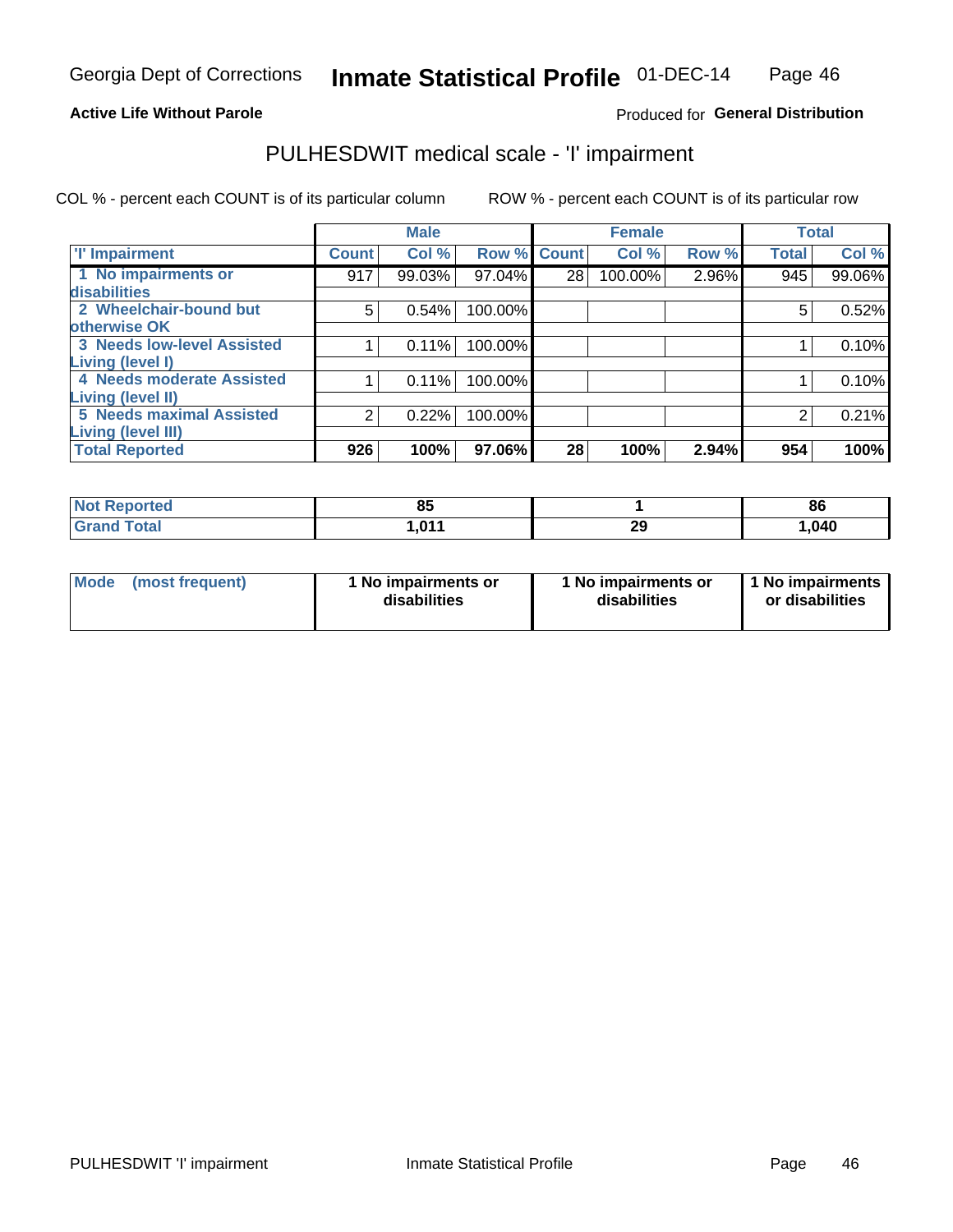### **Active Life Without Parole**

### Produced fo General Distribution

### PULHESDWIT medical scale - 'T' transportability

COL % - percent each COUNT is of its particular column

|                             |              | <b>Male</b> |             |    | <b>Female</b> |       |              | <b>Total</b> |
|-----------------------------|--------------|-------------|-------------|----|---------------|-------|--------------|--------------|
| <b>T' Transportability</b>  | <b>Count</b> | Col %       | Row % Count |    | Col %         | Row % | <b>Total</b> | Col %        |
| 1 Can be transported in any | 924          | 99.25%      | 97.06%      | 28 | 100.00%       | 2.94% | 952          | 99.27%       |
| ordinary approved vehicle   |              |             |             |    |               |       |              |              |
| 2 Wheelchair-bound, not     |              | 0.11%       | 100.00%     |    |               |       |              | 0.10%        |
| needing special vehicle     |              |             |             |    |               |       |              |              |
| 5 Requires ambulance        | 6            | 0.64%       | 100.00%     |    |               |       |              | 0.63%        |
| transport                   |              |             |             |    |               |       |              |              |
| <b>Total Reported</b>       | 931          | 100%        | 97.08%      | 28 | 100%          | 2.92% | 959          | 100%         |

| w    | $^{\circ}$ |         | . .   |
|------|------------|---------|-------|
| rreo | ou         |         | u     |
|      | 044        | ົ<br>ZJ | 1,040 |

| <b>Mode</b> | (most frequent) | 1 Can be transported in any 1 Can be transported in any | ordinary approved vehicle   ordinary approved vehicle   transported in any | 1 Can be<br>  ordinary approved<br>vehicle |
|-------------|-----------------|---------------------------------------------------------|----------------------------------------------------------------------------|--------------------------------------------|
|             |                 |                                                         |                                                                            |                                            |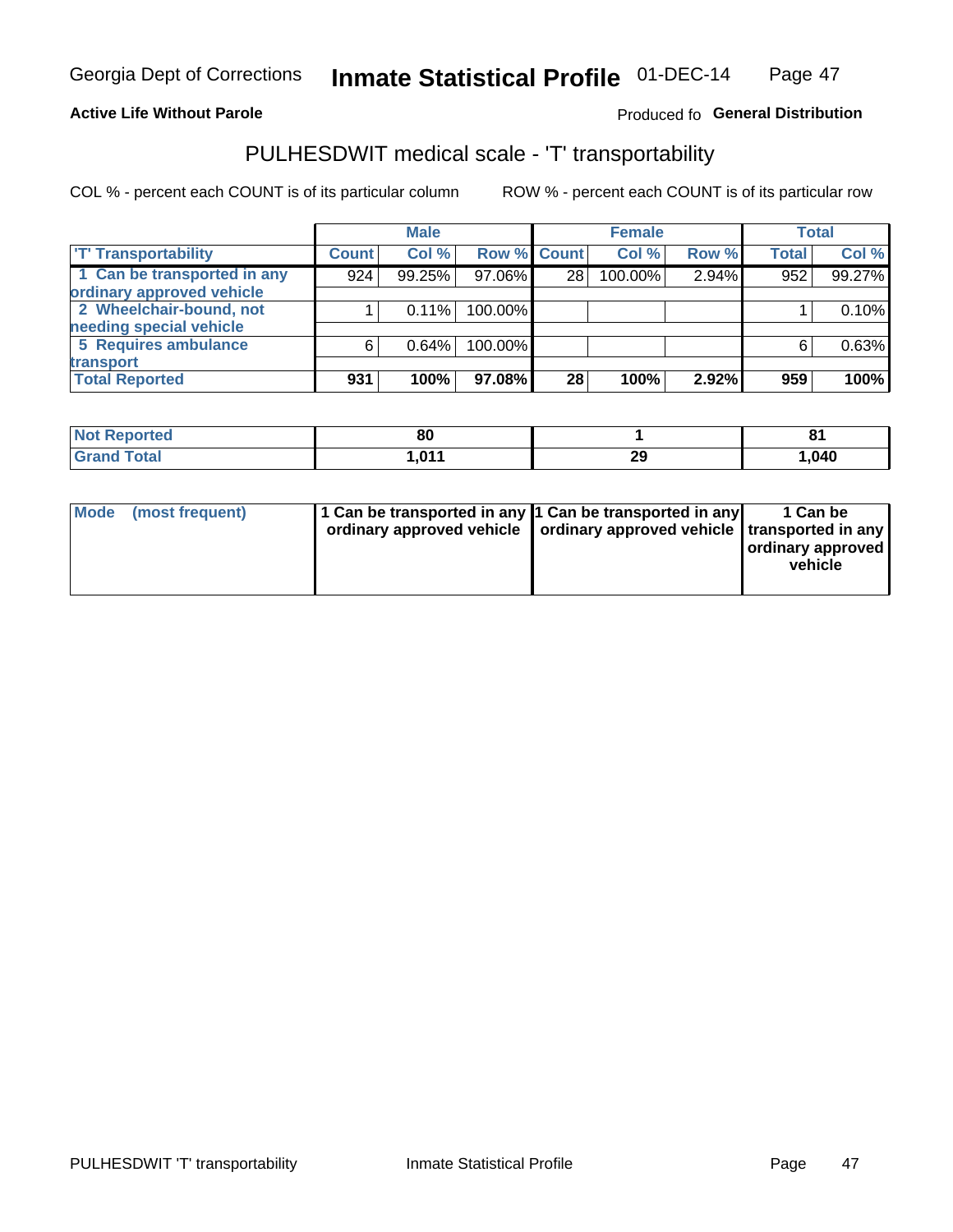## Inmate Statistical Profile 01-DEC-14 Page 48

#### **Active Life Without Parole**

#### Produced for General Distribution

### Number of prior Georgia incarcerations

COL % - percent each COUNT is of its particular column

|                                       |                 | <b>Male</b> |           |                 | <b>Female</b> |       |       | <b>Total</b> |
|---------------------------------------|-----------------|-------------|-----------|-----------------|---------------|-------|-------|--------------|
| <b>Num of Prior GA Incarcerations</b> | <b>Count</b>    | Col %       | Row %     | <b>Count</b>    | Col %         | Row % | Total | Col %        |
|                                       | 511             | 50.54%      | 95.87%    | 22              | 75.86%        | 4.13% | 533   | 51.25%       |
|                                       | 195             | 19.29%      | 98.98%    | 2               | 6.90%         | 1.02% | 197   | 18.94%       |
|                                       | 117             | 11.57%      | 98.32%    | 2               | 6.90%         | 1.68% | 119   | 11.44%       |
| 3                                     | 88              | 8.70%       | 97.78%    | 2               | 6.90%         | 2.22% | 90    | 8.65%        |
| 4                                     | 51              | 5.04%       | 100.00%   |                 |               |       | 51    | 4.90%        |
| 5                                     | 29              | 2.87%       | 100.00%   |                 |               |       | 29    | 2.79%        |
| <b>More Than 5</b>                    | 20 <sup>°</sup> | 1.98%       | $95.24\%$ |                 | 3.45%         | 4.76% | 21    | 2.02%        |
| <b>Total Reported</b>                 | 1,011           | 100%        | $97.21\%$ | 29 <sup>1</sup> | 100.0%        | 2.79% | 1,040 | 100%         |

| eported<br>NOT       |       |            |        |
|----------------------|-------|------------|--------|
| Total<br>$\sim$ nunu | 1,011 | nr.<br>- - | 040. ا |

| Mean (average)       | 1.16 | .66 | 1.14 |
|----------------------|------|-----|------|
| Median (middle)      |      |     |      |
| Mode (most frequent) |      |     |      |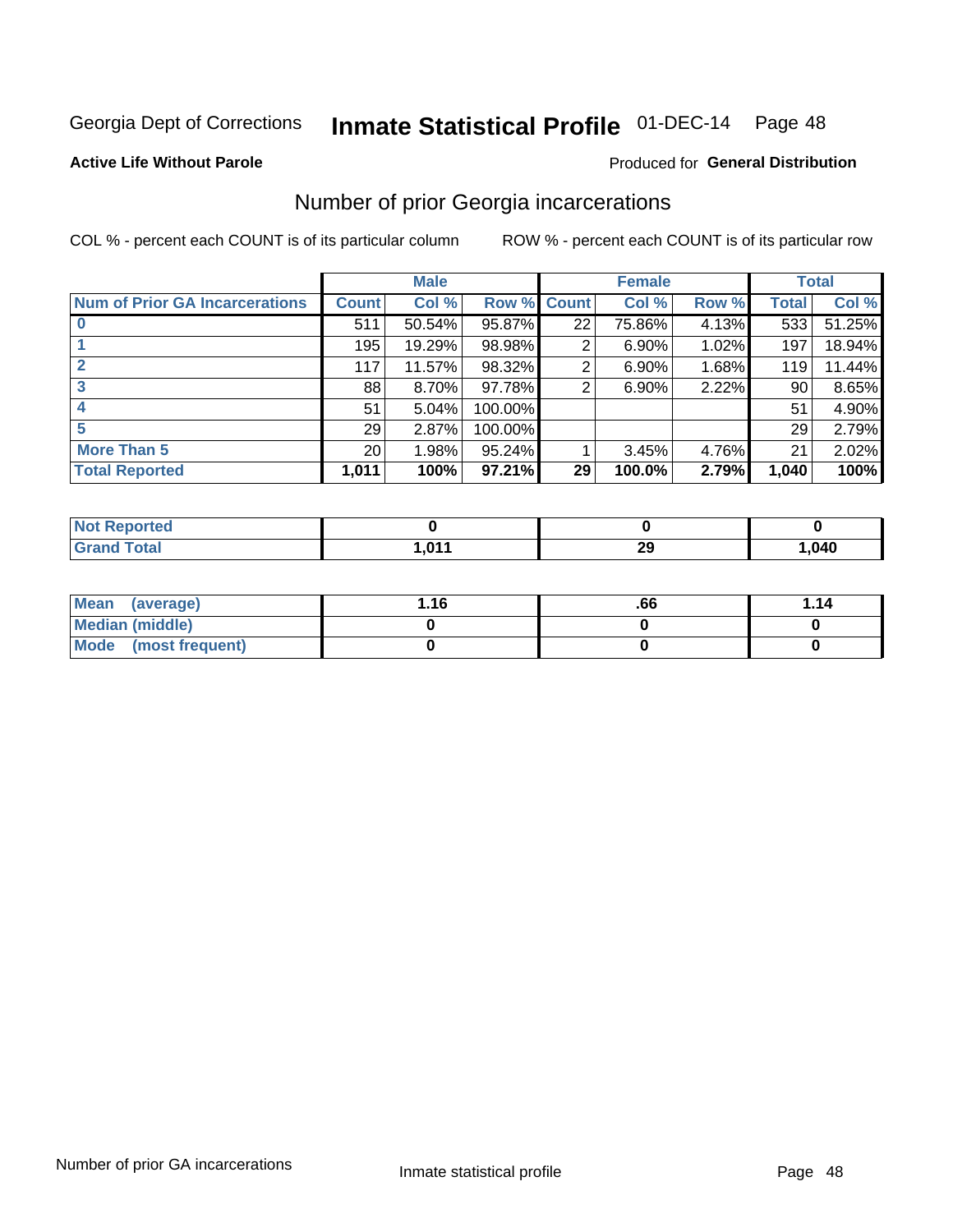## Inmate Statistical Profile 01-DEC-14 Page 49

**Active Life Without Parole** 

Produced for General Distribution

### Prison sentence in years

COL % - percent each COUNT is of its particular column

ROW % - percent each COUNT is of its particular row

|                                 |              | <b>Male</b> |                    |    | <b>Female</b> |          |             | Total  |
|---------------------------------|--------------|-------------|--------------------|----|---------------|----------|-------------|--------|
| <b>Prison Sentence In Years</b> | <b>Count</b> | Col %       | <b>Row % Count</b> |    | $Col \%$      | Row %    | $\tau$ otal | Col %  |
| <b>Life Without Parole</b>      | .004         | 99.31%      | 97.19%             | 29 | 100.00%       | $2.81\%$ | 1,033       | 99.33% |
| <b>Death</b>                    |              | 0.69%       | 100.00%            |    |               |          |             | 0.67%  |
| <b>Total Reported</b>           | 1,011        | 100%        | $97.21\%$          | 29 | 100%          | 2.79%    | 1.040       | 100%   |

| Reported<br><b>NOT</b> |        |          |       |
|------------------------|--------|----------|-------|
| <b>Total</b>           | 011. ا | ററ<br>-- | 1,040 |

#### **Determinate (numeric) sentences only**

| ' Mea<br><b>Service</b> A<br>ЯМА. |  |  |  |
|-----------------------------------|--|--|--|
|                                   |  |  |  |

All sentences (including determinate), with life, life without parole, and death sentences figured at 45 years

| l Mea<br>חר<br> | ᠇៶<br>$\sim$ | $\sim$ | ╌ |
|-----------------|--------------|--------|---|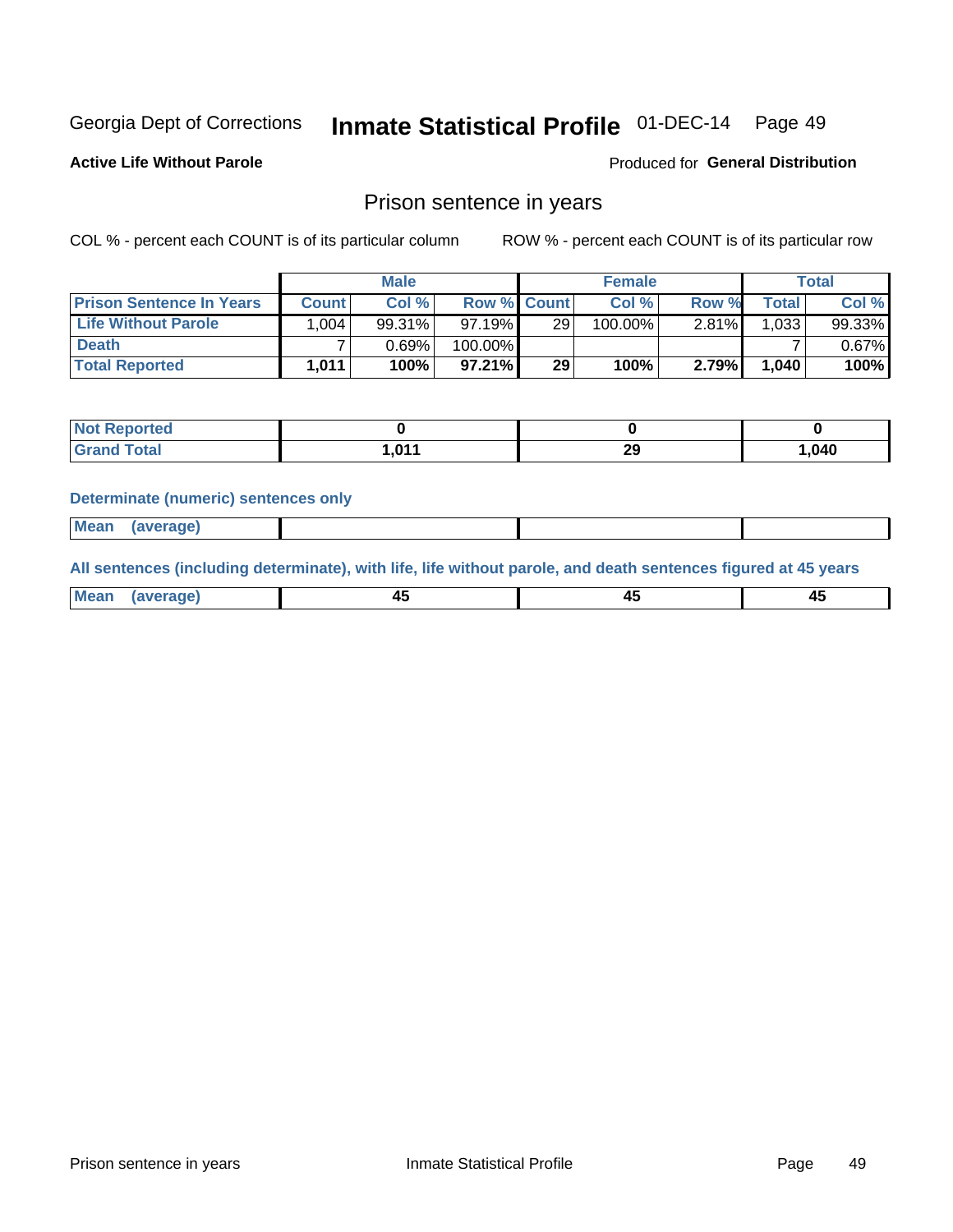#### Inmate Statistical Profile 01-DEC-14 Georgia Dept of Corrections Page 50

#### **Active Life Without Parole**

### **Produced for General Distribution**

### Primary offense, broken out into felonies vs misdemeanors

COL % - percent each COUNT is of its particular column

|                                  |              | <b>Male</b> |                    |     | <b>Female</b> |       | Total   |         |
|----------------------------------|--------------|-------------|--------------------|-----|---------------|-------|---------|---------|
| <b>Felonies and Misdemeanors</b> | <b>Count</b> | Col $%$     | <b>Row % Count</b> |     | Col%          | Row % | Total i | Col %   |
| <b>Felonies</b>                  | 1,011        | 100.00%     | $97.21\%$          | 291 | 100.00%       | 2.79% | 1,040   | 100.00% |
| <b>Total Reported</b>            | 1,011        | $100\%$     | $97.21\%$          | 29  | 100%          | 2.79% | 1,040   | 100%    |

| <b>Not Reported</b> |                        |       |        |
|---------------------|------------------------|-------|--------|
| <b>Grand Total</b>  | <b>044</b><br>I .V I I | 1 N1/ | 040, ا |

| <b>Mode</b><br>frequent)<br>nies<br>≧ (most tr.<br>. | onies<br>. | lonies<br>ею<br>____ |
|------------------------------------------------------|------------|----------------------|
|------------------------------------------------------|------------|----------------------|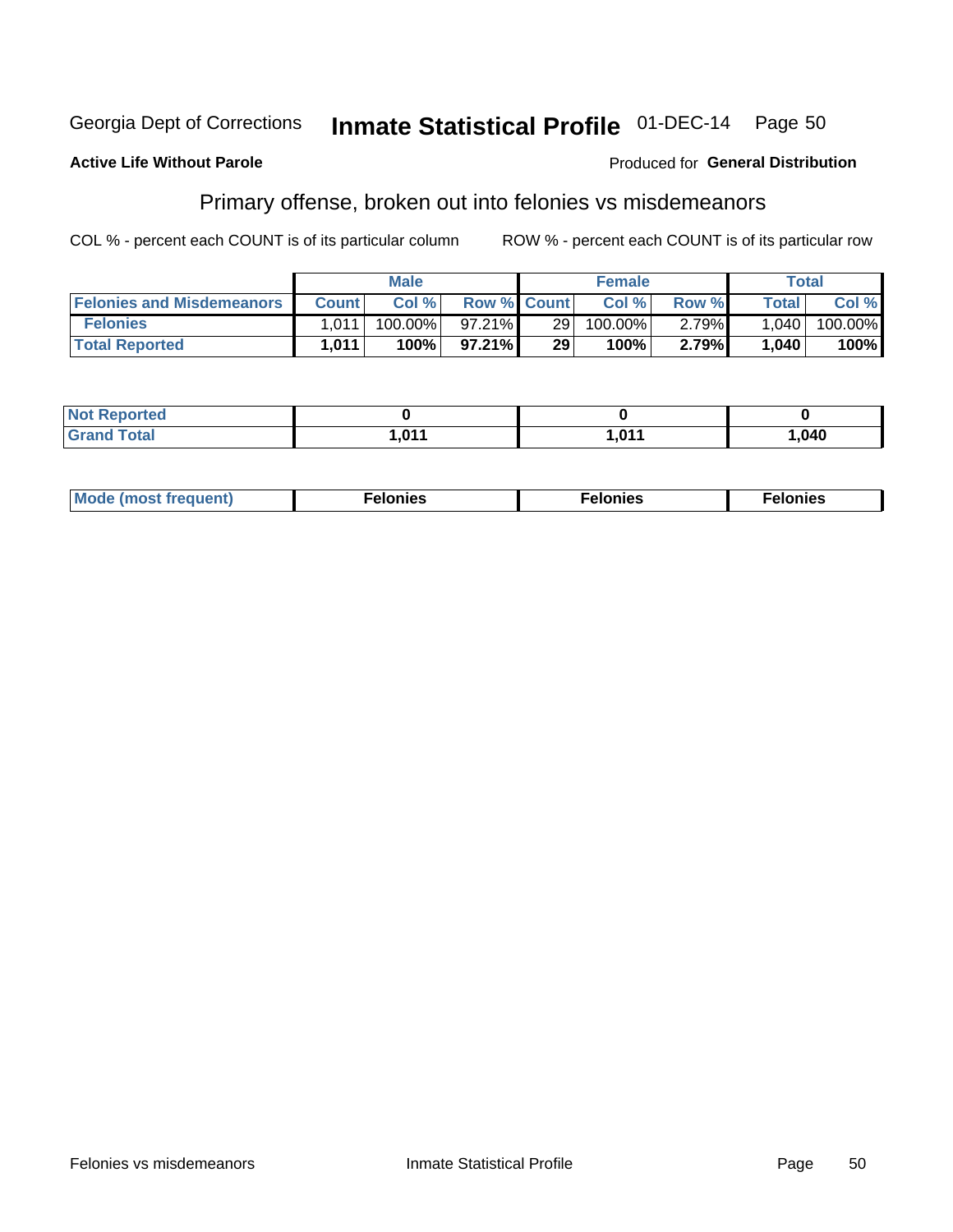#### Inmate Statistical Profile 01-DEC-14 Page 51

### **Active Life Without Parole**

### Produced for General Distribution

### Primary offense, broken out into six broad crime categories

COL % - percent each COUNT is of its particular column

|                         |                 | <b>Male</b> |         |                    | <b>Female</b> |       |                 | <b>Total</b> |
|-------------------------|-----------------|-------------|---------|--------------------|---------------|-------|-----------------|--------------|
| <b>Crime Categories</b> | <b>Count</b>    | Col %       |         | <b>Row % Count</b> | Col %         | Row % | <b>Total</b>    | Col %        |
| <b>Violent</b>          | 853             | 84.37%      | 96.71%  | 29 <sub>1</sub>    | 100.00%       | 3.29% | 882             | 84.81%       |
| <b>Sex Crime</b>        | 139             | 13.75%      | 100.00% |                    | $.00\%$ $ $   |       | 139             | 13.37%       |
| <b>Property</b><br>3    | 3               | .30%        | 100.00% |                    | .00%          |       | 3               | .29%         |
| <b>Drug</b><br>4        | 14 <sub>1</sub> | $1.38\%$    | 100.00% |                    | .00%          |       | 14 <sub>1</sub> | 1.35%        |
| <b>Other</b><br>6       | $\overline{2}$  | .20%        | 100.00% |                    | .00%          |       | っ               | .19%         |
| <b>Total Reported</b>   | 1,011           | 100%        | 97.21%  | 29                 | 100%          | 2.79% | 1,040           | 100%         |

| <b>Not Reported</b> |            |           |        |
|---------------------|------------|-----------|--------|
| <b>Grand Total</b>  | <b>011</b> | ה ה<br>∠খ | 040. ا |

| M | . | 40 O |
|---|---|------|
|   |   |      |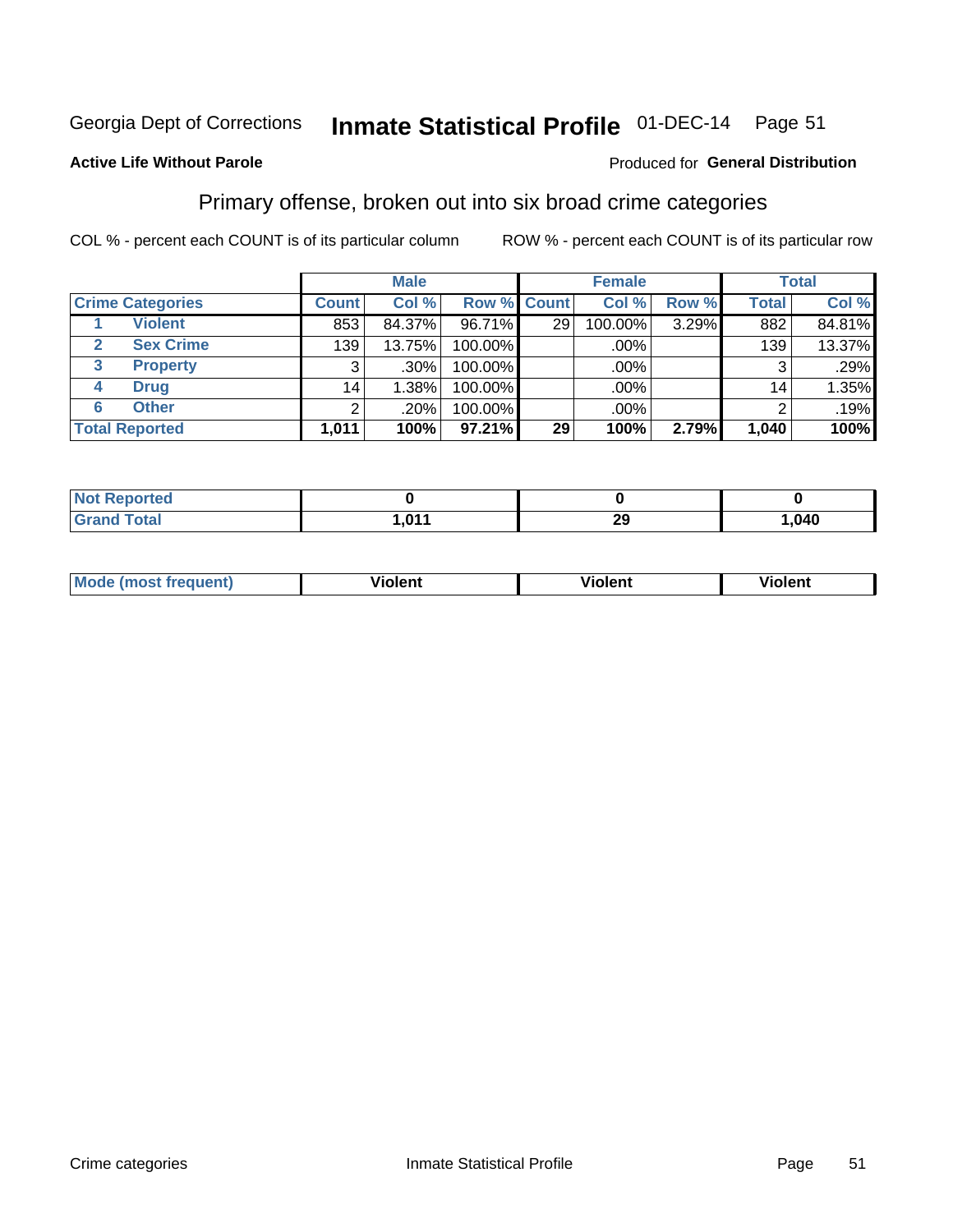## Inmate Statistical Profile 01-DEC-14 Page 52

#### **Active Life Without Parole**

### Produced for General Distribution

## Primary offense, detailed offense code

COL % - percent each COUNT is of its particular column

|                      |                                            |              | <b>Male</b> |         |                 | <b>Female</b> |       |              | <b>Total</b> |
|----------------------|--------------------------------------------|--------------|-------------|---------|-----------------|---------------|-------|--------------|--------------|
|                      | <b>Primary Offense</b>                     | <b>Count</b> | Col%        | Row %   | <b>Count</b>    | Col %         | Row % | <b>Total</b> | Col %        |
| F                    | <b>Aggrav Child Molestation</b>            | 22           | 2.18%       | 100.00% |                 |               |       | 22           | 2.12%        |
| F                    | <b>Aggrav Sexual Battery</b>               | 5            | .49%        | 100.00% |                 |               |       | 5            | .48%         |
| F                    | <b>Aggrav Sodomy</b>                       | 10           | .99%        | 100.00% |                 |               |       | 10           | .96%         |
| F                    | <b>Armed Robbery</b>                       | 147          | 14.54%      | 98.66%  | $\overline{2}$  | 6.90%         | 1.34% | 149          | 14.33%       |
| F                    | <b>Att/Consprcy Commt</b><br>C/S/Of        |              | .10%        | 100.00% |                 |               |       |              | .10%         |
| F                    | <b>Burg Bef 7/1/12</b>                     | 3            | .30%        | 100.00% |                 |               |       | 3            | .29%         |
| F                    | <b>Child Molestation</b>                   | 5            | .49%        | 100.00% |                 |               |       | 5            | .48%         |
| F                    | <b>Hijacking Motor Vehicle</b>             |              | .10%        | 100.00% |                 |               |       |              | .10%         |
| F                    | <b>Kidnapping</b>                          | 64           | 6.33%       | 100.00% |                 |               |       | 64           | 6.15%        |
| F                    | <b>Murder</b>                              | 641          | 63.40%      | 95.96%  | 27              | 93.10%        | 4.04% | 668          | 64.23%       |
| F                    | <b>Poss Firearm Convct</b><br><b>Felon</b> | 1            | .10%        | 100.00% |                 |               |       | 1            | .10%         |
| F                    | <b>Poss Of Certain</b><br><b>Weapons</b>   | 1            | .10%        | 100.00% |                 |               |       | 1            | .10%         |
| F                    | <b>Poss Of Cocaine</b>                     | 3            | .30%        | 100.00% |                 |               |       | 3            | .29%         |
| F                    | <b>Poss W Int Dist Cocaine</b>             | 1            | .10%        | 100.00% |                 |               |       | 1            | .10%         |
| F                    | Rape                                       | 97           | 9.59%       | 100.00% |                 |               |       | 97           | 9.33%        |
| F                    | <b>S/D Cocaine</b>                         | 6            | .59%        | 100.00% |                 |               |       | 6            | .58%         |
| F                    | <b>Traf Cocaine 401+ Gm</b>                |              | .10%        | 100.00% |                 |               |       | 1            | .10%         |
| F                    | <b>Traf Cocaine Less 200</b>               | 1            | .10%        | 100.00% |                 |               |       | 1            | .10%         |
| F                    | Gm<br><b>Traf Methamph 28-199</b>          | $\mathbf 1$  | .10%        | 100.00% |                 |               |       | 1            | .10%         |
|                      | Gm                                         |              |             |         |                 |               |       |              |              |
| <b>Total Rported</b> |                                            | 1,011        | 100%        | 97.21%  | $\overline{29}$ | 100%          | 2.79% | 1,040        | 100%         |

| l Reported<br>NOT. |          |    |        |
|--------------------|----------|----|--------|
| <b>Total</b>       | 1.017    | ົ  | 040، ا |
| Croy               | I .U I I | ∠ะ |        |

| Mode (most frequent) | 1101 Murder | 1101 Murder | 1101 Murder |
|----------------------|-------------|-------------|-------------|
|----------------------|-------------|-------------|-------------|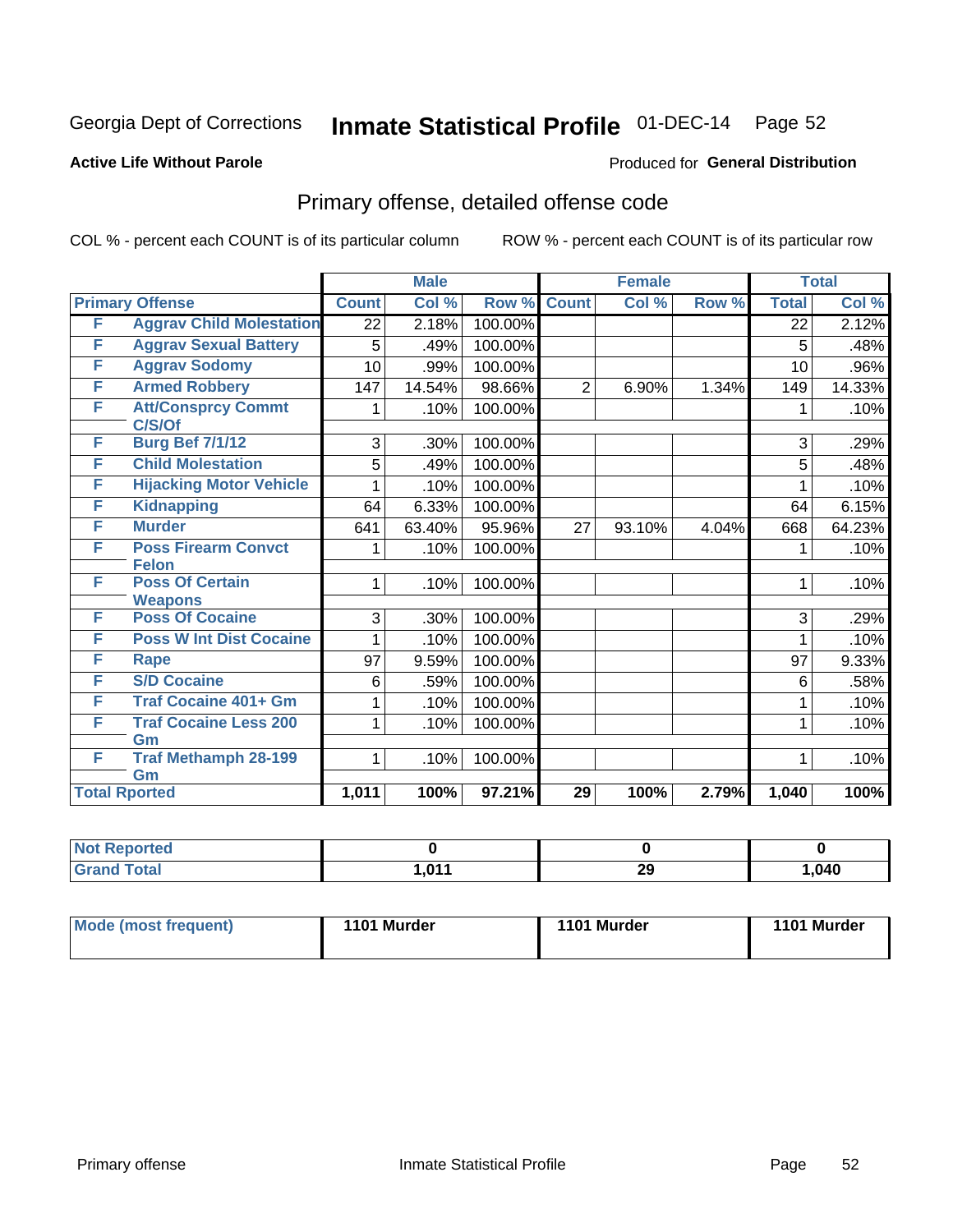## Inmate Statistical Profile 01-DEC-14 Page 53

### **Active Life Without Parole**

#### Produced for General Distribution

## County of conviction of primary offense

COL % - percent each COUNT is of its particular column

|                                |                         | <b>Male</b> |         |              | <b>Female</b> |           |                | <b>Total</b> |
|--------------------------------|-------------------------|-------------|---------|--------------|---------------|-----------|----------------|--------------|
| <b>County of Conviction</b>    | <b>Count</b>            | Col %       | Row %   | <b>Count</b> | Col %         | Row %     | <b>Total</b>   | Col %        |
| <b>Appling County</b><br>001   | 3                       | .30%        | 100.00% |              |               |           | $\overline{3}$ | .29%         |
| <b>Atkinson County</b><br>002  | $\overline{2}$          | .20%        | 100.00% |              |               |           | $\overline{2}$ | .19%         |
| <b>Bacon County</b><br>003     | 2                       | .20%        | 100.00% |              |               |           | $\overline{2}$ | .19%         |
| <b>Baldwin County</b><br>005   | 5                       | .49%        | 100.00% |              |               |           | 5              | .48%         |
| <b>Banks County</b><br>006     | 1                       | .10%        | 100.00% |              |               |           | $\mathbf{1}$   | .10%         |
| <b>Barrow County</b><br>007    | 7                       | .69%        | 100.00% |              |               |           | $\overline{7}$ | .67%         |
| <b>Bartow County</b><br>008    | 5                       | .49%        | 100.00% |              |               |           | 5              | .48%         |
| <b>Ben Hill County</b><br>009  | 5                       | .49%        | 100.00% |              |               |           | 5              | .48%         |
| <b>Berrien County</b><br>010   | $\overline{2}$          | .20%        | 100.00% |              |               |           | $\overline{2}$ | .19%         |
| <b>Bibb County</b><br>011      | 31                      | 3.07%       | 96.88%  | 1            | 3.45%         | 3.13%     | 32             | 3.08%        |
| <b>Bleckley County</b><br>012  | 1                       | .10%        | 100.00% |              |               |           | $\mathbf 1$    | .10%         |
| <b>Brantley County</b><br>013  | $\overline{2}$          | .20%        | 100.00% |              |               |           | $\overline{2}$ | .19%         |
| <b>Brooks County</b><br>014    | 2                       | .20%        | 100.00% |              |               |           | $\overline{2}$ | .19%         |
| <b>Bulloch County</b><br>016   | 4                       | .40%        | 80.00%  | 1            | 3.45%         | 20.00%    | 5              | .48%         |
| <b>Burke County</b><br>017     | 8                       | .79%        | 100.00% |              |               |           | 8              | .77%         |
| <b>Butts County</b><br>018     | 5                       | .49%        | 100.00% |              |               |           | 5              | .48%         |
| <b>Camden County</b><br>020    | 7                       | .69%        | 100.00% |              |               |           | 7              | .67%         |
| <b>Candler County</b><br>021   | 1                       | .10%        | 100.00% |              |               |           | 1              | .10%         |
| <b>Carroll County</b><br>022   | 4                       | .40%        | 100.00% |              |               |           | 4              | .38%         |
| <b>Catoosa County</b><br>023   | 4                       | .40%        | 100.00% |              |               |           | 4              | .38%         |
| <b>Charlton County</b><br>024  | 1                       | .10%        | 100.00% |              |               |           | 1              | .10%         |
| <b>Chatham County</b><br>025   | 34                      | 3.36%       | 100.00% |              |               |           | 34             | 3.27%        |
| <b>Chattooga County</b><br>027 | 1                       | .10%        | 100.00% |              |               |           | 1              | .10%         |
| <b>Cherokee County</b><br>028  | 3                       | .30%        | 100.00% |              |               |           | 3              | .29%         |
| <b>Clarke County</b><br>029    | 19                      | 1.88%       | 100.00% |              |               |           | 19             | 1.83%        |
| <b>Clay County</b><br>030      | 1                       | .10%        | 100.00% |              |               |           | 1              | .10%         |
| <b>Clayton County</b><br>031   | 52                      | 5.14%       | 94.55%  | 3            | 10.34%        | 5.45%     | 55             | 5.29%        |
| <b>Clinch County</b><br>032    | 1                       | .10%        | 100.00% |              |               |           | 1              | .10%         |
| <b>Cobb County</b><br>033      | 49                      | 4.85%       | 98.00%  | 1            | 3.45%         | 2.00%     | 50             | 4.81%        |
| <b>Coffee County</b><br>034    | 4                       | .40%        | 100.00% |              |               |           | 4              | .38%         |
| <b>Colquitt County</b><br>035  | 4                       | .40%        | 100.00% |              |               |           | 4              | .38%         |
| <b>Columbia County</b><br>036  | <sup>'</sup>            | .69%        | 70.00%  | 3            | 10.34%        | $30.00\%$ | 10             | .96%         |
| 037<br><b>Cook County</b>      | $\overline{\mathbf{4}}$ | .40%        | 100.00% |              |               |           | 4              | .38%         |
| <b>Coweta County</b><br>038    | 7                       | .69%        | 100.00% |              |               |           | $\overline{7}$ | .67%         |
| <b>Crisp County</b><br>040     | 3                       | .30%        | 100.00% |              |               |           | 3              | .29%         |
| <b>Dade County</b><br>041      | 1                       | .10%        | 100.00% |              |               |           | 1              | .10%         |
| <b>Dawson County</b><br>042    | $\overline{2}$          | .20%        | 100.00% |              |               |           | $\overline{c}$ | .19%         |
| <b>Decatur County</b><br>043   | $\overline{2}$          | .20%        | 100.00% |              |               |           | $\overline{2}$ | .19%         |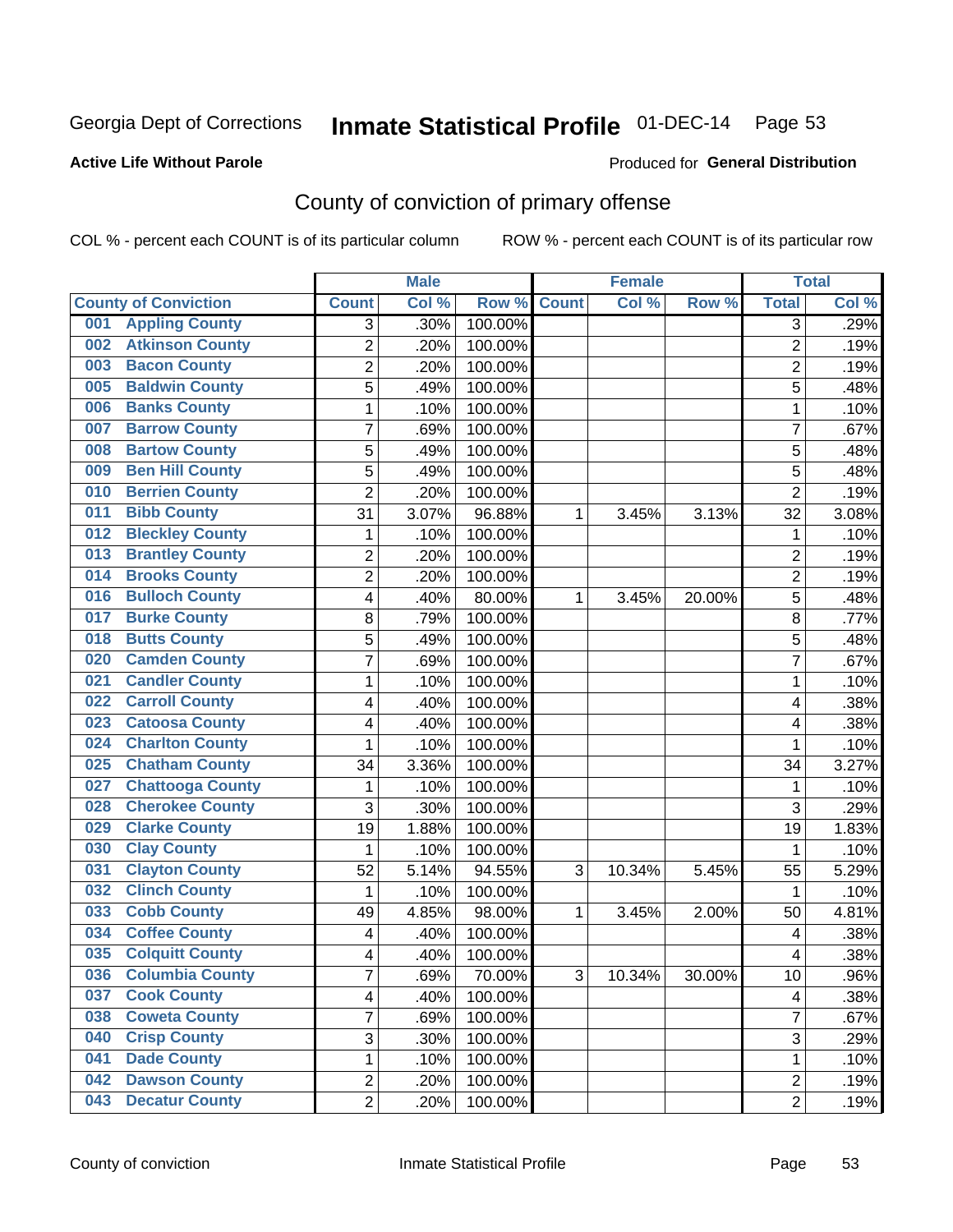## Inmate Statistical Profile 01-DEC-14 Page 54

### **Active Life Without Parole**

#### Produced for General Distribution

## County of conviction of primary offense

COL % - percent each COUNT is of its particular column

|                                 |                | <b>Male</b> |         |                | <b>Female</b> |        |                          | <b>Total</b> |
|---------------------------------|----------------|-------------|---------|----------------|---------------|--------|--------------------------|--------------|
| <b>County of Conviction</b>     | <b>Count</b>   | Col %       | Row %   | <b>Count</b>   | Col %         | Row %  | <b>Total</b>             | Col %        |
| <b>Dekalb County</b><br>044     | 82             | 8.11%       | 98.80%  | 1              | 3.45%         | 1.20%  | 83                       | 7.98%        |
| <b>Dodge County</b><br>045      | 1              | .10%        | 100.00% |                |               |        | 1                        | .10%         |
| <b>Dooly County</b><br>046      | $\overline{c}$ | .20%        | 100.00% |                |               |        | $\overline{2}$           | .19%         |
| <b>Dougherty County</b><br>047  | 26             | 2.57%       | 96.30%  | 1              | 3.45%         | 3.70%  | 27                       | 2.60%        |
| <b>Douglas County</b><br>048    | 27             | 2.67%       | 93.10%  | $\overline{2}$ | 6.90%         | 6.90%  | 29                       | 2.79%        |
| <b>Early County</b><br>049      | $\overline{2}$ | .20%        | 100.00% |                |               |        | $\overline{2}$           | .19%         |
| <b>Effingham County</b><br>051  | 4              | .40%        | 100.00% |                |               |        | 4                        | .38%         |
| <b>Elbert County</b><br>052     | 3              | .30%        | 100.00% |                |               |        | $\overline{3}$           | .29%         |
| <b>Emanuel County</b><br>053    | 7              | .69%        | 100.00% |                |               |        | 7                        | .67%         |
| <b>Fayette County</b><br>056    | $\overline{5}$ | .49%        | 100.00% |                |               |        | 5                        | .48%         |
| <b>Floyd County</b><br>057      | 15             | 1.48%       | 93.75%  | 1              | 3.45%         | 6.25%  | 16                       | 1.54%        |
| <b>Forsyth County</b><br>058    | 4              | .40%        | 100.00% |                |               |        | $\overline{\mathbf{4}}$  | .38%         |
| <b>Franklin County</b><br>059   | 3              | .30%        | 75.00%  | 1              | 3.45%         | 25.00% | $\overline{\mathbf{4}}$  | .38%         |
| <b>Fulton County</b><br>060     | 130            | 12.86%      | 99.24%  | 1              | 3.45%         | .76%   | 131                      | 12.60%       |
| <b>Gilmer County</b><br>061     | $\overline{2}$ | .20%        | 100.00% |                |               |        | $\overline{2}$           | .19%         |
| <b>Glynn County</b><br>063      | 17             | 1.68%       | 94.44%  | 1              | 3.45%         | 5.56%  | 18                       | 1.73%        |
| <b>Gordon County</b><br>064     | 4              | .40%        | 100.00% |                |               |        | $\overline{\mathcal{A}}$ | .38%         |
| <b>Greene County</b><br>066     | 1              | .10%        | 100.00% |                |               |        | 1                        | .10%         |
| <b>Gwinnett County</b><br>067   | 21             | 2.08%       | 95.45%  | 1              | 3.45%         | 4.55%  | 22                       | 2.12%        |
| <b>Habersham County</b><br>068  | 5              | .49%        | 100.00% |                |               |        | 5                        | .48%         |
| <b>Hall County</b><br>069       | 19             | 1.88%       | 90.48%  | $\overline{2}$ | 6.90%         | 9.52%  | 21                       | 2.02%        |
| <b>Hancock County</b><br>070    | 1              | .10%        | 100.00% |                |               |        | $\mathbf{1}$             | .10%         |
| <b>Haralson County</b><br>071   | 3              | .30%        | 100.00% |                |               |        | 3                        | .29%         |
| <b>Harris County</b><br>072     | $\overline{2}$ | .20%        | 100.00% |                |               |        | $\overline{2}$           | .19%         |
| <b>Hart County</b><br>073       | 3              | .30%        | 100.00% |                |               |        | 3                        | .29%         |
| <b>Henry County</b><br>075      | 11             | 1.09%       | 100.00% |                |               |        | 11                       | 1.06%        |
| <b>Houston County</b><br>076    | 18             | 1.78%       | 100.00% |                |               |        | 18                       | 1.73%        |
| <b>Irwin County</b><br>077      | 1              | .10%        | 100.00% |                |               |        | $\mathbf{1}$             | .10%         |
| <b>Jackson County</b><br>078    | 11             | 1.09%       | 100.00% |                |               |        | 11                       | 1.06%        |
| <b>Jasper County</b><br>079     | 1              | .10%        | 100.00% |                |               |        | $\mathbf{1}$             | .10%         |
| <b>Jeff Davis County</b><br>080 | $\overline{2}$ | .20%        | 100.00% |                |               |        | $\overline{2}$           | .19%         |
| 081<br><b>Jefferson County</b>  | 4              | .40%        | 100.00% |                |               |        | 4                        | .38%         |
| <b>Jenkins County</b><br>082    | 2              | .20%        | 100.00% |                |               |        | $\overline{2}$           | .19%         |
| <b>Johnson County</b><br>083    | 1              | .10%        | 100.00% |                |               |        | 1                        | .10%         |
| <b>Jones County</b><br>084      | $\overline{c}$ | .20%        | 66.67%  | 1              | 3.45%         | 33.33% | $\overline{3}$           | .29%         |
| <b>Lanier County</b><br>086     | 1              | .10%        | 100.00% |                |               |        | 1                        | .10%         |
| <b>Laurens County</b><br>087    | 3              | .30%        | 100.00% |                |               |        | 3                        | .29%         |
| <b>Lee County</b><br><b>088</b> | $\overline{2}$ | .20%        | 100.00% |                |               |        | $\overline{2}$           | .19%         |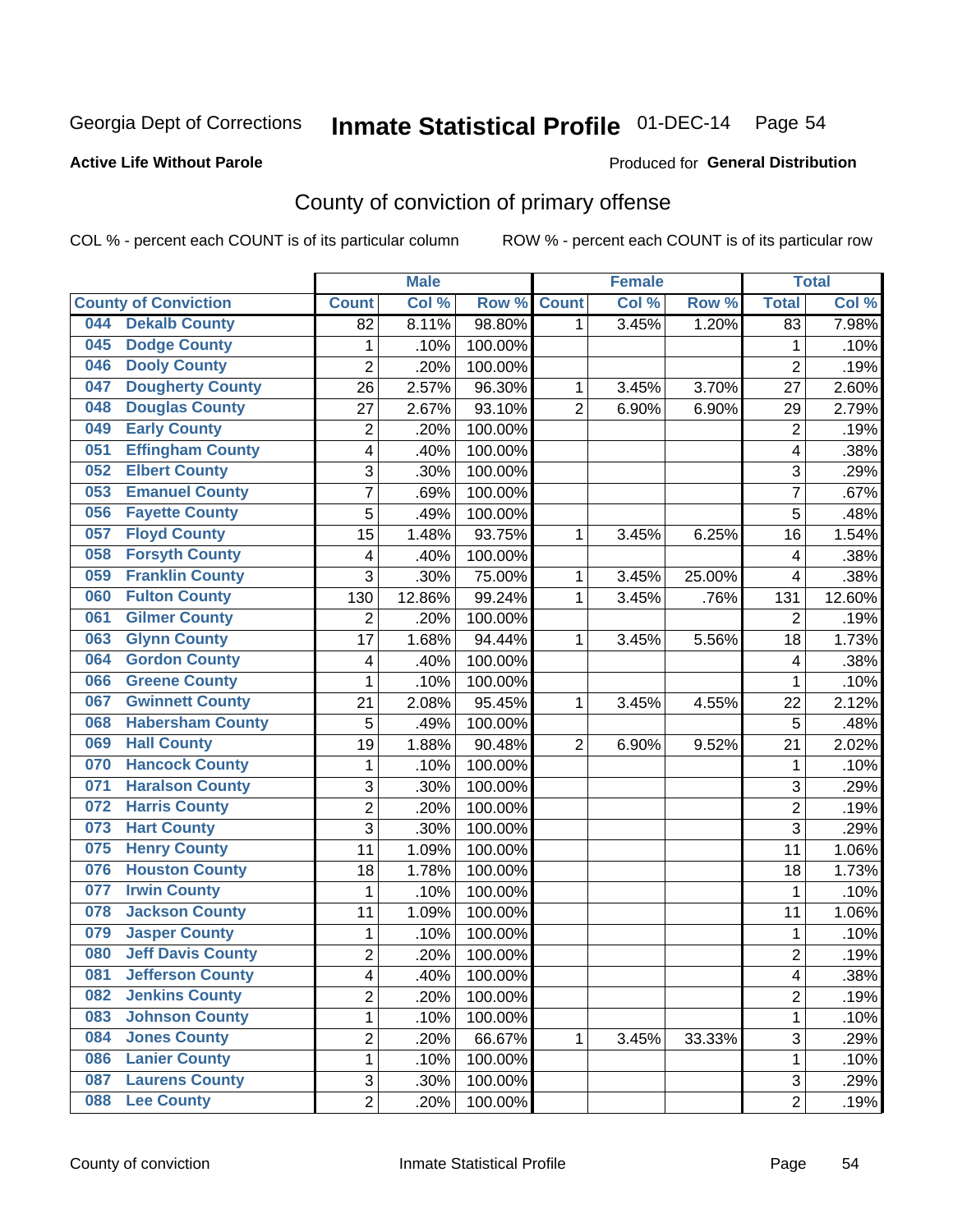## Inmate Statistical Profile 01-DEC-14 Page 55

### **Active Life Without Parole**

#### Produced for General Distribution

## County of conviction of primary offense

COL % - percent each COUNT is of its particular column

|                                         |                           | <b>Male</b> |         |                | <b>Female</b> |        |                | <b>Total</b> |
|-----------------------------------------|---------------------------|-------------|---------|----------------|---------------|--------|----------------|--------------|
| <b>County of Conviction</b>             | <b>Count</b>              | Col %       | Row %   | <b>Count</b>   | Col %         | Row %  | <b>Total</b>   | Col %        |
| <b>Liberty County</b><br>089            | 7                         | .69%        | 87.50%  | 1              | 3.45%         | 12.50% | 8              | .77%         |
| <b>Long County</b><br>091               | 6                         | .59%        | 100.00% |                |               |        | 6              | .58%         |
| <b>Lowndes County</b><br>092            | 8                         | .79%        | 100.00% |                |               |        | 8              | .77%         |
| <b>Madison County</b><br>095            | 1                         | .10%        | 100.00% |                |               |        | 1              | .10%         |
| <b>Marion County</b><br>096             | 1                         | .10%        | 100.00% |                |               |        | 1              | .10%         |
| <b>Mcduffie County</b><br>097           | $\overline{2}$            | .20%        | 100.00% |                |               |        | $\overline{2}$ | .19%         |
| <b>Mcintosh County</b><br>098           | 1                         | .10%        | 100.00% |                |               |        | 1              | .10%         |
| <b>Miller County</b><br>100             | 1                         | .10%        | 100.00% |                |               |        | 1              | .10%         |
| <b>Monroe County</b><br>102             | 6                         | .59%        | 100.00% |                |               |        | 6              | .58%         |
| <b>Morgan County</b><br>104             | $\mathbf{1}$              | .10%        | 100.00% |                |               |        | $\mathbf{1}$   | .10%         |
| <b>Murray County</b><br>105             | 1                         | .10%        | 100.00% |                |               |        | 1              | .10%         |
| <b>Muscogee County</b><br>106           | 34                        | 3.36%       | 100.00% |                |               |        | 34             | 3.27%        |
| <b>Newton County</b><br>107             | 7                         | .69%        | 77.78%  | $\overline{2}$ | 6.90%         | 22.22% | 9              | .87%         |
| <b>Oglethorpe County</b><br>109         | $\overline{2}$            | .20%        | 100.00% |                |               |        | $\overline{2}$ | .19%         |
| <b>Paulding County</b><br>110           | 3                         | .30%        | 100.00% |                |               |        | 3              | .29%         |
| <b>Pickens County</b><br>112            | 1                         | .10%        | 100.00% |                |               |        | $\mathbf{1}$   | .10%         |
| <b>Pierce County</b><br>113             | 1                         | .10%        | 100.00% |                |               |        | 1              | .10%         |
| <b>Pike County</b><br>114               | 4                         | .40%        | 66.67%  | $\overline{2}$ | 6.90%         | 33.33% | 6              | .58%         |
| <b>Polk County</b><br>$\overline{115}$  | $\overline{c}$            | .20%        | 100.00% |                |               |        | $\overline{2}$ | .19%         |
| <b>Pulaski County</b><br>116            | $\mathbf 1$               | .10%        | 100.00% |                |               |        | 1              | .10%         |
| <b>Putnam County</b><br>117             | 7                         | .69%        | 100.00% |                |               |        | 7              | .67%         |
| <b>Rabun County</b><br>119              | $\mathbf{1}$              | .10%        | 100.00% |                |               |        | $\mathbf{1}$   | .10%         |
| <b>Randolph County</b><br>120           | 3                         | .30%        | 100.00% |                |               |        | 3              | .29%         |
| <b>Richmond County</b><br>121           | 51                        | 5.04%       | 98.08%  | 1              | 3.45%         | 1.92%  | 52             | 5.00%        |
| <b>Rockdale County</b><br>122           | 10                        | .99%        | 100.00% |                |               |        | 10             | .96%         |
| 125<br><b>Seminole County</b>           | $\mathbf{1}$              | .10%        | 100.00% |                |               |        | 1              | .10%         |
| <b>Spalding County</b><br>126           | 12                        | 1.19%       | 100.00% |                |               |        | 12             | 1.15%        |
| <b>Stephens County</b><br>127           | $\ensuremath{\mathsf{3}}$ | .30%        | 100.00% |                |               |        | $\sqrt{3}$     | .29%         |
| <b>Sumter County</b><br>129             | $\mathbf{1}$              | .10%        | 100.00% |                |               |        | $\mathbf{1}$   | .10%         |
| <b>Taliaferro County</b><br>131         | $\mathbf{1}$              | .10%        | 100.00% |                |               |        | $\mathbf{1}$   | .10%         |
| <b>Tattnall County</b><br>132           | 3                         | .30%        | 100.00% |                |               |        | 3              | .29%         |
| $135$<br><b>Terrell County</b>          | 1                         | .10%        | 100.00% |                |               |        | 1              | .10%         |
| <b>Thomas County</b><br>136             | 5                         | .49%        | 100.00% |                |               |        | 5              | .48%         |
| $\overline{137}$<br><b>Tift County</b>  | 6                         | .59%        | 100.00% |                |               |        | 6              | .58%         |
| <b>Toombs County</b><br>138             | $\overline{7}$            | .69%        | 100.00% |                |               |        | $\overline{7}$ | .67%         |
| <b>Towns County</b><br>139              | $\mathbf{1}$              | .10%        | 100.00% |                |               |        | $\mathbf{1}$   | .10%         |
| <b>Treutlen County</b><br>140           | 3                         | .30%        | 100.00% |                |               |        | $\mathbf{3}$   | .29%         |
| <b>Troup County</b><br>$\overline{141}$ | $\overline{2}$            | .20%        | 66.67%  | 1              | 3.45%         | 33.33% | 3              | .29%         |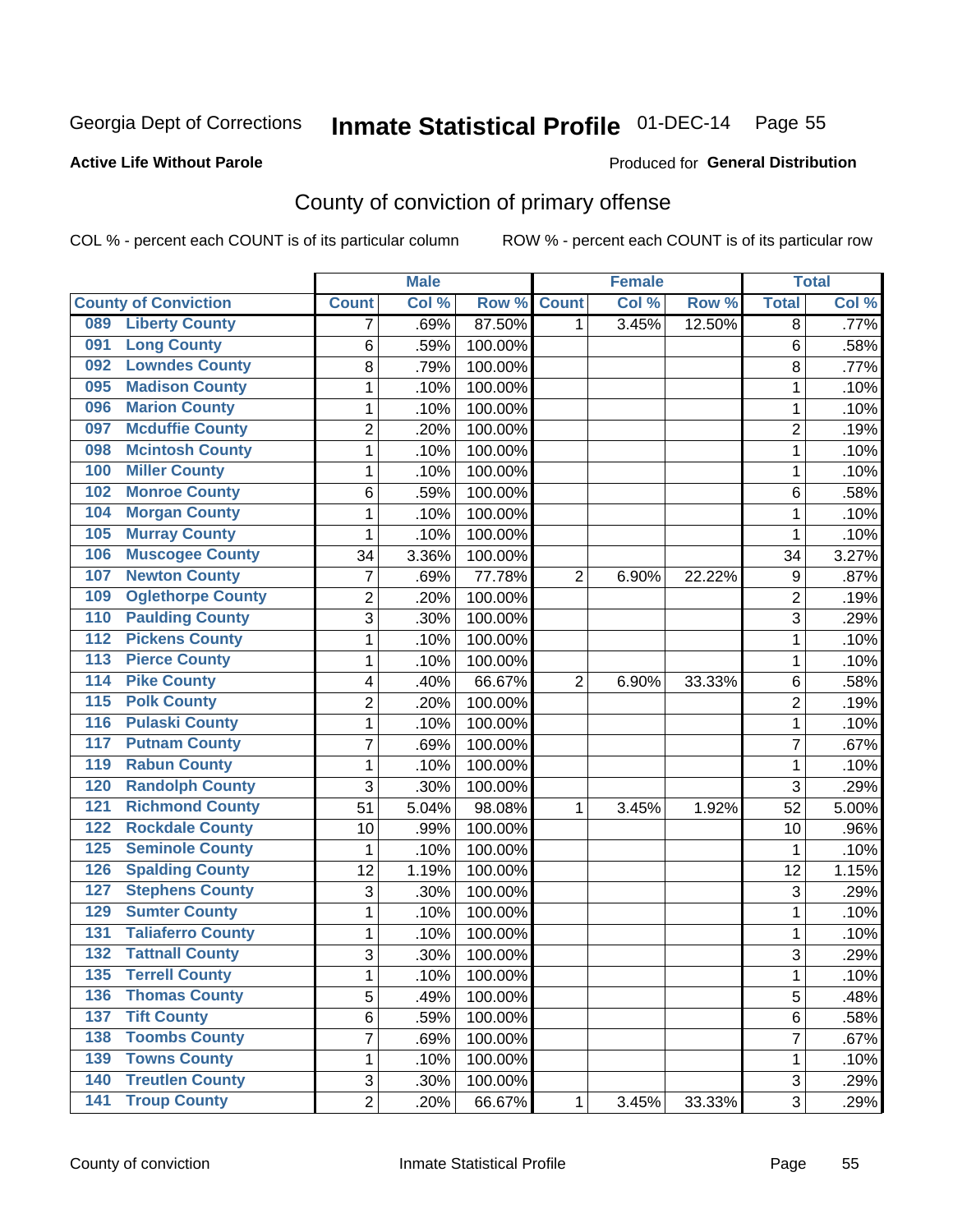## Inmate Statistical Profile 01-DEC-14 Page 56

#### **Active Life Without Parole**

### Produced for General Distribution

## County of conviction of primary offense

COL % - percent each COUNT is of its particular column

|                                 |              | <b>Male</b> |         |              | <b>Female</b> |        |              | <b>Total</b> |
|---------------------------------|--------------|-------------|---------|--------------|---------------|--------|--------------|--------------|
| <b>County of Conviction</b>     | <b>Count</b> | Col %       | Row %   | <b>Count</b> | Col %         | Row %  | <b>Total</b> | Col %        |
| <b>Turner County</b><br>142     |              | .10%        | 100.00% |              |               |        |              | .10%         |
| <b>Twiggs County</b><br>143     |              | .10%        | 100.00% |              |               |        |              | .10%         |
| <b>Upson County</b><br>145      | 4            | .40%        | 100.00% |              |               |        | 4            | .38%         |
| <b>Walker County</b><br>146     | 5            | .49%        | 83.33%  |              | 3.45%         | 16.67% | 6            | .58%         |
| <b>Walton County</b><br>147     | 10           | .99%        | 100.00% |              |               |        | 10           | .96%         |
| <b>Ware County</b><br>148       | 12           | 1.19%       | 100.00% |              |               |        | 12           | 1.15%        |
| <b>Washington County</b><br>150 | 5            | .49%        | 100.00% |              |               |        | 5            | .48%         |
| <b>Wayne County</b><br>151      |              | .69%        | 100.00% |              |               |        | 7            | .67%         |
| <b>Whitfield County</b><br>155  | 10           | .99%        | 100.00% |              |               |        | 10           | .96%         |
| <b>Wilkes County</b><br>157     |              | .10%        | 100.00% |              |               |        |              | .10%         |
| <b>Worth County</b><br>159      | 3            | .30%        | 100.00% |              |               |        | 3            | .29%         |
| <b>Total Rported</b>            | 1,011        | 100%        | 97.21%  | 29           | 100%          | 2.79%  | 1,040        | 100%         |

| N<br>тео    |      |           |      |
|-------------|------|-----------|------|
| <b>otal</b> | .047 | ne.<br>∠ง | ,040 |

| Mode (most frequent) | <b>Columbia County</b> |
|----------------------|------------------------|
| I Fulton County      | <b>Fulton County</b>   |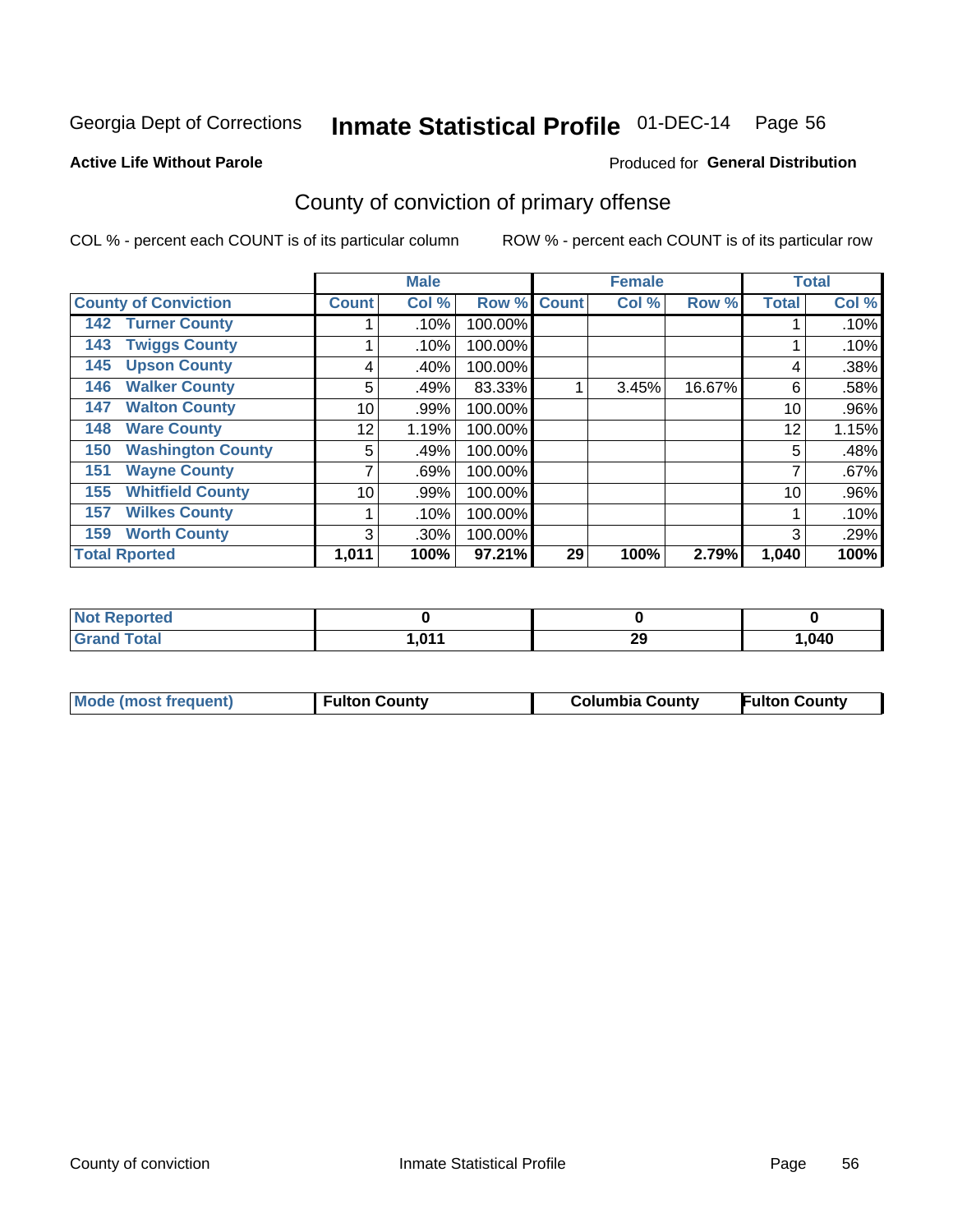## Inmate Statistical Profile 01-DEC-14 Page 57

### **Active Life Without Parole**

#### Produced for General Distribution

## Circuit of conviction of primary offense

COL % - percent each COUNT is of its particular column

|                         |                                 |                  | <b>Male</b> |         |                         | <b>Female</b> |        |                  | <b>Total</b> |
|-------------------------|---------------------------------|------------------|-------------|---------|-------------------------|---------------|--------|------------------|--------------|
|                         | <b>Circuit of Conviction</b>    | <b>Count</b>     | Col %       | Row %   | <b>Count</b>            | Col %         | Row %  | <b>Total</b>     | Col %        |
| 1                       | <b>Alapaha Circuit</b>          | 10               | .99%        | 100.00% |                         |               |        | 10               | .96%         |
| $\overline{2}$          | <b>Alcovy Circuit</b>           | 17               | 1.68%       | 89.47%  | $\overline{2}$          | 6.90%         | 10.53% | 19               | 1.83%        |
| $\overline{\mathbf{3}}$ | <b>Atlanta Circuit</b>          | 130              | 12.86%      | 99.24%  | $\mathbf{1}$            | 3.45%         | .76%   | 131              | 12.60%       |
| 4                       | <b>Atlantic Circuit</b>         | 17               | 1.68%       | 94.44%  | 1                       | 3.45%         | 5.56%  | 18               | 1.73%        |
| $\overline{5}$          | <b>Augusta Circuit</b>          | 66               | 6.53%       | 94.29%  | $\overline{\mathbf{4}}$ | 13.79%        | 5.71%  | 70               | 6.73%        |
| $\overline{6}$          | <b>Blue Ridge Circuit</b>       | $\sqrt{3}$       | .30%        | 100.00% |                         |               |        | $\mathfrak{S}$   | .29%         |
| 7                       | <b>Brunswick Circuit</b>        | 36               | 3.56%       | 97.30%  | 1                       | 3.45%         | 2.70%  | $\overline{37}$  | 3.56%        |
| 8                       | <b>Chattahoochee Circuit</b>    | 37               | 3.66%       | 100.00% |                         |               |        | 37               | 3.56%        |
| $\overline{9}$          | <b>Cherokee Circuit</b>         | 9                | .89%        | 100.00% |                         |               |        | 9                | .87%         |
| 10                      | <b>Clayton Circuit</b>          | 52               | 5.14%       | 94.55%  | 3                       | 10.34%        | 5.45%  | 55               | 5.29%        |
| $\overline{11}$         | <b>Cobb Circuit</b>             | 49               | 4.85%       | 98.00%  | 1                       | 3.45%         | 2.00%  | 50               | 4.81%        |
| 12                      | <b>Conasauga Circuit</b>        | 11               | 1.09%       | 100.00% |                         |               |        | 11               | 1.06%        |
| $\overline{13}$         | <b>Cordele Circuit</b>          | 10               | .99%        | 100.00% |                         |               |        | 10               | .96%         |
| $\overline{14}$         | <b>Coweta Circuit</b>           | 13               | 1.29%       | 92.86%  | $\mathbf{1}$            | 3.45%         | 7.14%  | 14               | 1.35%        |
| $\overline{15}$         | <b>Dougherty Circuit</b>        | 26               | 2.57%       | 96.30%  | 1                       | 3.45%         | 3.70%  | 27               | 2.60%        |
| 16                      | <b>Dublin Circuit</b>           | 8                | .79%        | 100.00% |                         |               |        | 8                | .77%         |
| $\overline{17}$         | <b>Eastern Circuit</b>          | 34               | 3.36%       | 100.00% |                         |               |        | 34               | 3.27%        |
| 18                      | <b>Flint Circuit</b>            | 11               | 1.09%       | 100.00% |                         |               |        | 11               | 1.06%        |
| 19                      | <b>Griffin Circuit</b>          | 25               | 2.47%       | 92.59%  | $\overline{2}$          | 6.90%         | 7.41%  | 27               | 2.60%        |
| 20                      | <b>Gwinnett Circuit</b>         | 21               | 2.08%       | 95.45%  | $\mathbf{1}$            | 3.45%         | 4.55%  | 22               | 2.12%        |
| $\overline{21}$         | <b>Houston Circuit</b>          | 18               | 1.78%       | 100.00% |                         |               |        | 18               | 1.73%        |
| $\overline{22}$         | <b>Lookout Mountain Circuit</b> | 11               | 1.09%       | 91.67%  | $\mathbf{1}$            | 3.45%         | 8.33%  | 12               | 1.15%        |
| 23                      | <b>Macon Circuit</b>            | 31               | 3.07%       | 96.88%  | 1                       | 3.45%         | 3.13%  | 32               | 3.08%        |
| $\overline{24}$         | <b>Middle Circuit</b>           | 24               | 2.37%       | 100.00% |                         |               |        | 24               | 2.31%        |
| $\overline{25}$         | <b>Mountain Circuit</b>         | 9                | .89%        | 100.00% |                         |               |        | 9                | .87%         |
| 26                      | <b>Northeastern Circuit</b>     | 21               | 2.08%       | 91.30%  | $\overline{2}$          | 6.90%         | 8.70%  | 23               | 2.21%        |
| $\overline{27}$         | <b>Northern Circuit</b>         | 12               | 1.19%       | 92.31%  | 1                       | 3.45%         | 7.69%  | 13               | 1.25%        |
| 28                      | <b>Ocmulgee Circuit</b>         | 18               | 1.78%       | 94.74%  | 1                       | 3.45%         | 5.26%  | 19               | 1.83%        |
| 29                      | <b>Oconee Circuit</b>           | 3                | .30%        | 100.00% |                         |               |        | 3                | .29%         |
| 30                      | <b>Ogeechee Circuit</b>         | 10               | .99%        | 90.91%  | 1                       | 3.45%         | 9.09%  | 11               | 1.06%        |
| $\overline{31}$         | <b>Pataula Circuit</b>          | $\boldsymbol{9}$ | .89%        | 100.00% |                         |               |        | $\boldsymbol{9}$ | .87%         |
| 32                      | <b>Piedmont Circuit</b>         | 19               | 1.88%       | 100.00% |                         |               |        | 19               | 1.83%        |
| 33                      | <b>Rome Circuit</b>             | 15               | 1.48%       | 93.75%  | 1                       | 3.45%         | 6.25%  | 16               | 1.54%        |
| 34                      | <b>South Georgia Circuit</b>    | $\overline{2}$   | .20%        | 100.00% |                         |               |        | $\overline{2}$   | .19%         |
| 35                      | <b>Southern Circuit</b>         | 19               | 1.88%       | 100.00% |                         |               |        | 19               | 1.83%        |
| 36                      | <b>Southwestern Circuit</b>     | $\sqrt{3}$       | .30%        | 100.00% |                         |               |        | 3                | .29%         |
| 37                      | <b>Stone Mountain Circuit</b>   | 82               | 8.11%       | 98.80%  | 1                       | 3.45%         | 1.20%  | 83               | 7.98%        |
| 38                      | <b>Tallapoosa Circuit</b>       | 5                | .49%        | 100.00% |                         |               |        | 5                | .48%         |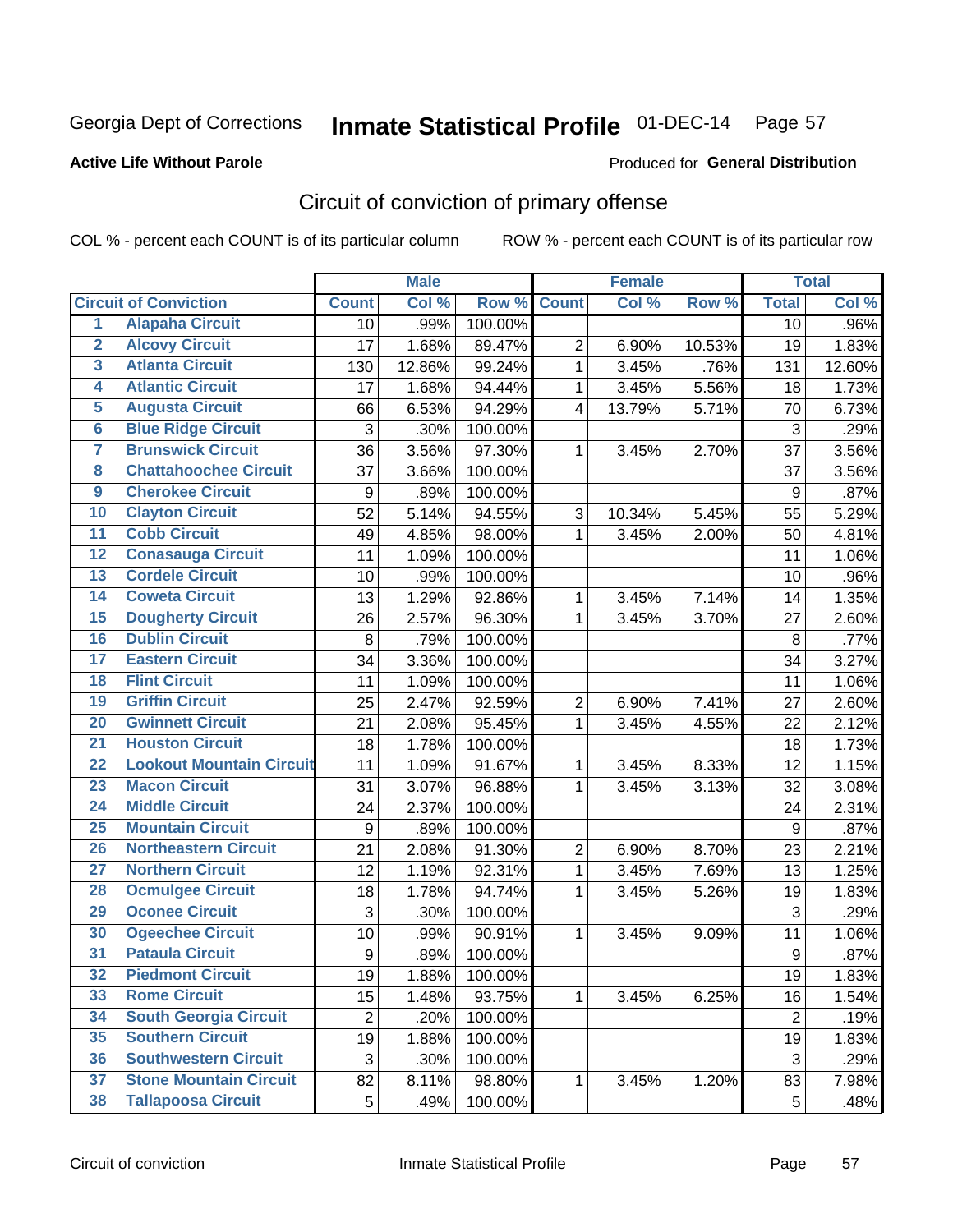## Inmate Statistical Profile 01-DEC-14 Page 58

#### **Active Life Without Parole**

### Produced for General Distribution

## Circuit of conviction of primary offense

COL % - percent each COUNT is of its particular column

|    |                              |              | <b>Male</b> |         |                | <b>Female</b> |       |              | <b>Total</b> |
|----|------------------------------|--------------|-------------|---------|----------------|---------------|-------|--------------|--------------|
|    | <b>Circuit of Conviction</b> | <b>Count</b> | Col %       | Row %   | <b>Count</b>   | Col %         | Row % | <b>Total</b> | Col %        |
| 39 | <b>Tifton Circuit</b>        | 11           | 1.09%       | 100.00% |                |               |       | 11           | 1.06%        |
| 40 | <b>Toombs Circuit</b>        | 4            | .40%        | 100.00% |                |               |       |              | .38%         |
| 41 | <b>Waycross Circuit</b>      | 22           | 2.18%       | 100.00% |                |               |       | 22           | 2.12%        |
| 42 | <b>Western Circuit</b>       | 19           | 1.88%       | 100.00% |                |               |       | 19           | 1.83%        |
| 43 | <b>Rockdale Circuit</b>      | 10           | .99%        | 100.00% |                |               |       | 10           | .96%         |
| 44 | <b>Douglas Circuit</b>       | 27           | 2.67%       | 93.10%  | $\overline{2}$ | 6.90%         | 6.90% | 29           | 2.79%        |
| 45 | <b>Appalachian Circuit</b>   | 3            | $.30\%$     | 100.00% |                |               |       | 3            | .29%         |
| 46 | <b>Enotah Circuit</b>        |              | .10%        | 100.00% |                |               |       |              | .10%         |
| 47 | <b>Bell-Forsyth Circuit</b>  | 4            | .40%        | 100.00% |                |               |       | 4            | .38%         |
| 48 | <b>Towaliga Circuit</b>      | 11           | 1.09%       | 100.00% |                |               |       | 11           | 1.06%        |
| 49 | <b>Paulding Circuit</b>      | 3            | .30%        | 100.00% |                |               |       | 3            | .29%         |
|    | <b>Total Rported</b>         | 1,011        | 100%        | 97.21%  | 29             | 100%          | 2.79% | 1,040        | 100%         |

| rtea |            |            |      |
|------|------------|------------|------|
| --   | <b>011</b> | nr.<br>ZY. | ,040 |

| М<br>. In n tr<br>.<br>.<br>wanta<br>Πū<br>31.<br>$\sim$ $\sim$ $\sim$ |
|------------------------------------------------------------------------|
|------------------------------------------------------------------------|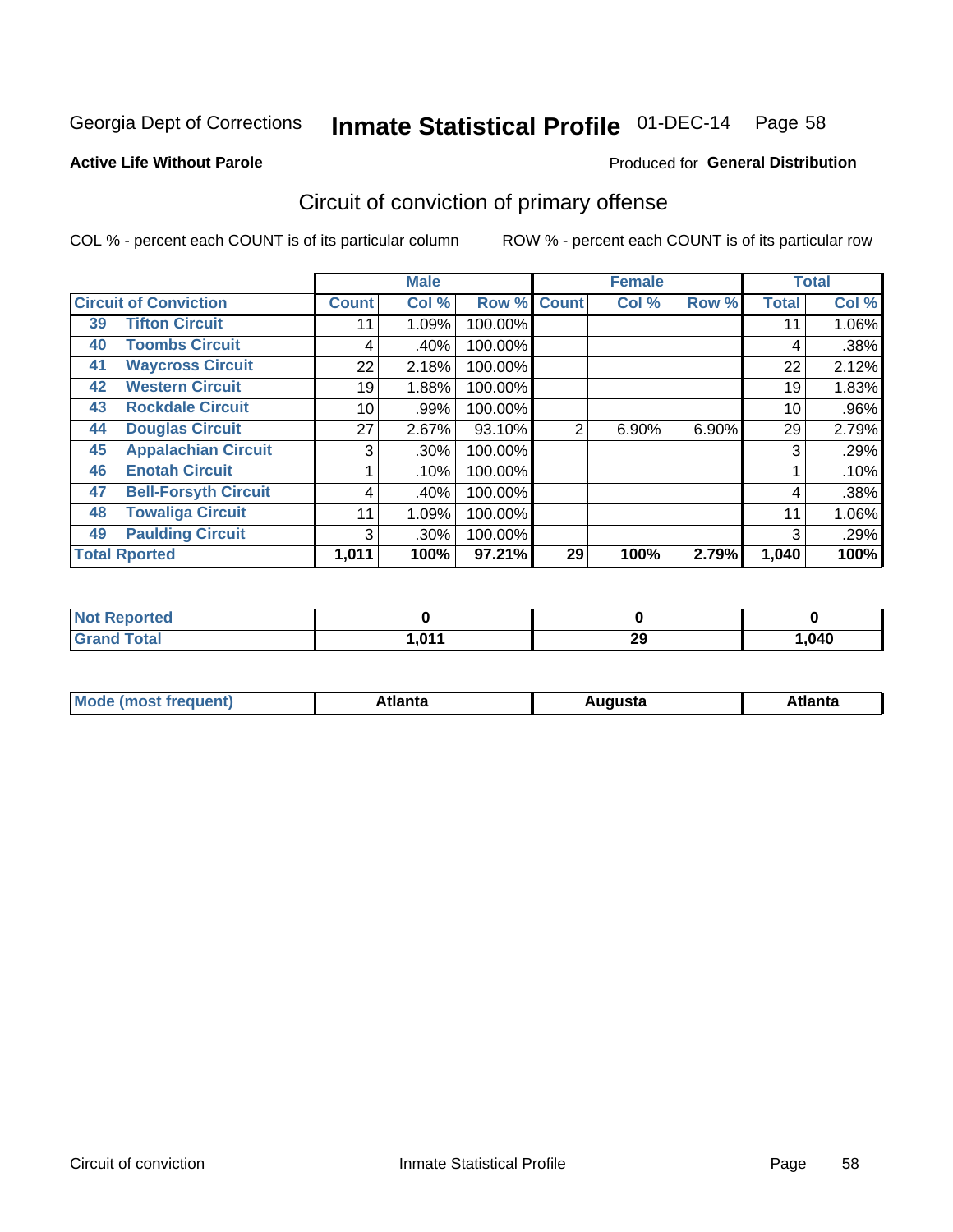### **Active Life Without Parole**

### Produced for General Distribution

### Years served (jail + prison) in this incarceration

COL % - percent each COUNT is of its particular column

|                       |                 | <b>Male</b> |         |                | <b>Female</b> |       |                         | <b>Total</b> |
|-----------------------|-----------------|-------------|---------|----------------|---------------|-------|-------------------------|--------------|
| <b>Years Served</b>   | <b>Count</b>    | Col %       | Row %   | <b>Count</b>   | Col %         | Row % | <b>Total</b>            | Col %        |
| Less than one year    | $\overline{33}$ | 3.26%       | 100.00% |                |               |       | $\overline{33}$         | 3.17%        |
| 1 to 1.99 years       | 61              | 6.03%       | 93.85%  | 4              | 13.79%        | 6.15% | 65                      | 6.25%        |
| 2 to 2.99 years       | 81              | 8.01%       | 92.05%  | 7              | 24.14%        | 7.95% | 88                      | 8.46%        |
| 3 to 3.99 years       | 92              | 9.10%       | 98.92%  | 1              | 3.45%         | 1.08% | 93                      | 8.94%        |
| 4 to 4.99 years       | 68              | 6.73%       | 94.44%  | 4              | 13.79%        | 5.56% | 72                      | 6.92%        |
| 5 to 5.99 years       | 53              | 5.24%       | 96.36%  | $\overline{2}$ | 6.90%         | 3.64% | 55                      | 5.29%        |
| 6 to 6.99 years       | 43              | 4.25%       | 100.00% |                |               |       | 43                      | 4.13%        |
| 7 to 7.99 years       | 46              | 4.55%       | 97.87%  | 1              | 3.45%         | 2.13% | 47                      | 4.52%        |
| 8 to 8.99 years       | 29              | 2.87%       | 93.55%  | 2              | 6.90%         | 6.45% | 31                      | 2.98%        |
| 9 to 9.99 years       | 34              | 3.36%       | 97.14%  | 1              | 3.45%         | 2.86% | 35                      | 3.37%        |
| 10 to 10.99 years     | 40              | 3.96%       | 100.00% |                |               |       | 40                      | 3.85%        |
| 11 to 11.99 years     | 29              | 2.87%       | 93.55%  | $\overline{2}$ | 6.90%         | 6.45% | 31                      | 2.98%        |
| 12 to 12.99 years     | 42              | 4.15%       | 93.33%  | 3              | 10.34%        | 6.67% | 45                      | 4.33%        |
| 13 to 13.99 years     | 43              | 4.25%       | 100.00% |                |               |       | 43                      | 4.13%        |
| 14 to 14.99 years     | 48              | 4.75%       | 100.00% |                |               |       | 48                      | 4.62%        |
| 15 to 15.99 years     | 32              | 3.17%       | 100.00% |                |               |       | 32                      | 3.08%        |
| 16 to 16.99 years     | 44              | 4.35%       | 97.78%  | 1              | 3.45%         | 2.22% | 45                      | 4.33%        |
| 17 to 17.99 years     | 48              | 4.75%       | 97.96%  | 1              | 3.45%         | 2.04% | 49                      | 4.71%        |
| 18 to 18.99 years     | 40              | 3.96%       | 100.00% |                |               |       | 40                      | 3.85%        |
| 19 to 19.99 years     | 32              | 3.17%       | 100.00% |                |               |       | 32                      | 3.08%        |
| 20 to 20.99 years     | 25              | 2.47%       | 100.00% |                |               |       | 25                      | 2.40%        |
| 21 to 21.99 years     | 14              | 1.38%       | 100.00% |                |               |       | 14                      | 1.35%        |
| 22 to 22.99 years     | 4               | 0.40%       | 100.00% |                |               |       | $\overline{\mathbf{4}}$ | 0.38%        |
| 23 to 23.99 years     | 6               | 0.59%       | 100.00% |                |               |       | 6                       | 0.58%        |
| 24 to 24.99 years     | $\mathbf 1$     | 0.10%       | 100.00% |                |               |       | $\mathbf 1$             | 0.10%        |
| 25 to 25.99 years     | 3               | 0.30%       | 100.00% |                |               |       | 3                       | 0.29%        |
| 26 to 26.99 years     | 6               | 0.59%       | 100.00% |                |               |       | 6                       | 0.58%        |
| 27 to 27.99 years     | 3               | 0.30%       | 100.00% |                |               |       | 3                       | 0.29%        |
| 28 to 28.99 years     | 1               | 0.10%       | 100.00% |                |               |       | 1                       | 0.10%        |
| Thirty + years        | 10              | 0.99%       | 100.00% |                |               |       | 10                      | 0.96%        |
| <b>Total Reported</b> | 1,011           | 100%        | 97.21%  | 29             | 100%          | 2.79% | 1,040                   | 100.0%       |

| <b>Not Reported</b>      |                 |                 |                 |  |  |
|--------------------------|-----------------|-----------------|-----------------|--|--|
| <b>Grand Total</b>       | 1,011           | 29              | 1,040           |  |  |
|                          |                 |                 |                 |  |  |
| <b>Mean</b><br>(average) | 10.09           | 6.37            | 9.99            |  |  |
| <b>Median (middle)</b>   | 8.99            | 4.52            | 8.73            |  |  |
| Mode (most frequent)     | 2 to 2.99 years | 4 to 4.99 years | 2 to 2.99 years |  |  |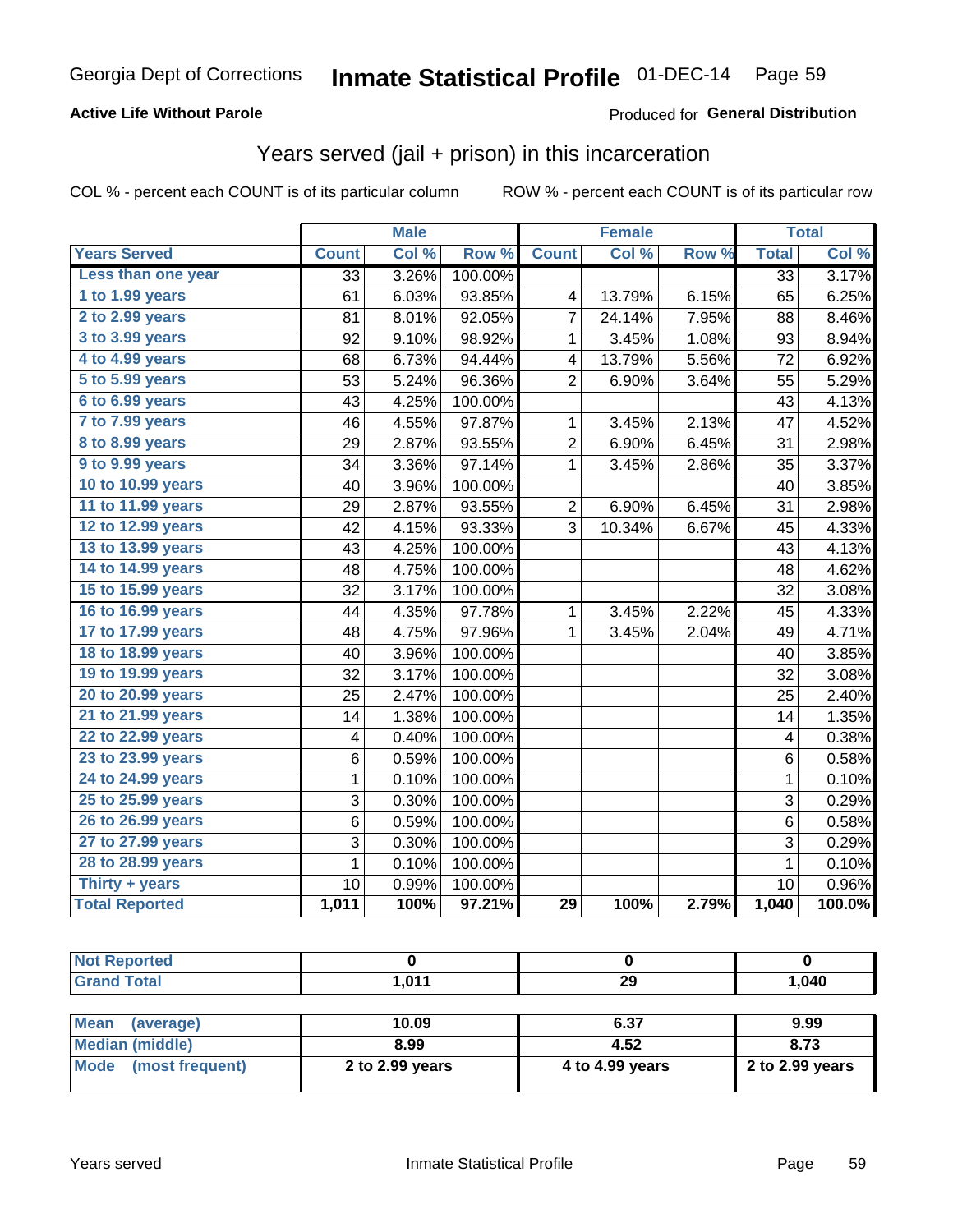## Inmate Statistical Profile 01-DEC-14 Page 60

### **Active Life Without Parole**

Produced for General Distribution

### Results of most recent HIV tests

COL % - percent each COUNT is of its particular column

|                         |              | <b>Male</b> |         |              | <b>Female</b> |          |       | Total  |
|-------------------------|--------------|-------------|---------|--------------|---------------|----------|-------|--------|
| <b>HIV Test Results</b> | <b>Count</b> | Col%        | Row %   | <b>Count</b> | Col %         | Row %    | Total | Col %  |
| <b>Positive</b>         |              | 0.71%       | 87.50%  |              | 3.45%         | 12.50%   |       | 0.79%  |
| <b>Negative</b>         | 982          | 99.29%      | 97.23%  | 28           | $96.55\%$     | $2.77\%$ | 1,010 | 99.21% |
| <b>Total Reported</b>   | 989          | 100%        | 97.15%I | 29           | 100%          | 2.85%    | 1,018 | 100%   |

| <b>Not Reported</b> | n,<br>-- |          | …<br>--<br>—— |
|---------------------|----------|----------|---------------|
| Total<br>Gran       | .011     | 20<br>23 | ,040          |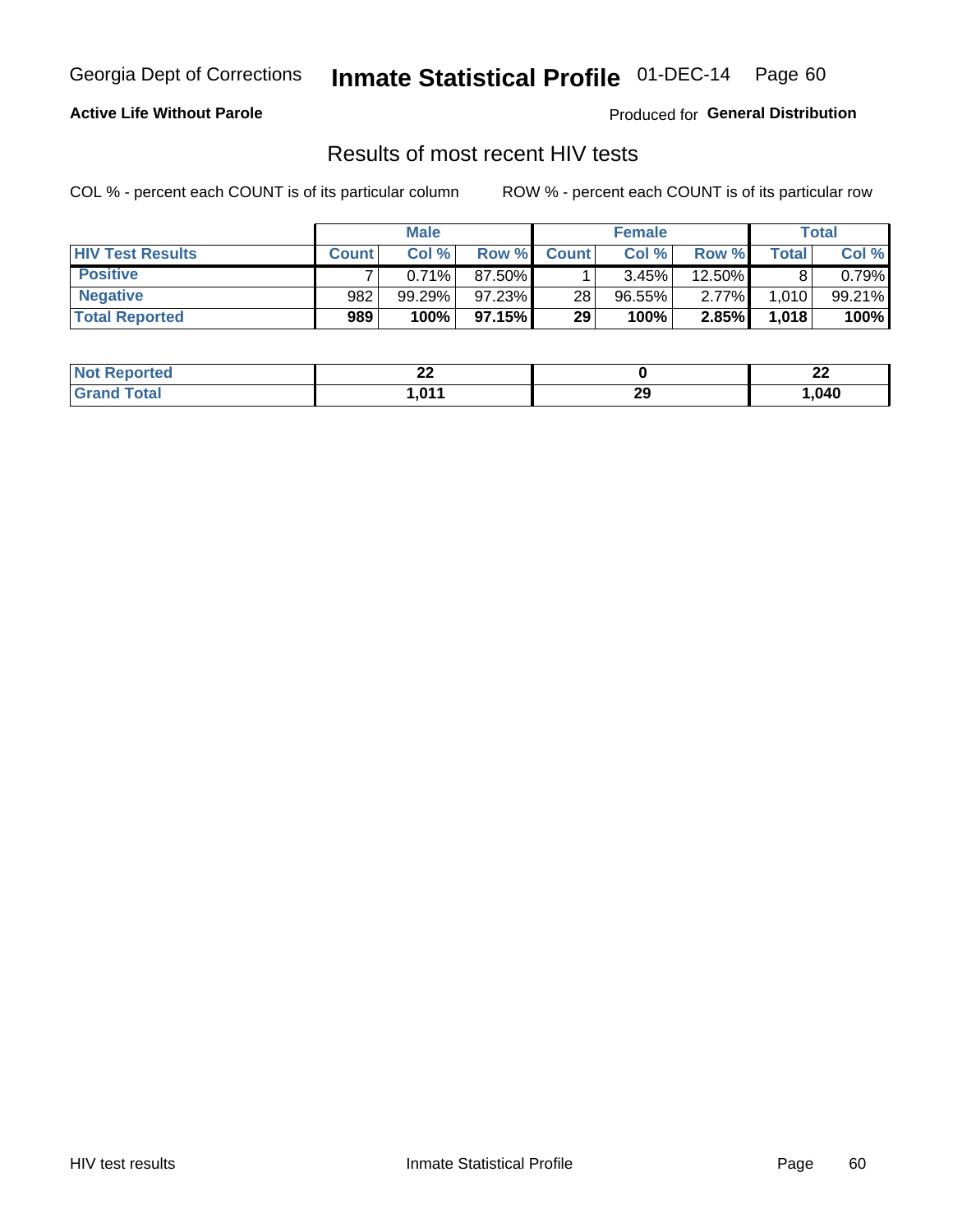## Georgia Dept of Corrections **Inmate Statistical Profile** 01-DEC-14 Page 61

### **Active Life Without Parole**

Produced for **General Distribution**

### Results of most recent tuberculosis test

|                                  |              | <b>Male</b> |           |              | <b>Female</b> |       |       | Total  |
|----------------------------------|--------------|-------------|-----------|--------------|---------------|-------|-------|--------|
| <b>Tuberculosis Test Results</b> | <b>Count</b> | Col%        | Row %I    | <b>Count</b> | Col%          | Row % | Total | Col %  |
| <b>Positive on current test</b>  | 238          | 24.06%      | 98.76%    |              | $10.34\%$     | 1.24% | 241   | 23.67% |
| <b>Negative</b>                  | 751          | 75.94%      | $96.65\%$ | 26           | 89.66%        | 3.35% | 777   | 76.33% |
| <b>Total Reported</b>            | 989          | 100%        | 97.15%    | 29           | 100%          | 2.85% | 1,018 | 100%   |

| Reported<br>l Not | n,<br>" |    | n,<br>--<br>—— |
|-------------------|---------|----|----------------|
| iotal<br>. Grec   | .011    | 29 | ,040           |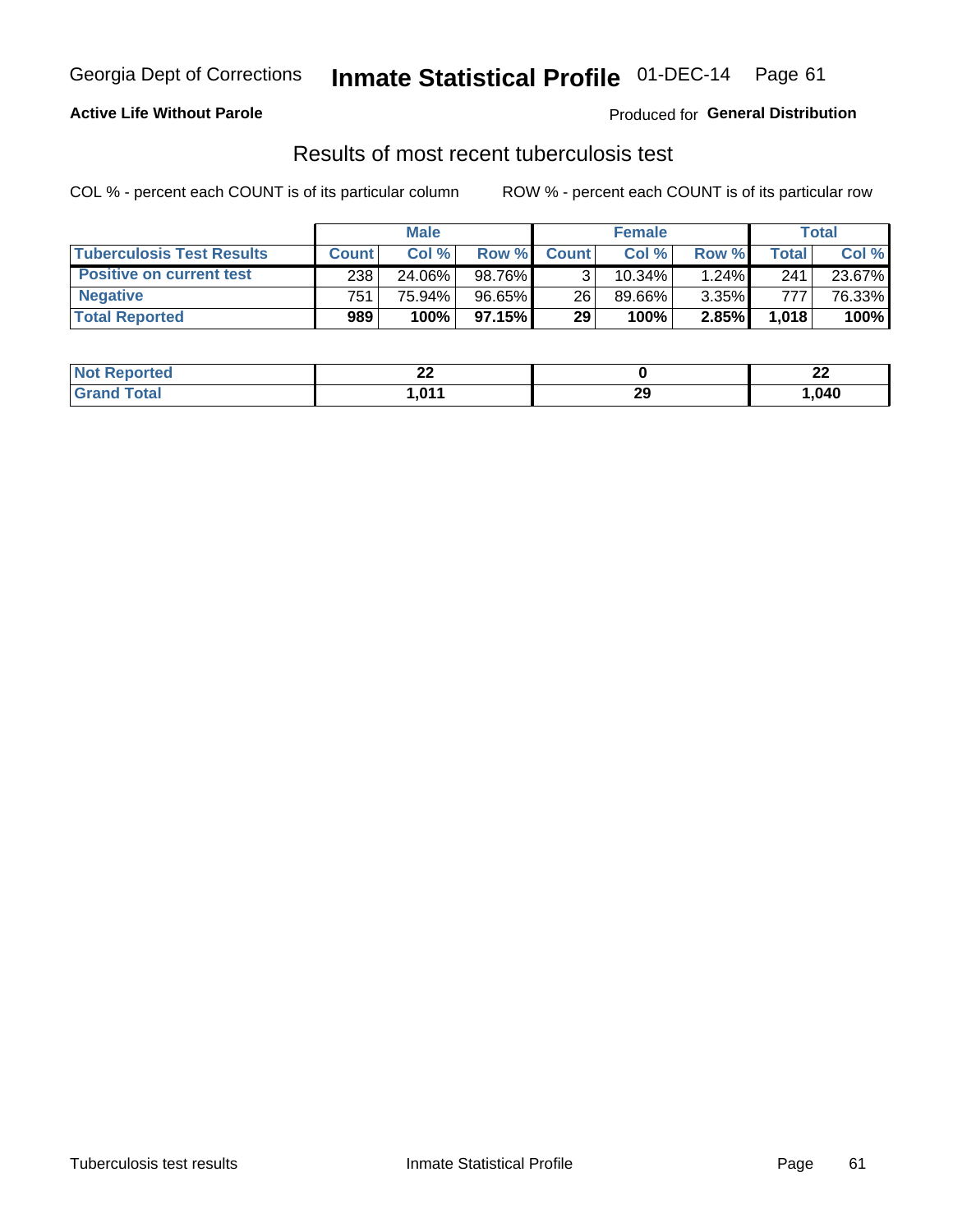## Georgia Dept of Corrections **Inmate Statistical Profile** 01-DEC-14 Page 62

### **Active Life Without Parole**

Produced for **General Distribution**

### Results of most recent syphilis test

|                                 |              | <b>Male</b> |           |              | <b>Female</b> |          |       | Total  |
|---------------------------------|--------------|-------------|-----------|--------------|---------------|----------|-------|--------|
| <b>Syphilis Test Results</b>    | <b>Count</b> | Col %       | Row %     | <b>Count</b> | Col %         | Row %I   | Total | Col %  |
| <b>Positive on current test</b> | 16           | $2.54\%$    | $94.12\%$ |              | 9.09%         | 5.88%    | 17    | 2.65%  |
| <b>Negative</b>                 | 614          | $97.46\%$   | 98.40%    | 10           | $90.91\%$     | $1.60\%$ | 624   | 97.35% |
| <b>Total Reported</b>           | 630          | 100%        | 98.28%    | 11           | 100%          | 1.72%    | 641   | 100%   |

| <b>Not Reported</b> | 381    | 40 | 399  |
|---------------------|--------|----|------|
| <b>Grand Total</b>  | 011, ا | 29 | ,040 |